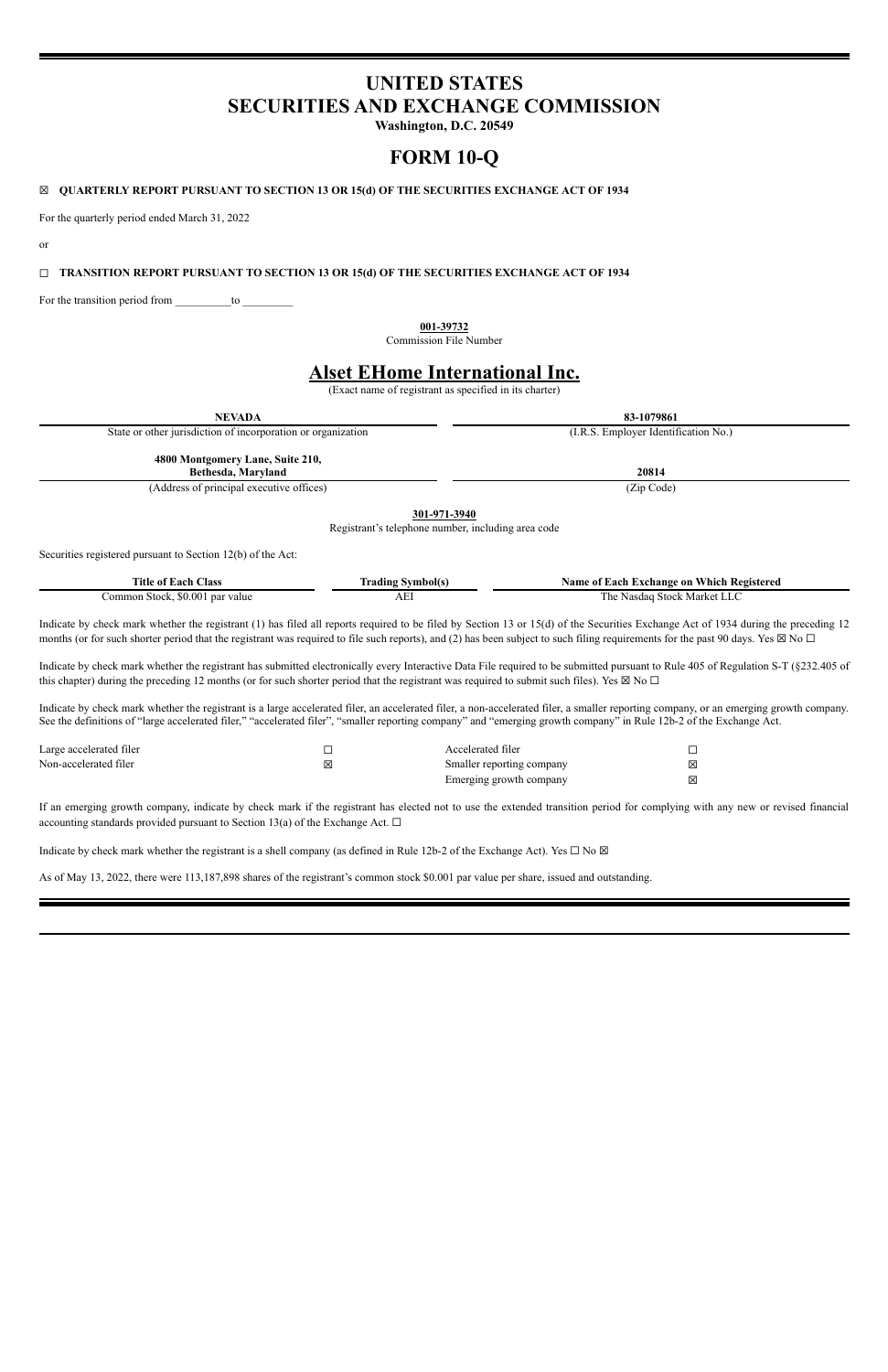# **Table of Contents**

| <b>PART I FINANCIAL INFORMATION</b>                                                                                       | $F-1$          |
|---------------------------------------------------------------------------------------------------------------------------|----------------|
| Item 1. Financial Statements (Unaudited)                                                                                  | $F-1$          |
| Condensed Consolidated Balance Sheets - March 31, 2022 and December 31, 2021                                              | $F-1$          |
| Condensed Consolidated Statements of Operations and Other Comprehensive Loss - Three Months Ended March 31, 2022 and 2021 | $F-2$          |
| Condensed Consolidated Statements of Stockholders' Equity - Three Months Ended March 31, 2022 and 2021                    | $F-3$          |
| Condensed Consolidated Statements of Cash Flows - Three Months Ended March 31, 2022 and 2021                              | $F-4$          |
| <b>Notes to Condensed Consolidated Financial Statements</b>                                                               | $F-5-F-33$     |
| <u>Item 2. Management's Discussion and Analysis of Financial Condition and Results of Operations</u>                      | $\mathfrak{Z}$ |
| Item 3. Quantitative and Qualitative Disclosure About Market Risk                                                         | 10             |
| Item 4. Controls and Procedures                                                                                           | 10             |
| <b>PART II OTHER INFORMATION</b>                                                                                          | 10             |
| Item 1. Legal Proceedings                                                                                                 | 10             |
| Item 1A. Risk Factors                                                                                                     | 10             |
| Item 2. Unregistered Sales of Equity Securities and Use of Proceeds                                                       | 11             |
| Item 3. Defaults Upon Senior Securities                                                                                   | 11             |
| <b>Item 4. Mine Safety Disclosures</b>                                                                                    | 11             |
| Item 5. Other Information                                                                                                 | 11             |
| Item 6. Exhibits                                                                                                          | 11             |
| <b>SIGNATURES</b>                                                                                                         | 13             |
|                                                                                                                           |                |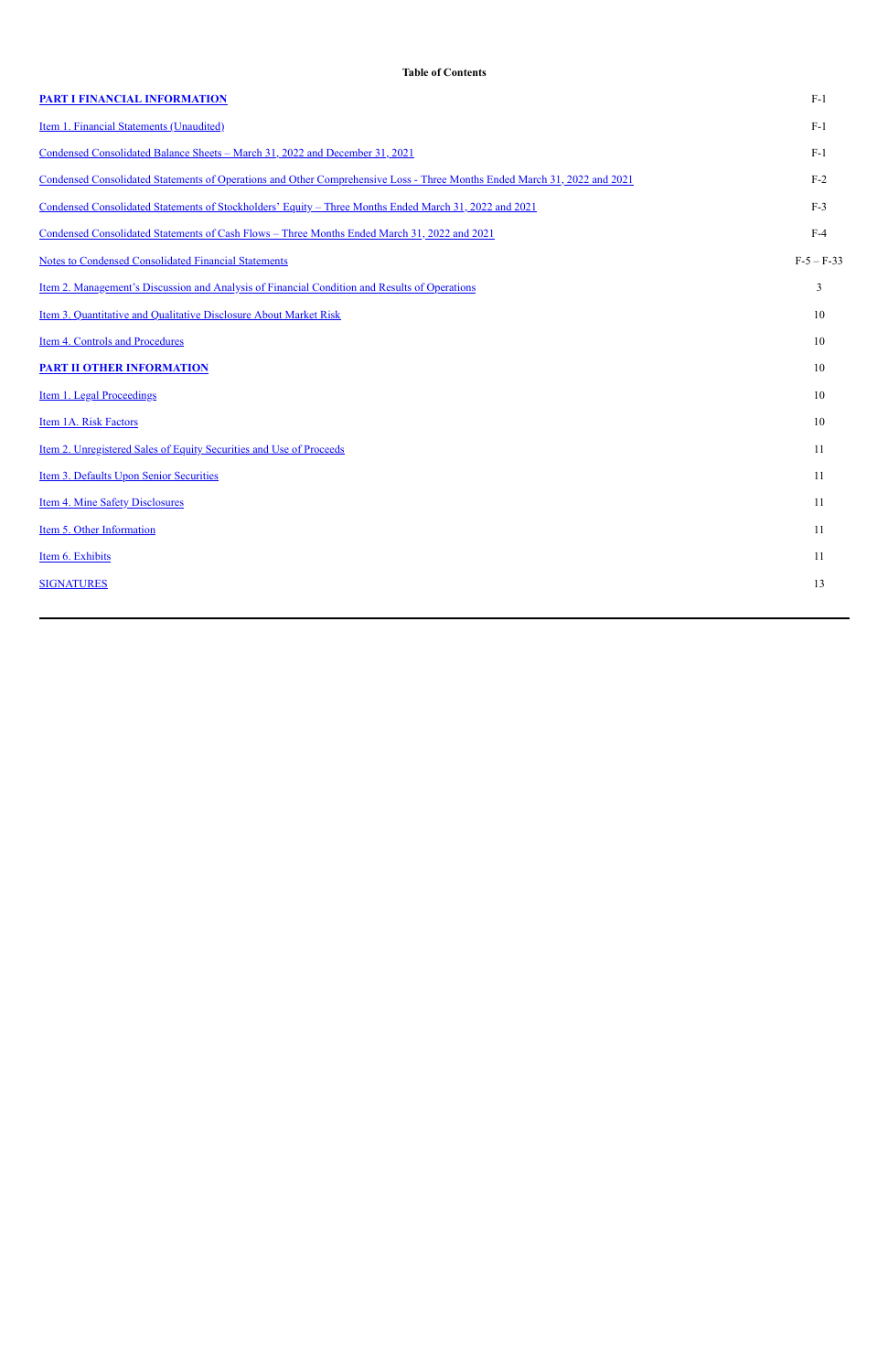# <span id="page-2-2"></span><span id="page-2-1"></span><span id="page-2-0"></span>**Item 1. Financial Statements.**

# **Alset EHome International Inc. and Subsidiaries Condensed Consolidated Balance Sheets (Unaudited)**

|                                                                                                   | March 31, 2022    | December 31, 2021 |                 |  |
|---------------------------------------------------------------------------------------------------|-------------------|-------------------|-----------------|--|
| Assets:                                                                                           |                   |                   |                 |  |
| <b>Current Assets:</b>                                                                            |                   |                   |                 |  |
| Cash                                                                                              | \$<br>51,520,971  | \$                | 56,061,309      |  |
| Restricted Cash                                                                                   | 2,525,182         |                   | 4,740,870       |  |
| Account Receivables, Net                                                                          | 90,407            |                   | 39,622          |  |
| Other Receivables                                                                                 | 264,587           |                   | 334,788         |  |
| Note Receivables - Related Parties                                                                | 13,281,867        |                   | 12,792,671      |  |
| Prepaid Expense                                                                                   | 523,382           |                   | 1,202,451       |  |
| Inventory                                                                                         | 35,582            |                   | 47,290          |  |
| Investment in Securities at Fair Value                                                            | 50,791,684        |                   | 36,337,023      |  |
| Investment in Securities at Cost                                                                  | 99,216            |                   | 99,216          |  |
| Investment in Securities at Equity Method                                                         | 31,766,187        |                   | 30,801,129      |  |
| Deposit                                                                                           | 257,452           |                   | 275,204         |  |
| <b>Total Current Assets</b>                                                                       | 151,156,517       |                   | 142,731,573     |  |
| Real Estate                                                                                       |                   |                   |                 |  |
| <b>Rental Properties</b>                                                                          | 25,402,436        |                   | 24,820,253      |  |
| Properties under Development                                                                      | 15,449,370        |                   | 15,695,127      |  |
| Operating Lease Right-Of-Use Asset                                                                | 502,552           |                   | 659,620         |  |
| Deposit                                                                                           | 39,653            |                   | 39,653          |  |
| Property and Equipment, Net                                                                       | 280,059           |                   | 263,917         |  |
| <b>Total Assets</b>                                                                               | \$<br>192,830,587 | \$                | 184,210,143     |  |
|                                                                                                   |                   |                   |                 |  |
| Liabilities and Stockholders' Equity:                                                             |                   |                   |                 |  |
| <b>Current Liabilities:</b>                                                                       |                   |                   |                 |  |
| Accounts Payable and Accrued Expenses                                                             | \$<br>2,501,071   | \$                | 11,341,789      |  |
| Deferred Revenue                                                                                  | 220,015           |                   | 728,343         |  |
| <b>Builder Deposits</b>                                                                           |                   |                   | 31,553          |  |
| Operating Lease Liability                                                                         | 168,145           |                   | 283,989         |  |
| Notes Payable                                                                                     | 151,310           |                   | 317,671         |  |
| Notes Payable - Related Parties                                                                   | 950,459           |                   | 833,658         |  |
| <b>Total Current Liabilities</b>                                                                  | 3,991,000         |                   | 13,537,003      |  |
| Long-Term Liabilities:                                                                            |                   |                   |                 |  |
| Operating Lease Liability                                                                         | 345,506           |                   | 383,354         |  |
| Total Liabilities                                                                                 | 4,336,506         |                   | 13,920,357      |  |
| Stockholders' Equity:                                                                             |                   |                   |                 |  |
| Preferred Stock, \$0.001 par value; 25,000,000 shares authorized, none issued and outstanding     |                   |                   |                 |  |
| Common Stock, \$0.001 par value; 250,000,000 shares authorized; 113,187,898 and 87,368,446 shares |                   |                   |                 |  |
| issued and outstanding on March 31, 2022 and December 31, 2021, respectively                      | 113,188           |                   | 87,368          |  |
| Additional Paid in Capital                                                                        | 320,404,965       |                   | 296, 181, 977   |  |
| <b>Accumulated Deficit</b>                                                                        | (154,700,759)     |                   | (148, 233, 473) |  |
| Accumulated Other Comprehensive Income                                                            | 293,721           |                   | 341,646         |  |
| Total Alset EHome International Stockholders' Equity                                              | 166, 111, 115     |                   | 148, 377, 518   |  |
| Non-controlling Interests                                                                         |                   |                   |                 |  |
|                                                                                                   | 22,382,966        |                   | 21,912,268      |  |
| Total Stockholders' Equity                                                                        | 188,494,081       |                   | 170,289,786     |  |
| Total Liabilities and Stockholders' Equity                                                        | 192,830,587       | S                 | 184,210,143     |  |
|                                                                                                   |                   |                   |                 |  |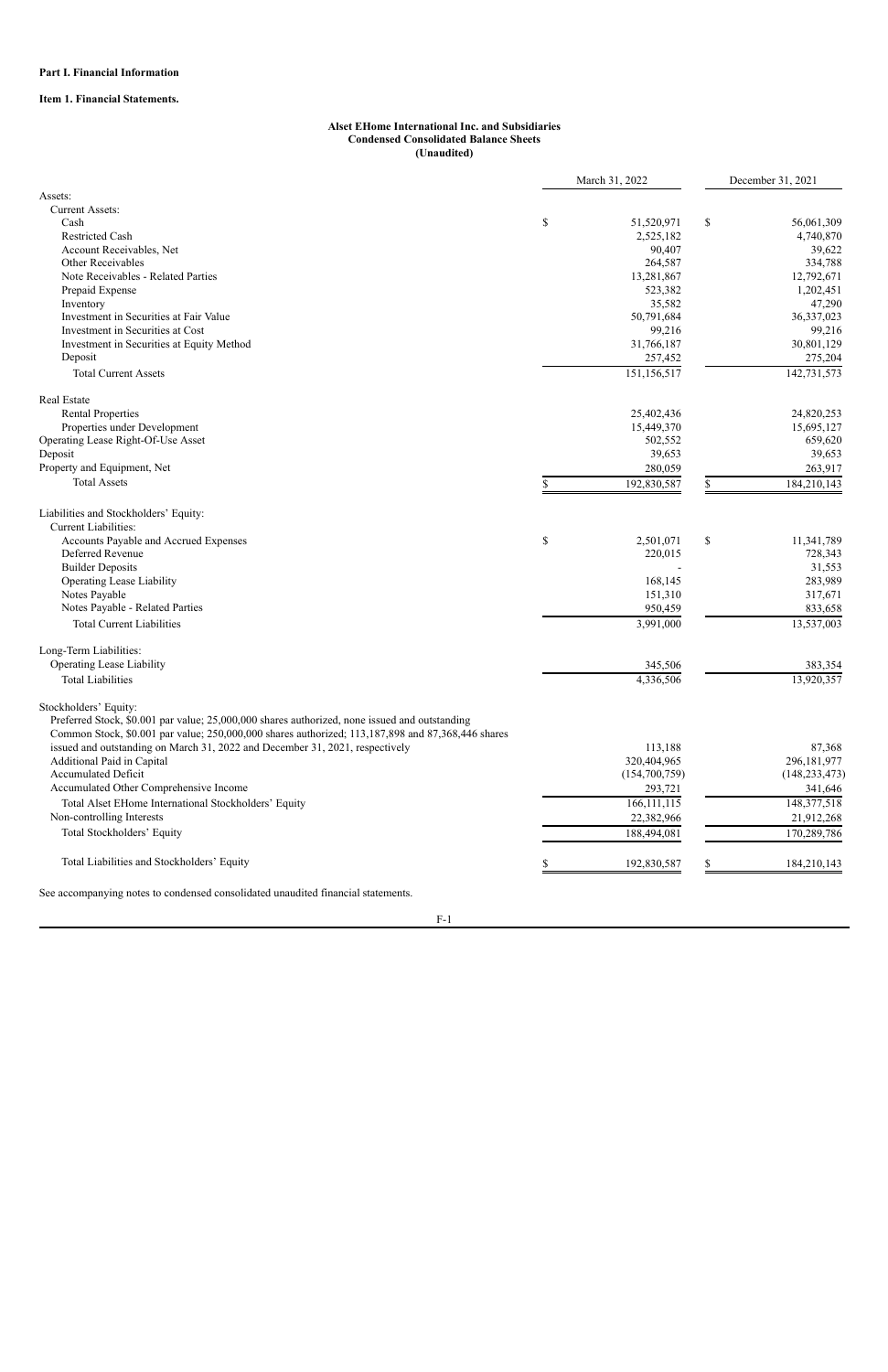# **Alset EHome International Inc. and Subsidiaries Condensed Consolidated Statements of Operations and Other Comprehensive Loss For the Three Months Ended March 31, 2022 and 2021**

**(Unaudited)**

<span id="page-3-0"></span>

|                                                                | 2022              | 2021              |
|----------------------------------------------------------------|-------------------|-------------------|
|                                                                |                   |                   |
| Revenue                                                        |                   |                   |
| Rental                                                         | $\$$<br>232,582   | \$                |
| Property                                                       | 1,041,524         | 3,894,131         |
| Biohealth                                                      | 617,471           | 1,712,783         |
| Other                                                          | 60,660            |                   |
| <b>Total Revenue</b>                                           | 1,952,237         | 5,606,914         |
| <b>Operating Expenses</b>                                      |                   |                   |
| Cost of Revenue                                                | 1,114,550         | 3,697,854         |
| General and Administrative                                     | 2,491,228         | 2,312,505         |
| <b>Total Operating Expenses</b>                                | 3,605,778         | 6,010,359         |
| Operating Losses from Operations                               | (1,653,541)       | (403, 445)        |
| Other Income (Expense)                                         |                   |                   |
| Interest Income                                                | 172,400           | 30,632            |
| <b>Interest Expense</b>                                        |                   | (53, 582)         |
| Foreign Exchange Transaction Gain                              | 408,095           | 1,462,697         |
| Unrealized Loss on Securities Investment                       | (3,899,015)       | (9, 535, 009)     |
| Realized Loss on Securities Investment                         | (3,436,783)       | (258, 245)        |
| Loss on Investment on Security by Equity Method                | (136,380)         | (24, 847)         |
| <b>Finance Costs</b>                                           | (448,008)         | (582, 868)        |
| Other Income                                                   | 1,284,893         | 11,256            |
| Total Other Expense, Net                                       | (6,054,798)       | (8,949,966)       |
| Net Loss Income Before Income Taxes                            | (7,708,339)       | (9,353,411)       |
| Income Tax Expense                                             | (222, 114)        | (451, 337)        |
| Net Loss                                                       | (7,930,453)       | (9,804,748)       |
|                                                                |                   |                   |
| Net Loss Attributable to Non-Controlling Interest              | (1,463,167)       | (3,569,112)       |
| Net Loss Attributable to Common Stockholders                   | (6,467,286)<br>\$ | (6,235,636)<br>\$ |
| Other Comprehensive Loss, Net                                  |                   |                   |
| Unrealized Loss on Securities Investment                       | (9,123)           | (1,987)           |
| Foreign Currency Translation Adjustment                        | (649, 140)        | (1,769,440)       |
| Comprehensive Loss                                             | (8,588,716)       | (11, 576, 175)    |
| Comprehensive Loss Attributable to Non-controlling Interests   | (1,085,395)       | (4,328,924)       |
| Comprehensive Loss Attributable to Common Stockholders         | (7,503,321)       | (7,247,251)<br>S. |
|                                                                |                   |                   |
| Net Loss Per Share - Basic and Diluted                         | \$<br>(0.07)      | (0.73)<br>\$      |
| Weighted Average Common Shares Outstanding - Basic and Diluted | 99,184,657        | 8,572,222         |
|                                                                |                   |                   |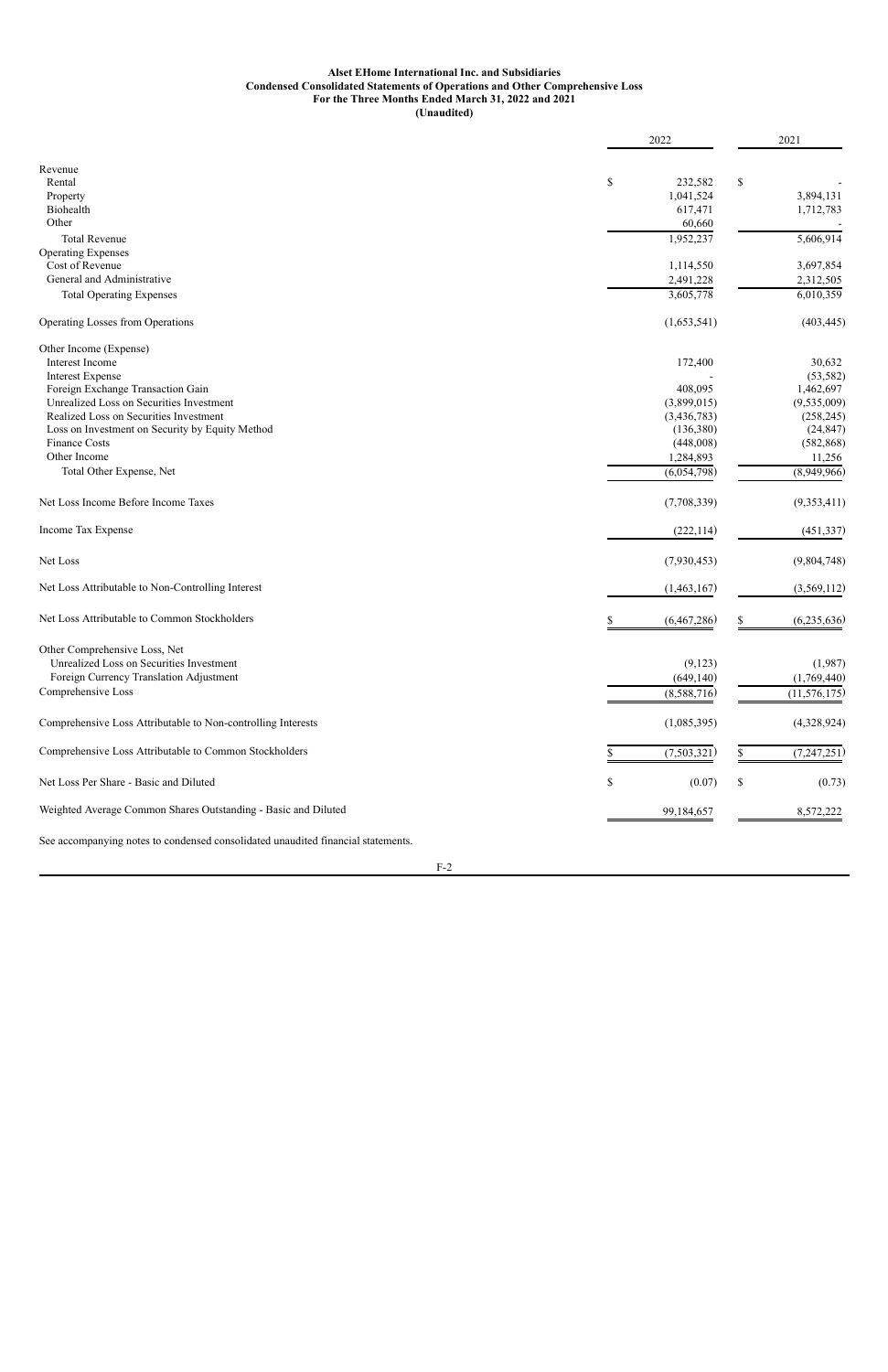## **Alset EHome International Inc. and Subsidiaries Condensed Consolidated Statements of Stockholders' Equity For the Three Months Ended March 31, 2022 (Unaudited)**

<span id="page-4-0"></span>

|                                                              |        | Series B Preferred Stock<br>Common Stock<br>Series A Preferred Stock |        |                          |                      |                                |                                                |                                                            |                                             |                                                                                          |                                                  |                                                   |
|--------------------------------------------------------------|--------|----------------------------------------------------------------------|--------|--------------------------|----------------------|--------------------------------|------------------------------------------------|------------------------------------------------------------|---------------------------------------------|------------------------------------------------------------------------------------------|--------------------------------------------------|---------------------------------------------------|
| Balance at January 1, 2022                                   | Shares | Par Value<br>\$0.001                                                 | Shares | Par Value<br>\$0.001     | Shares<br>87,368,446 | Par Value<br>\$0.001<br>87,368 | Additional<br>Paid in Capital<br>\$296,181,977 | Accumulated<br>Other<br>Comprehensive<br>Income<br>341,646 | Accumulated<br>Deficit<br>\$(148, 233, 473) | <b>Total Alset</b><br>EHome<br>International<br>Stockholders'<br>Equity<br>\$148,377,518 | Non-<br>Controlling<br>Interests<br>\$21,912,268 | Total<br>Stockholders'<br>Equity<br>\$170,289,786 |
| Issuance of Stock by Exercising<br>Warrants                  |        |                                                                      |        |                          | 15,819,452           | 15,820                         | (11, 925)                                      |                                                            |                                             | 3,895                                                                                    |                                                  | 3,895                                             |
| Convert Related Party Note to<br>Common Stock                |        |                                                                      |        | $\overline{\phantom{a}}$ | 10,000,000           | 10,000                         | 6,203,000                                      | $\overline{\phantom{a}}$                                   | $\overline{\phantom{a}}$                    | 6,213,000                                                                                |                                                  | 6,213,000                                         |
| Deconsolidate Alset Capital<br>Acquisition                   |        |                                                                      |        |                          |                      |                                | 17,160,800                                     |                                                            | $\overline{\phantom{a}}$                    | 17,160,800                                                                               | 2,227,744                                        | 19,388,544                                        |
| Gain from Purchase of DSS Stock                              |        |                                                                      |        |                          |                      |                                | 737,572                                        |                                                            | $\overline{\phantom{a}}$                    | 737,572                                                                                  |                                                  | 737,572                                           |
| <b>Beneficial Conversion Feature</b><br>Intrinsic Value, Net |        |                                                                      |        |                          |                      |                                | 450,000                                        |                                                            | $\overline{\phantom{a}}$                    | 450,000                                                                                  |                                                  | 450,000                                           |
| Change in Non-Controlling<br>Interests                       |        |                                                                      |        |                          |                      |                                | (316, 459)                                     | 459,069                                                    | $\overline{\phantom{a}}$                    | 142,610                                                                                  | (142,610)                                        |                                                   |
| Change in Unrealized Loss on<br>Investment                   |        |                                                                      |        |                          |                      |                                |                                                | (7,027)                                                    | $\overline{\phantom{a}}$                    | (7,027)                                                                                  | (2,096)                                          | (9,123)                                           |
| Foreign Currency Translations                                |        |                                                                      |        |                          |                      |                                | $\overline{\phantom{a}}$                       | (499, 967)                                                 | $\overline{\phantom{a}}$                    | (499, 967)                                                                               | (149, 173)                                       | (649, 140)                                        |
| Net Loss                                                     |        |                                                                      |        |                          |                      |                                |                                                |                                                            | (6,467,286)                                 | (6,467,286)                                                                              | (1,463,167)                                      | (7,930,453)                                       |
| Balance at March 31, 2022                                    |        |                                                                      |        |                          | 113,187,898          | 113,188                        | \$320,404,965                                  | 293,721                                                    | \$(154,700,759)                             | \$166,111,115                                                                            | \$22,382,966                                     | \$188,494,081                                     |

# **Alset EHome International Inc. and Subsidiaries Condensed Consolidated Statements of Stockholders' Equity**

**For the Three Months Ended March 31, 2021**

**(Unaudited)**

|                                                              |        | Series A Preferred Stock |        | Series B Preferred Stock |           | Common Stock         |                               |                                                 |                        |                                                                         |                                  |                                  |
|--------------------------------------------------------------|--------|--------------------------|--------|--------------------------|-----------|----------------------|-------------------------------|-------------------------------------------------|------------------------|-------------------------------------------------------------------------|----------------------------------|----------------------------------|
|                                                              | Shares | Par Value<br>\$0.001     | Shares | Par Value<br>\$0.001     | Shares    | Par Value<br>\$0.001 | Additional<br>Paid in Capital | Accumulated<br>Other<br>Comprehensive<br>Income | Accumulated<br>Deficit | <b>Total Alset</b><br>EHome<br>International<br>Stockholders'<br>Equity | Non-<br>Controlling<br>Interests | Total<br>Stockholders'<br>Equity |
| Balance at January 1, 2021 (As<br>Combined)                  |        |                          |        |                          | 8,570,000 | 8,570                | \$102,339,666                 | 2,143,338                                       | \$ (44,793,713)        | \$ 59,697,861                                                           | \$37,980,325                     | \$97,678,186                     |
| Issuance of Stock for Services                               |        |                          |        |                          | 10,000    | 10                   | 60,890                        |                                                 |                        | 60,900                                                                  |                                  | 60,900                           |
| Transactions under Common Control                            |        |                          |        |                          |           |                      | (57, 190, 499)                |                                                 |                        | (57, 190, 499)                                                          |                                  | (57, 190, 499)                   |
| Sale of Vivacitas to Related Party                           |        |                          |        |                          |           |                      | 2,279,872                     |                                                 |                        | 2,279,872                                                               |                                  | 2,279,872                        |
| Purchase Stock of True Partner from<br><b>Related Party</b>  |        |                          |        |                          |           |                      | 3,274,060                     |                                                 |                        | 3,274,060                                                               |                                  | 3,274,060                        |
| <b>Beneficial Conversion Feature</b><br>Intrinsic Value, Net |        |                          |        |                          |           |                      | 50,770,192                    |                                                 |                        | 50,770,192                                                              |                                  | 50,770,192                       |
| Subsidiary's Issuance of Stock                               |        |                          |        |                          |           |                      | 46,099                        |                                                 |                        | 46,099                                                                  | 34,677                           | 80,776                           |
| Proceeds from Selling Subsidiary<br>Equity                   |        |                          |        |                          |           |                      | 142,675                       |                                                 |                        | 142,675                                                                 | 107,325                          | 250,000                          |
| Change in Non-Controlling Interest                           |        |                          |        |                          |           |                      | 76,412                        | (39,067)                                        |                        | 37,345                                                                  | (37, 345)                        | $\sim$                           |
| Change in Unrealized Gain on<br>Investment                   |        |                          |        |                          |           |                      |                               | (1, 135)                                        |                        | (1,135)                                                                 | (852)                            | (1,987)                          |
| Foreign Currency Translations                                |        |                          |        |                          |           |                      |                               | (1,010,527)                                     |                        | (1,010,527)                                                             | (758, 913)                       | (1,769,440)                      |
| Distribution to Non-Controlling<br>Shareholders              |        |                          |        |                          |           |                      |                               |                                                 |                        |                                                                         | (82,250)                         | (82,250)                         |
| Net Loss                                                     |        |                          |        |                          |           |                      |                               |                                                 | (6,235,636)            | (6,235,636)                                                             | (3,569,112)                      | (9,804,748)                      |
| Balance at March 31, 2021                                    |        |                          |        |                          | 8,580,000 | 8,580                | \$101,799,367                 | 1,092,609                                       | \$ (51,029,349)        | \$51,871,207                                                            | \$33,673,855                     | \$85,545,062                     |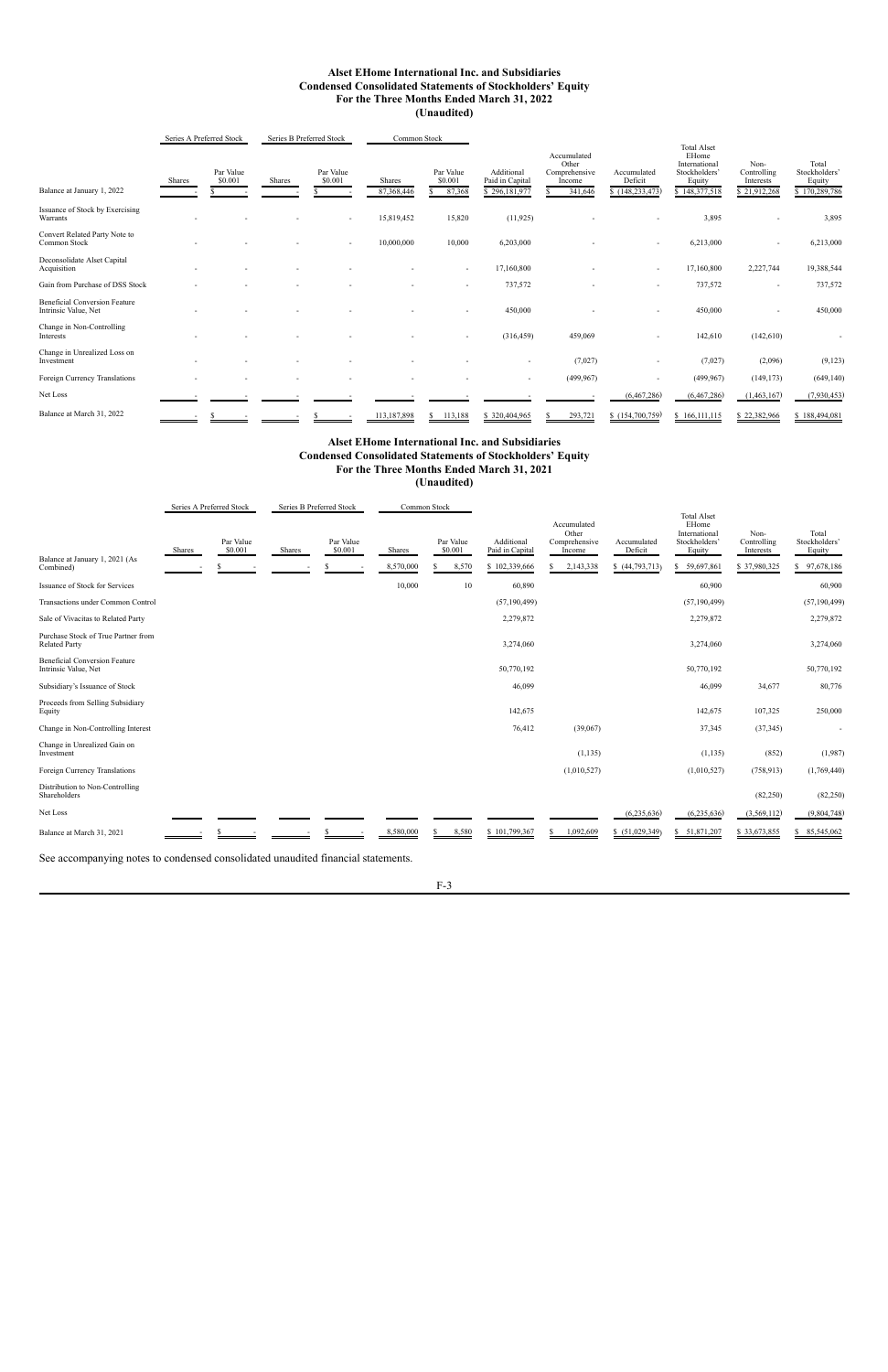## **Alset EHome International Inc. and Subsidiaries Condensed Consolidated Statements of Cash Flows For the Three Months Ended March 31, 2022 and 2021 (Unaudited)**

<span id="page-5-0"></span>

|                                                                             | 2022              | 2021              |
|-----------------------------------------------------------------------------|-------------------|-------------------|
|                                                                             |                   |                   |
| Cash Flows from Operating Activities                                        |                   |                   |
| Net Loss from Operations                                                    | \$<br>(7,930,453) | \$<br>(9,804,748) |
| Adjustments to Reconcile Net Loss to Net Cash Used in Operating Activities: |                   |                   |
| Depreciation                                                                | 13,580            | 7,873             |
| Amortization of Right-Of-Use Asset                                          | 157,068           | 81,013            |
| Amortization of Debt Discount                                               | 450,000           | 553,961           |
| Shared-based Compensation & Expense                                         |                   | 134,192           |
| Foreign Exchange Transaction Gain                                           | (408, 630)        | (1,462,697)       |
| Unrealized Loss on Securities Investment                                    | 3,899,015         | 9,548,251         |
| Realized Loss on Securities Investment                                      | 3,436,783         |                   |
| Loss on Equity Method Investment                                            | 133,983           | 24,847            |
| Changes in Operating Assets and Liabilities                                 |                   |                   |
| Real Estate                                                                 | (336, 426)        | 441,764           |
| <b>Account Receivables</b>                                                  | 19,416            | 203,816           |
| Prepaid Expense                                                             | 679,069           | (1,458,620)       |
| <b>Trading Securities</b>                                                   | 4,068,011         | (2,452,754)       |
| Inventory                                                                   | 10,902            | 77,709            |
| Accounts Payable and Accrued Expenses                                       | (8,792,327)       | 596,355           |
| <b>Accrued Interest - Related Parties</b>                                   |                   | 41,239            |
| Deferred Revenue                                                            | (508, 328)        | 563,667           |
| <b>Operating Lease Liability</b>                                            | (153,692)         | (66, 954)         |
| <b>Builder Deposits</b>                                                     | (31, 553)         | (333,771)         |
| Net Cash Used in Operating Activities                                       | (5,293,582)       | (3,304,857)       |
|                                                                             |                   |                   |
| Cash Flows from Investing Activities<br><b>Purchase of Fixed Assets</b>     |                   |                   |
| Purchase of Real Estate Properties                                          | (3,665)           | (3,767)           |
| Purchase of Investment Securities                                           | (722, 817)        |                   |
|                                                                             | (6, 585, 294)     | (108, 208)        |
| Sales of Investment Securities to Related Party                             |                   | 2,480,000         |
| Promissory Note to Related Party                                            |                   | (15, 489)         |
| Net Cash (Used in) Provided by Investing Activities                         | (7,311,776)       | 2,352,536         |
| Cash Flows from Financing Activities                                        |                   |                   |
| Conversion of Related Party Note to Common Stock                            | 6,213,000         |                   |
| Proceeds from Exercise of Subsidiary Warrants                               |                   | 7,484             |
| Proceeds from Sale of Subsidiary Shares                                     |                   | 250,000           |
| Borrowing from PPP Loan                                                     |                   | 68,502            |
| Distribution to Non-controlling Interest Shareholders                       |                   | (82,250)          |
| Repayment to Notes Payable                                                  | (168, 360)        |                   |
| Repayment to Notes Payable - Related Parties                                |                   | (1,200,000)       |
| Net Cash Provided by (Used in) Financing Activities                         | 6,044,640         |                   |
|                                                                             |                   | (956, 264)        |
| Net Decrease in Cash and Restricted Cash                                    | (6,560,718)       | (1,908,585)       |
| Effects of Foreign Exchange Rates on Cash                                   | (195,308)         | (31,788)          |
| Cash and Restricted Cash - Beginning of Year                                | 60,802,179        | 31,235,456        |
| Cash and Restricted Cash- End of Period                                     | 54,046,153        | 29,295,083<br>S.  |
|                                                                             |                   |                   |
| Supplementary Cash Flow Information                                         |                   |                   |
| Cash Paid for Interest                                                      | 1,524             | 6,627             |
| Cash Paid for Taxes                                                         |                   | 45,410            |
|                                                                             |                   |                   |
| Supplemental Disclosure of Non-Cash Investing and Financing Activities      |                   |                   |
| Unrealized Gain (Loss) on Investment                                        | 728,449<br>S      | (1,987)<br>\$     |
| Initial Recognition of ROU / Lease Liability                                |                   | \$<br>256,928     |
| Acquiring True Partner Stock                                                |                   | 10,003,689<br>\$  |
| Sale of Investment in Vivacitas to Related Party                            |                   |                   |
|                                                                             |                   | 2,279,872<br>S    |
| Deconsolidate Alset Capital Acquisition                                     | 19,388,544        | \$                |
| Intrinsic Value of BCF                                                      | 450,000           | S                 |
| Issuance of Stock by Exercising Warrants                                    | 3,895             |                   |
| Transactions under Common Control                                           |                   | 57,190,499        |
|                                                                             |                   |                   |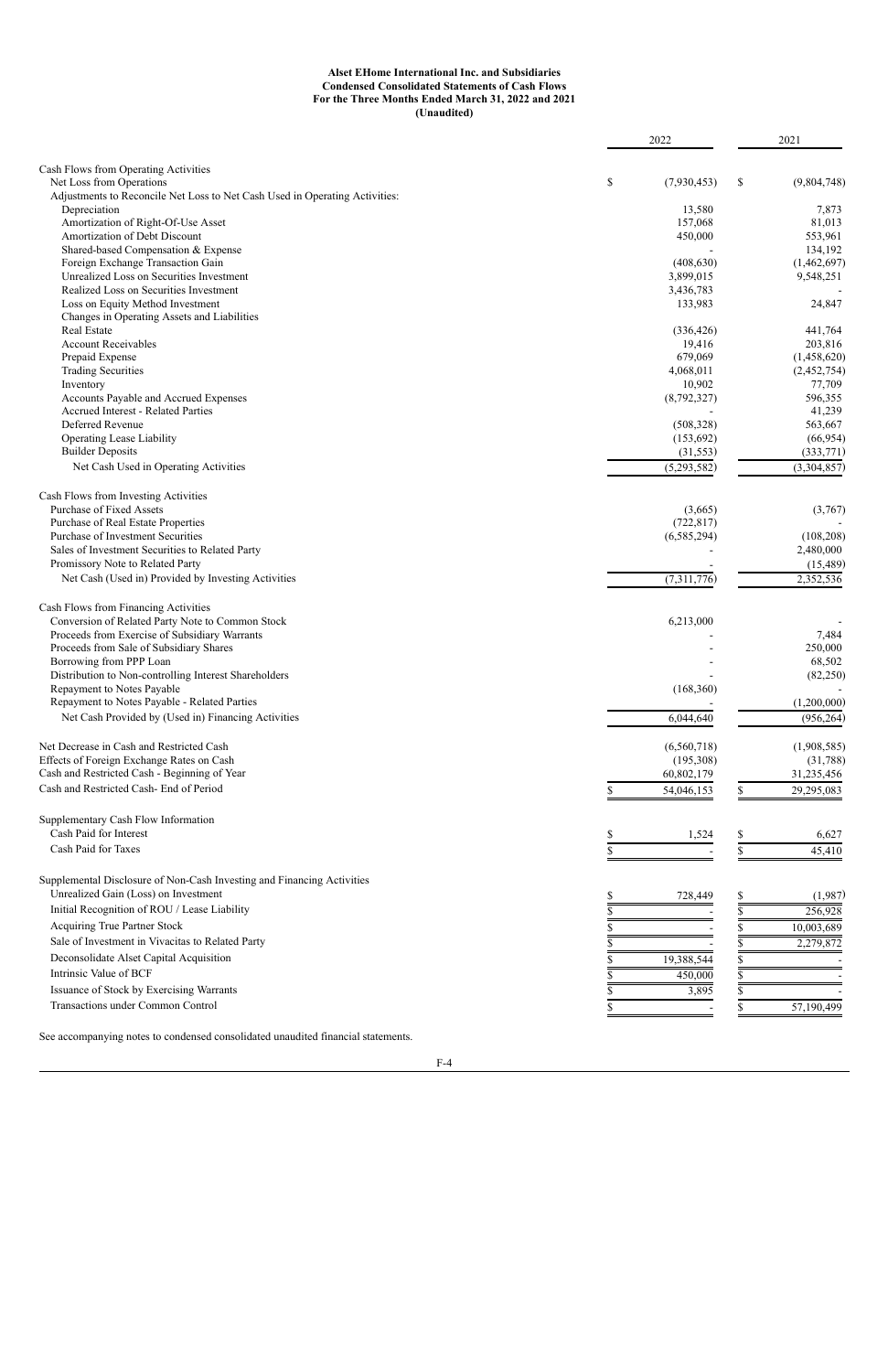## **Alset EHome International Inc. and Subsidiaries Notes to Condensed Consolidated Financial Statements For the Three Months Ended March 31, 2022 and 2021 (Unaudited)**

# <span id="page-6-0"></span>**1. NATURE OF OPERATIONS AND SUMMARY OF SIGNIFICANT ACCOUNTING POLICIES**

## **Nature of Operations**

Alset EHome International Inc. (the "Company" or "AEI"), formerly known as HF Enterprises Inc., was incorporated in the State of Delaware on March 7, 2018 and 1,000 shares of common stock was issued to Chan Heng Fai, the founder, Chairman and Chief Executive Officer of the Company. AEI is a diversified holding company principally engaged through its subsidiaries in the development of EHome communities and other real estate, financial services, digital transformation technologies, biohealth activities and consumer products with operations in the United States, Singapore, Hong Kong, Australia and South Korea. The Company manages its principal businesses primarily through its subsidiary, Alset International Limited ("Alset International", f.k.a. Singapore eDevelopment Limited), a company publicly traded on the Singapore Stock Exchange.

The Company has four operating segments based on the products and services we offer, which include three of our principal businesses – real estate, digital transformation technology and biohealth – as well as a fourth category consisting of certain other business activities.

# **2. SUMMARY OF SIGNIFICANT ACCOUNTING POLICIES**

## **Basis of Presentation and Principles of Consolidation**

The Company's condensed consolidated financial statements have been prepared in accordance with accounting principles generally accepted in the United States of America ("U.S. GAAP") and following the requirements of the Securities and Exchange Commission ("SEC") for interim reporting. These interim financial statements have been prepared on the same basis as the Company's annual financial statements and, in the opinion of management, reflect all adjustments, consisting only of normal recurring adjustments, which are necessary for a fair statement of the Company's financial information. These interim results are not necessarily indicative of the results to be expected for the year ending December 31, 2022 or any other interim periods or for any other future years. These unaudited condensed consolidated financial statements should be read in conjunction with the Company's audited consolidated financial statements and the notes thereto included in the Company's Form 10-K for the year ended December 31, 2021 filed on March 31, 2022.

The condensed consolidated financial statements include all accounts of the Company and its majority owned and controlled subsidiaries. The Company consolidates entities in which it owns more than 50% of the voting common stock and controls operations. All intercompany transactions and balances among consolidated subsidiaries have been eliminated.

The Company's condensed consolidated financial statements include the financial position, results of operations and cash flows of the following entities as of March 31, 2022 and December 31, 2021, as follows:

|                                                |                                                                 | Attributable interest as of, |                   |  |  |
|------------------------------------------------|-----------------------------------------------------------------|------------------------------|-------------------|--|--|
| Name of subsidiary consolidated under AEI      | State or other jurisdiction of incorporation or<br>organization | March 31, 2022               | December 31, 2021 |  |  |
|                                                |                                                                 | $\frac{0}{0}$                | $\frac{0}{0}$     |  |  |
| Alset Global Pte. Ltd.                         | Singapore                                                       | 100                          | 100               |  |  |
| Alset Business Development Pte. Ltd.           | Singapore                                                       | 100                          | 100               |  |  |
| Global eHealth Limited                         | Hong Kong                                                       | 100                          | 100               |  |  |
| Alset International Limited                    | Singapore                                                       | 77.0                         | 76.8              |  |  |
| Singapore Construction & Development Pte. Ltd. | Singapore                                                       | 77.0                         | 76.8              |  |  |
| Art eStudio Pte. Ltd.                          | Singapore                                                       | $39.3*$                      | $39.2*$           |  |  |
| Singapore Construction Pte. Ltd.               | Singapore                                                       | 77.0                         | 76.8              |  |  |
| Global BioMedical Pte. Ltd.                    | Singapore                                                       | 77.0                         | 76.8              |  |  |
| Alset Innovation Pte. Ltd.                     | Singapore                                                       | 77.0                         | 76.8              |  |  |
| Health Wealth Happiness Pte. Ltd.              | Singapore                                                       | 77.0                         | 76.8              |  |  |
| SeD Capital Pte. Ltd.                          | Singapore                                                       | 77.0                         | 76.8              |  |  |
| LiquidValue Asset Management Pte. Ltd.         | Singapore                                                       | 77.0                         | 76.8              |  |  |
| Alset Solar Limited                            | Hong Kong                                                       | 77.0                         | 76.8              |  |  |
| Alset F&B One Pte. Ltd                         | Singapore                                                       | 69.3                         | 69.2              |  |  |
| Global TechFund of Fund Pte. Ltd.              | Singapore                                                       | 77.0                         | 76.8              |  |  |
| Singapore eChainLogistic Pte. Ltd.             | Singapore                                                       | 77.0                         | 76.8              |  |  |
| BMI Capital Partners International Limited.    | Hong Kong                                                       | 77.0                         | 76.8              |  |  |
| SeD Perth Pty. Ltd.                            | Australia                                                       | 77.0                         | 76.8              |  |  |
| SeD Intelligent Home Inc.                      | United States of America                                        | 77.0                         | 76.8              |  |  |
| LiquidValue Development Inc.                   | United States of America                                        | 77.0                         | 76.8              |  |  |
| Alset EHome Inc.                               | United States of America                                        | 77.0                         | 76.8              |  |  |
| SeD USA, LLC                                   | United States of America                                        | 77.0                         | 76.8              |  |  |
| 150 Black Oak GP, Inc.                         | United States of America                                        | 77.0                         | 76.8              |  |  |
| SeD Development USA Inc.                       | United States of America                                        | 77.0                         | 76.8              |  |  |
| 150 CCM Black Oak, Ltd.                        | United States of America                                        | 77.0                         | 76.8              |  |  |
| SeD Texas Home, LLC                            | United States of America                                        | 77.0                         | 76.8              |  |  |
| SeD Ballenger, LLC                             | United States of America                                        | 77.0                         | 76.8              |  |  |
| SeD Maryland Development, LLC                  | United States of America                                        | 64.3                         | 64.2              |  |  |
| SeD Development Management, LLC                | United States of America                                        | 65.5                         | 65.3              |  |  |
| SeD Builder, LLC                               | United States of America                                        | 77.0                         | 76.8              |  |  |
| GigWorld Inc.                                  | United States of America                                        | 76.8                         | 76.6              |  |  |
| HotApp BlockChain Pte. Ltd.                    | Singapore                                                       | 76.8                         | 76.6              |  |  |
| HotApp International Limited                   | Hong Kong                                                       | 76.8                         | 76.6              |  |  |
| HWH International, Inc. (Delaware)             | United States of America                                        | 77.0                         | 76.8              |  |  |
| Health Wealth & Happiness Inc.                 | United States of America                                        | 77.0                         | 76.8              |  |  |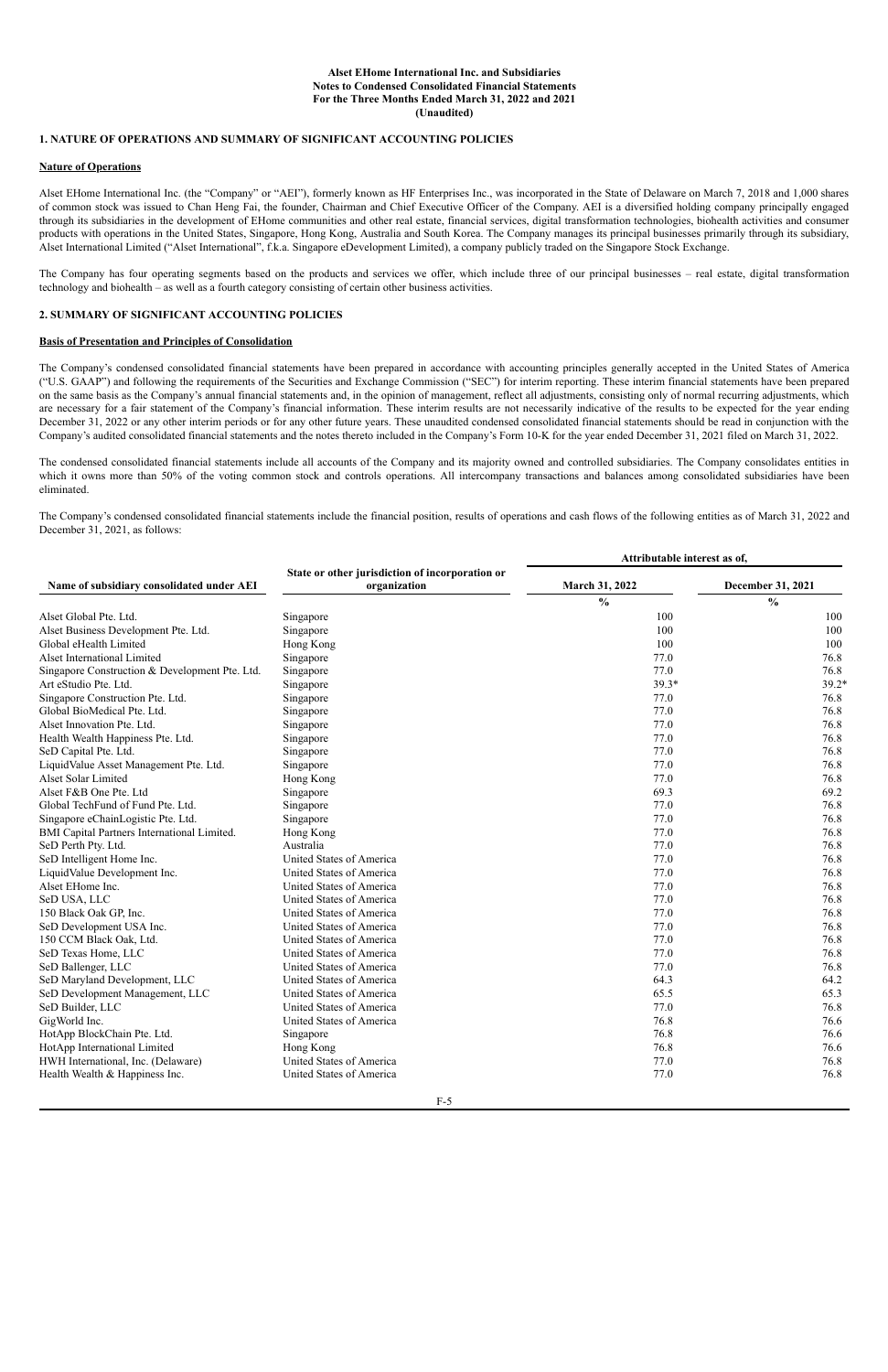| HWH Multi-Strategy Investment, Inc.       | United States of America | 77.0  | 76.8  |
|-------------------------------------------|--------------------------|-------|-------|
| SeD REIT Inc.                             | United States of America | 77.0  | 76.8  |
| Gig Stablecoin Inc.                       | United States of America | 76.8  | 76.6  |
| HWH World Inc.                            | United States of America | 76.8  | 76.6  |
| HWH World Pte. Ltd.                       | Singapore                | 76.8  | 76.6  |
| <b>UBeauty Limited</b>                    | Hong Kong                | 77.0  | 76.8  |
| WeBeauty Korea Inc                        | Korea                    | 77.0  | 76.8  |
| <b>HWH World Limited</b>                  | Hong Kong                | 77.0  | 76.8  |
| HWH World Inc.                            | Korea                    | 77.0  | 76.8  |
| Alset BioHealth Pte. Ltd.                 | Singapore                | 77.0  | 76.8  |
| Alset Energy Pte. Ltd.                    | Singapore                | 77.0  | 76.8  |
| Alset Payment Inc. (now known as GDC REIT |                          |       |       |
| Inc.)                                     | United States of America | 77.0  | 76.8  |
| Alset World Pte. Ltd.                     | Singapore                | 77.0  | 76.8  |
| BioHealth Water Inc.                      | United States of America | 77.0  | 76.8  |
| Impact BioHealth Pte. Ltd.                | Singapore                | 77.0  | 76.8  |
| American Home REIT Inc.                   | United States of America | 77.0  | 76.8  |
| Alset Solar Inc.                          | United States of America | 61.6  | 61.5  |
| HWH KOR Inc.                              | United States of America | 77.0  | 76.8  |
| Open House Inc.                           | United States of America | 77.0  | 76.8  |
|                                           | United States of America | 77.0  |       |
| Open Rental Inc.                          |                          |       | 76.8  |
| Hapi Cafe Inc. (Nevada)                   | United States of America | 77.0  | 76.8  |
| Global Solar REIT Inc.                    | United States of America | 77.0  | 76.8  |
| OpenBiz Inc.                              | United States of America | 77.0  | 76.8  |
| Hapi Cafe Inc. (Texas)                    | United States of America | 100   | 100   |
| HWH (S) Pte. Ltd.                         | Singapore                | 77.0  | 76.8  |
| True Partner International Limited        | Hong Kong                | 100   | 100   |
| LiquidValue Development Pte. Ltd.         | Singapore                | 100   | 100   |
| LiquidValue Development Limited           | Hong Kong                | 100   | 100   |
| EPowerTech Inc.                           | United States of America | 100   | 100   |
| Alset EPower Inc.                         | United States of America | 100   | 100   |
| AHR Asset Management Inc.                 | United States of America | 77.0  | 76.8  |
| HWH World Inc. (Nevada)                   | United States of America | 77.0  | 76.8  |
| Alset F&B Holdings Pte. Ltd.              | Singapore                | 77.0  | 76.8  |
| Credas Capital Pte. Ltd.                  | Singapore                | 38.5* | 38.4* |
| Credas Capital GmbH                       | Switzerland              | 38.5* | 38.4* |
| Smart Reward Express Limited              | Hong Kong                | 38.4* | 38.3* |
| Partners HWH Pte. Ltd.                    | Singapore                | 77.0  | 76.8  |
| AHR Texas Two LLC                         | United States of America | 77.0  | 76.8  |
| AHR Black Oak One LLC                     | United States of America | 77.0  | 76.8  |
| Hapi Air Inc.                             | United States of America | 88.5  | 88.4  |
| AHR Texas Three, LLC                      | United States of America | 77.0  | 76.8  |
| Alset Capital Pte. Ltd.                   | Singapore                | 100   | 100   |
| Hapi Cafe Korea, Inc.                     | Korea                    | 100   | 100   |
| Green Energy Inc.                         | United States of America | 100   | 100   |
| Green Energy Management Inc.              | United States of America | 100   | 100   |
| Alset Metaverse Inc.                      | United States of America | 95.6  | 95.6  |
| Alset Management Group Inc.               | United States of America | 79.7  | 88.2  |
| Alset Acquisition Sponsor, LLC            | United States of America | 79.7  | 79.6  |
| Alset Capital Acquisition Corp.           | United States of America | 23.4  | 79.6  |
| Alset Spac Group Inc.                     | United States of America | 79.7  | 79.6  |
| Alset Mining Pte. Ltd.                    | Singapore                | 77.0  |       |
| Alset Inc.                                | United States of America | 100   |       |
| Hapi Travel Pte. Ltd.                     | Singapore                | 77.0  |       |
| Hapi WealthBuilder Pte. Ltd.              | Singapore                | 77.0  |       |
|                                           |                          |       |       |

\* Although the Company indirectly holds percentage of shares of these entities less than 50%, the subsidiaries of the Company directly hold more than 50% of shares of these entities, and therefore, they are still consolidated into the Company.

## **Use of Estimates**

The preparation of financial statements in conformity with U.S. GAAP requires management to make estimates and assumptions that affect the reported amounts of assets and liabilities and disclosure of contingent assets and liabilities at the dates of the financial statements and the reported amounts of revenues and expenses during the reporting periods. Significant estimates made by management include, but are not limited to, allowance for doubtful accounts, valuation of real estate assets, allocation of development costs and capitalized interest to sold lots, fair value of the investments, the valuation allowance of deferred taxes, and contingencies. Actual results could differ from those estimates.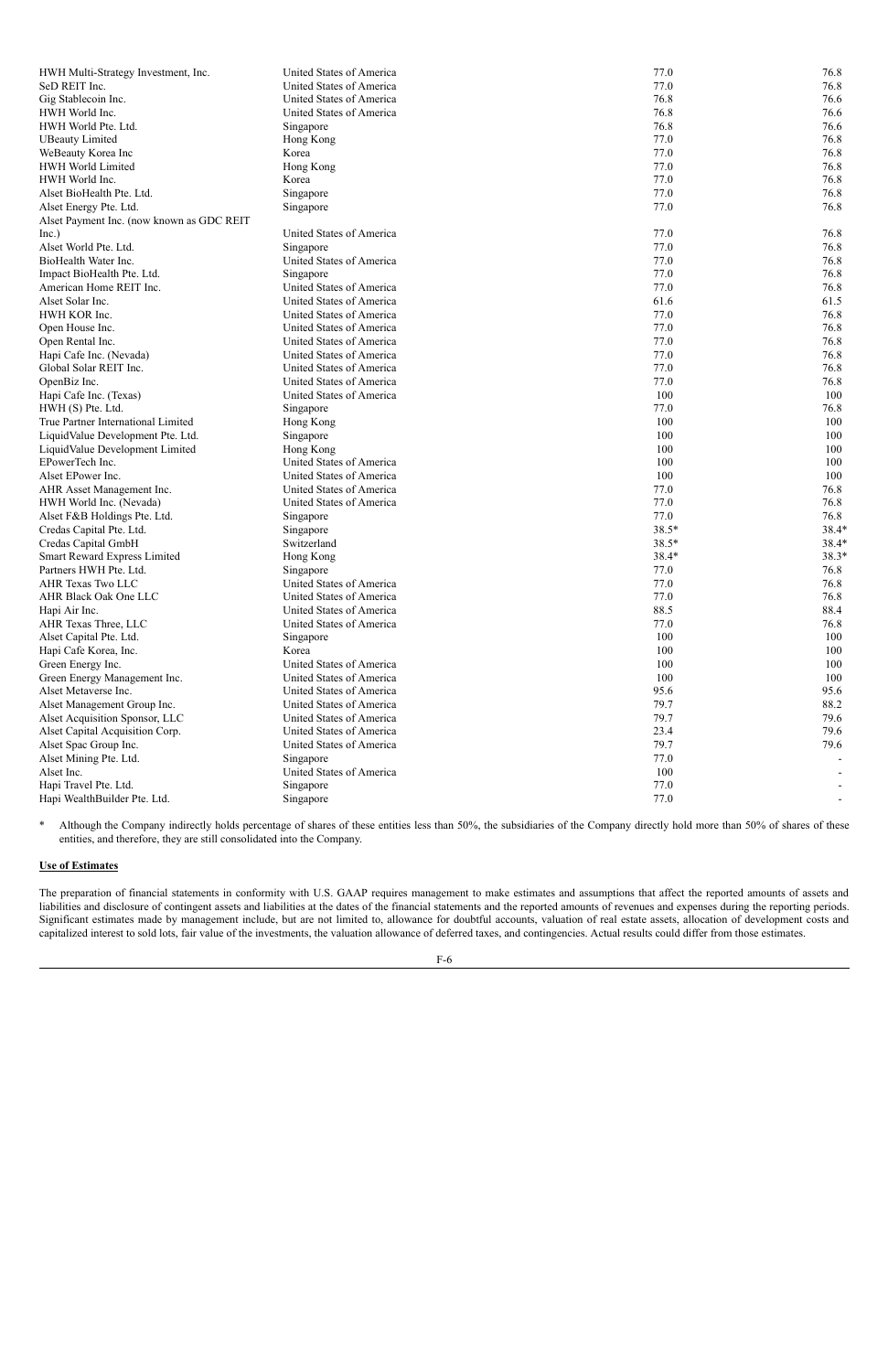In our property development business, land acquisition costs are allocated to each lot based on the area method, the size of the lot compared to the total size of all lots in the project. Development costs and capitalized interest are allocated to lots sold based on the total expected development and interest costs of the completed project and allocating a percentage of those costs based on the selling price of the sold lot compared to the expected sales values of all lots in the project.

If allocation of development costs and capitalized interest based on the projection and relative expected sales value is impracticable, those costs could also be allocated based on area method, the size of the lot compared to the total size of all lots in the project.

## **Transactions between Entities under Common Control**

On March 12, 2021, the Company entered into a Securities Purchase Agreement (the "SPA") with Chan Heng Fai, the founder, Chairman and Chief Executive Officer of the Company, for four proposed transactions, consisting of (i) purchase of certain warrants (the "Warrants") to purchase 1,500,000,000 shares of Alset International Limited, which was valued at \$28,363,966; (ii) purchase of all of the issued and outstanding stock of LiquidValue Development Pte Ltd. ("LVD"), which was valued at \$173,395; (iii) purchase of 62,122,908 ordinary shares in True Partner Capital Holding Limited (HKG: 8657) ("True Partner"), which was valued at \$6,729,629; and (iv) purchase of 4,775,523 shares of the common stock of American Pacific Bancorp Inc. ("APB"), which was valued at \$28,653,138. The total amount of above four transactions was \$63,920,129, payable on the Closing Date by the Company, in the convertible promissory notes ("Alset CPNs"), which, subject to the terms and conditions of the Alset CPNs and the Company's shareholder approval, shall be convertible into shares of the Company's common stock ("AEI Common Stock"), par value \$0.001 per share, at the conversion price of AEI's Stock Market Price. AEI's Stock Market Price shall be \$5.59 per share, equivalent to the average of the five closing per share prices of AEI's Common Stock preceding January 4, 2021 as quoted by Bloomberg L.P. The above four acquisitions from Chan Heng Fai were transactions between entities under common control.

- The acquisition of the Warrants and True Partner stock were accounted for prospectively as of March 12, 2021 and they did not represent a change in reporting entity.
- The acquisition of LVD, APB and HFL was under common control and was consolidated in accordance with ASC 850-50. The consolidated financial statements were retrospectively adjusted for the acquisition of LVD, APB and HFL, and the operating results of LVD, APB and HFL as of January 1, 2020 for comparative purposes.

AEI's stock price was \$10.03 on March 12, 2021, the commitment date. The Beneficial Conversion Feature ("BCF") intrinsic value was \$50,770,192 for the four convertible promissory notes and was recorded as debt discount of convertible notes after these transactions. The debt discount attributable to the BCF is amortized over period from issuance to the date that the debt becomes convertible using the effective interest method. If the debt is converted, the discount is amortized to finance cost in full immediately. On May 13, 2021 and June 14, 2021 all Alset CPNs of \$63,920,128 and accrued interests of \$306,438 were converted into 2,123 shares of series B preferred stock and 9,163,965 shares of common stock of the Company.

On October 15, 2020, American Pacific Bancorp (which subsequently became a majority-owned subsidiary of the Company) entered into an acquisition agreement to acquire 3,500,001 common shares of HengFeng Finance Limited ("HFL"), representing 100% of the common shares of HFL, in consideration for \$1,500,000, to be satisfied by the issuance and allotment of 250,000 shares of the Class A Common Stock of American Pacific Bancorp. HFL is incorporated in Hong Kong with limited liability. The principal activities of HFL are money lending, securities trading and investment. This transaction closed on April 21, 2021. This transaction between the Company and Chan Heng Fai is under common control of Chan Heng Fai.

The common control transactions resulted in the following basis of accounting for the financial reporting periods: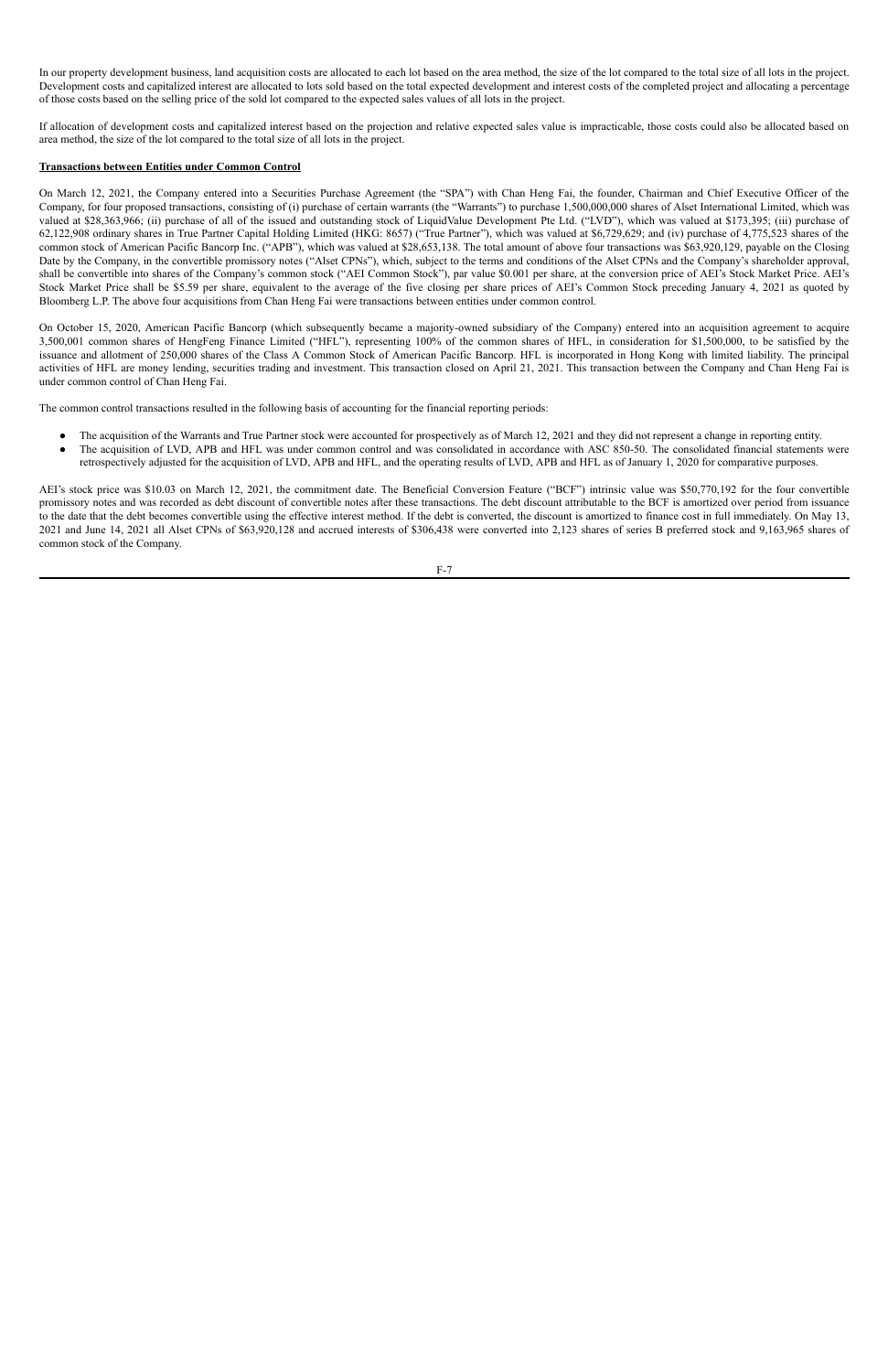## **Cash and Cash Equivalents**

The Company considers all highly liquid investments with a maturity of three months or less at the date of acquisition to be cash equivalents. Cash and cash equivalents include cash on hand and at the bank and short-term deposits with financial institutions that are readily convertible to a known amount of cash and are subject to an insignificant risk of changes in values. There were no cash equivalents as of March 31, 2022 and December 31, 2021.

## **Restricted Cash**

As a condition to the loan agreement with the Manufacturers and Traders Trust Company ("M&T Bank"), the Company was required to maintain a minimum of \$2,600,000 in an interest-bearing account maintained by the lender as additional security for the loans. The fund was required to remain as collateral for the loan until the loan is paid off in full and the loan agreement terminated. In March 2022 approximately \$2.3 million was released from the account as the loan was fully paid off and partially closed. The remaining \$300,000 still remains in the restricted account as a collateral for outstanding letters of credit. The Company also maintained an escrow account with M&T Bank to deposit a portion of cash proceeds from lot sales. The fund in the escrow account was specifically used for the payment of the loan from M&T Bank. The fund was required to remain in the escrow account for the loan payment until the loan agreement terminates. These funds are now freely accessible to the Company. As of March 31, 2022 and December 31, 2021, the total balance of these two accounts was \$2,082,860 and \$4,399,984, respectively.

As a condition to the loan agreement with National Australian Bank Limited in conjunction with the Perth project, an Australian real estate development project, the Company is required to maintain Australian Dollar 50,000, in a non-interest-bearing account. As of March 31, 2022 and December 31, 2021, the account balance was \$37,580 and \$36,316, respectively. These funds will remain as collateral for the loans until paid in full.

The Company puts money into brokerage accounts specifically for equity investment. As of March 31, 2022 and December 31, 2021, the cash balance in these brokerage accounts was \$404,742 and \$304,570, respectively.

## **Account Receivables and Allowance for Doubtful Accounts**

Account receivables is stated at amounts due from buyers, contractors, and all third parties, net of an allowance for doubtful accounts. As of March 31, 2022 and December 31, 2021, the balance of account receivables was \$90,407 and \$39,622, respectively. Approximately \$0 and \$2,500 of account receivables as of March 31, 2022 and December 31, 2021, respectively, was from DSS with a merchant agreement, under which the Company uses DSS credit card platform to collect money from our direct sales.

The Company monitors its account receivables balances on a monthly basis to ensure that they are collectible. On a quarterly basis, the Company uses its historical experience to estimate its allowance for doubtful account receivables. The Company's allowance for doubtful accounts represents an estimate of the losses expected to be incurred based on specifically identified accounts as well as nonspecific amount, when determined appropriate. Generally, the amount of the allowance is primarily decided by division management's historical experience, the delinquency trends, the resolution rates, the aging of receivables, the credit quality indicators and financial health of specific customers. As of March 31, 2022 and December 31, 2021, the allowance was \$0.

## **Inventories**

Inventories are stated at the lower of cost or net realizable value. Cost is determined using the first-in, first-out method and includes all costs in bringing the inventories to their present location and condition. Net realizable value is the estimated selling price in the ordinary course of business less the estimated costs necessary to make the sale. As of December 31, 2021, inventory consisted of finished goods from HWH World Inc. As of March 31, 2022, inventory consisted of finished goods from HWH World Inc. and Hapi Cafe Korea Inc. The Company continuously evaluates the need for reserve for obsolescence and possible price concessions required to write-down inventories to net realizable value.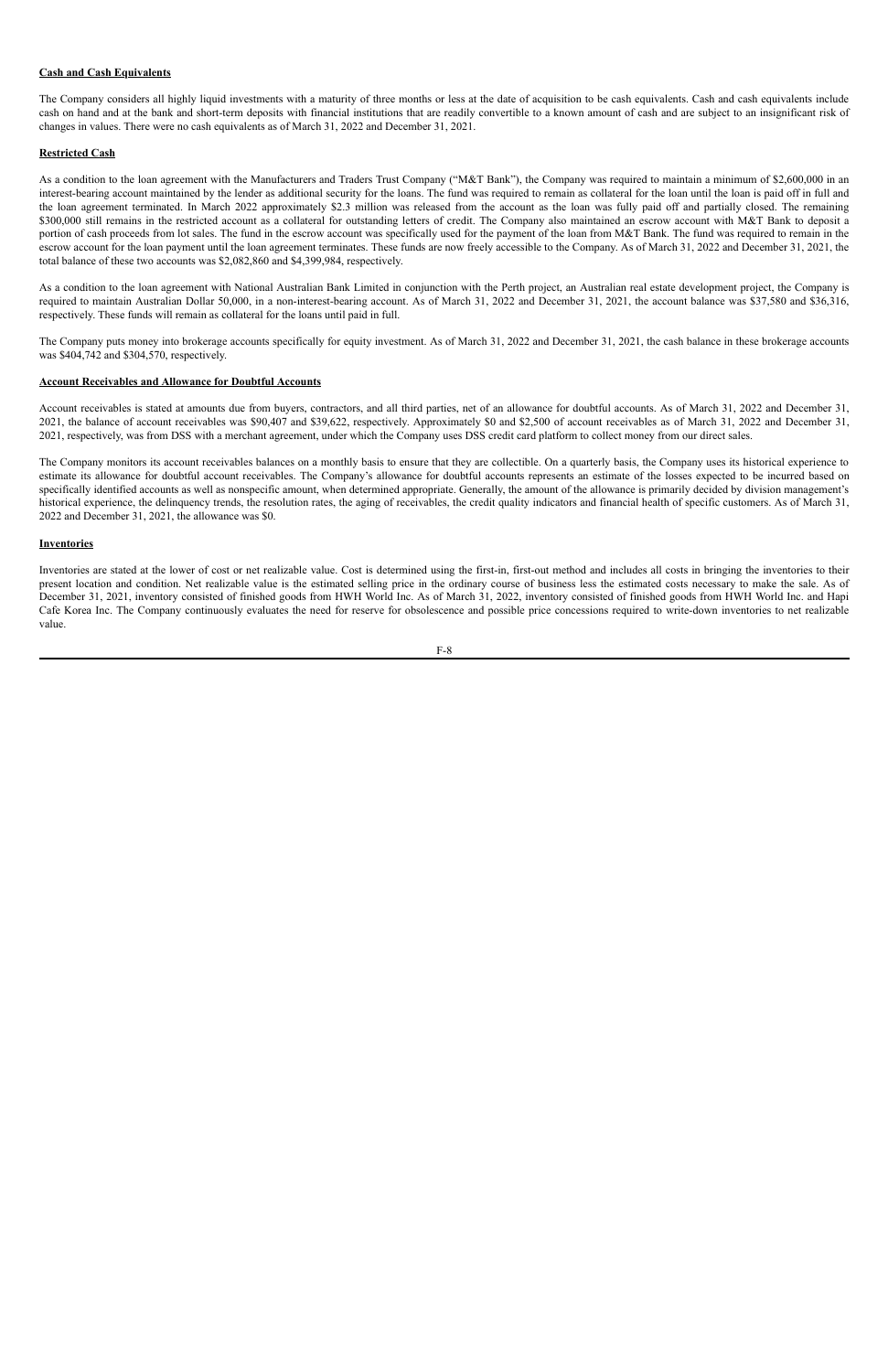## **Investment Securities**

## *Investment Securities at Fair Value*

The Company records all equity investments with readily determinable fair values at fair value calculated by the publicly traded stock price at the close of the reporting period. Amarantus BioScience Holdings ("AMBS") and True Partner Capital Holding Limited ("True Partner") are publicly traded companies. The Company does not have significant influence over AMBS and True Partner, as the Company is the beneficial owner of approximately 4.3% of the common shares of AMBS and 15.5% of True Partner. The stock's fair value is determined by quoted stock prices.

During the year ended December 31, 2021, the Company's subsidiaries established a portfolio of trading securities. The objective is to generate profits on short-term differences in market prices. The Company does not have significant influence over any trading securities in our portfolio and fair value of these trading securities are determined by quoted stock prices.

On April 12, 2021 the Company acquired 6,500,000 common shares of Value Exchange International, Inc. ("Value Exchange International"), an OTC listed company, for an aggregate subscription price of \$650,000. After the transaction the Company owns approximately 18% of Value Exchange International and does not have significant influence on it. The stock's fair value is determined by quoted stock prices.

The Company has elected the fair value option for the equity securities noted below that would otherwise be accounted for under the equity method of accounting. Holista CollTech Limited ("Holista"), DSS, Inc. ("DSS") and American Premium Water Corp ("APW") are publicly traded companies and fair value is determined by quoted stock prices. The Company has significant influence but does not have a controlling interest in these investments, and therefore, the Company's investment could be accounted for under the equity method of accounting or elect fair value accounting.

- The Company has significant influence over DSS. As of March 31, 2022 and December 31, 2021, the Company owned approximately 28.21% and 24.9% of the common stock of DSS, respectively. Our CEO is a stockholder and the Chairman of the Board of Directors of DSS. Chan Tung Moe, our Co-Chief Executive Officer and the son of Chan Heng Fai, is also a director of DSS.
- The Company has significant influence over Holista as the Company and its CEO are the beneficial owner of approximately 15.8% of the outstanding shares of Holista and our CEO held a position on Holista's Board of Directors until June of 2021.
- The Company has significant influence over APW as the Company is the beneficial owner of approximately 7.7% of the common shares of APW and one officer from the Company holds a director position on APW's Board of Directors.

On March 2, 2020 and October 29, 2021, the Company received warrants to purchase shares of American Medical REIT Inc. ("AMRE"), a related party private startup company, in conjunction with the Company lending two \$200,000 promissory notes. For further details on this transaction, refer to Note 8 - Related Party Transactions, *Note Receivable from a Related Party Company*. As of March 31, 2022 and December 31, 2021, AMRE was a private company. Based on management's analysis, the fair value of the AMRE warrants was \$0 as of March 31, 2022 and December 31, 2021. In March 2022 both loans, together with warrants were converted into common shares of AMRE. After the conversion, the Company owns approximately 15.8% of AMRE.

The Company held a stock option to purchase 250,000 shares of Vivacitas common stock at \$1 per share at any time prior to the date of a public offering by Vivacitas. As of December 31, 2020, Vivacitas was a private company. Based on management's analysis, the fair value of the Vivacitas stock option was \$0 as of December 31, 2020. On March 18, 2021 the Company sold the subsidiary holding the ownership and stock option in Vivacitas to an indirect subsidiary of DSS. For further details on this transaction, refer to Note 8 -Related Party Transactions, *Sale of Investment in Vivacitas to DSS*.

The Company accounts for certain of its investments in funds without readily determinable fair values in accordance with ASU No. 2015-07, *Fair Value Measurement (Topic 820):* Disclosures for Investments in Certain Entities That Calculate Net Asset Value per Share (or Its Equivalent) ("2015-07"). In the first quarter of 2022 the Company invested \$100,000 in Class A Shares of Novum Alpha Global Opportunity Digital Asset Fund I SP, a segregated portfolio of Novum Alpha SPC ("Novum Alpha Fund"). This fund invests in long-short digital assets. The Company subscribed in participating shares which are redeemable and non-voting.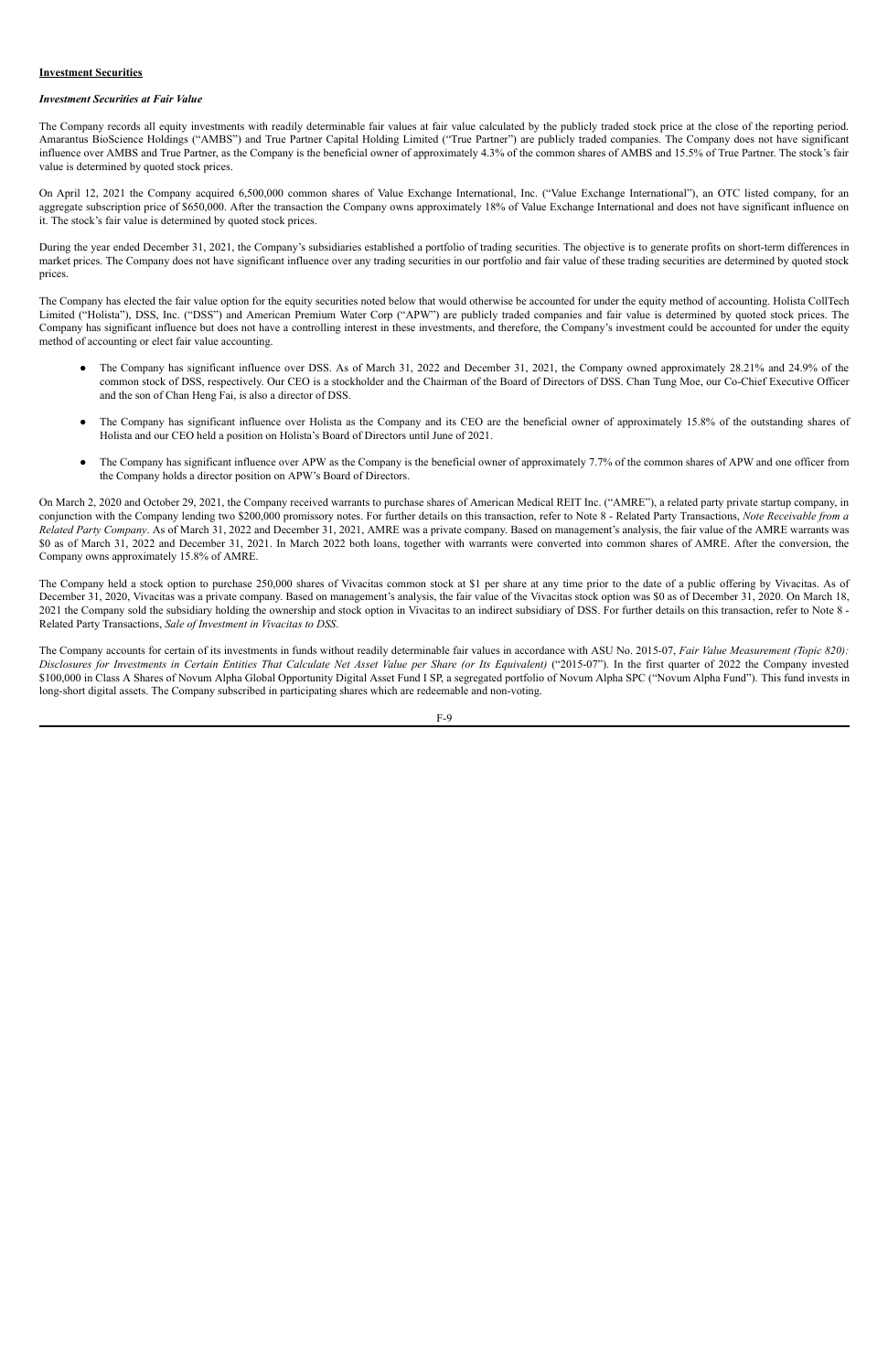On February 3, 2022 Alset Capital Acquisition Corp. ("Alset Capital"), a special purpose acquisition company sponsored by the Company and certain affiliates, closed its initial public offering of 7,500,000 units at \$10 per unit. As a result of the offering, the Company lost its majority ownership in Alset Capital and deconsolidated it. Upon deconsolidation, the Company elected to apply fair value accounting to measure the stocks and units' value it owns. At March 31, 2022 the Company owned 23.4% of Alset Capital.

## *Investment Securities at Cost*

The Company had an equity holding in Vivacitas Oncology Inc. ("Vivacitas"), a private company that is currently not listed on an exchange. We measured Vivacitas at cost, less any impairment, plus or minus changes resulting from observable price changes in orderly transactions for an identical or similar investment of the same issuer. Our ownership in Vivacitas was sold on March 18, 2021 to DSS for \$2,480,000. The difference of \$2,279,872 between the selling price and our original investment cost was recorded as additional paid capital considering a related party transaction. For further details on this transaction, refer to Note 8 - Related Party Transactions, Sale of Investment in Vivacitas to DSS.

Investments in equity securities without readily determinable fair values are measured at cost minus impairment adjusted by observable price changes in orderly transactions for the identical or a similar investment of the same issuer. These investments are measured at fair value on a nonrecurring basis when there are events or changes in circumstances that may have a significant adverse effect. An impairment loss is recognized in the condensed consolidated statements of comprehensive income equal to the amount by which the carrying value exceeds the fair value of the investment.

On September 8, 2020, the Company acquired 1,666 shares, approximately 1.45% ownership, from Nervotec Pte Ltd ("Nervotec"), a private company, at the purchase price of \$37,826. The Company applied ASC 321 and measured Nervotec at cost, less any impairment, plus or minus changes resulting from observable price changes in orderly transactions for an identical or similar investment of the same issuer.

On September 30, 2020, the Company acquired 3,800 shares, approximately 19% ownership, from HWH World Company Limited (f.k.a. Hyten Global (Thailand) Co., Ltd.) ("HWH World Co."), a private company, at a purchase price of \$42,562.

During 2021, the Company invested \$19,609 in K Beauty Research Lab Co., Ltd ("K Beauty") for 18% ownership. K Beauty was established for sourcing, developing and producing variety of Korea-made beauty products as well as Korea - originated beauty contents for the purpose of distribution to HWH's membership distribution channel.

There has been no indication of impairment or changes in observable prices via transactions of similar securities and investments are still carried at cost.

## *Equity Method Investment*

The Company accounts for equity investment in entities with significant influence under equity-method accounting. Under this method, the Group's pro rata share of income (loss) from investment is recognized in the condensed consolidated statements of comprehensive income. Dividends received reduce the carrying amount of the investment. When the Company's share of loss in an equity-method investee equals or exceeds its carrying value of the investment in that entity, the equity method investment can be reduced below zero based on losses, if the Company either is liable for the obligations of the investee or provides for losses in excess of the investment when imminent return to profitable operations by the investee appears to be assured. Otherwise, the Company does not recognize its share of equity method losses exceeding its carrying amount of the investment, but discloses the losses in the footnotes. Equity-method investment is reviewed for impairment by assessing if the decline in market value of the investment below the carrying value is otherthan-temporary. In making this determination, factors are evaluated in determining whether a loss in value should be recognized. These include consideration of the intent and ability of the Group to hold investment and the ability of the investee to sustain an earnings capacity, justifying the carrying amount of the investment. Impairment losses are recognized in other expense when a decline in value is deemed to be other-than-temporary.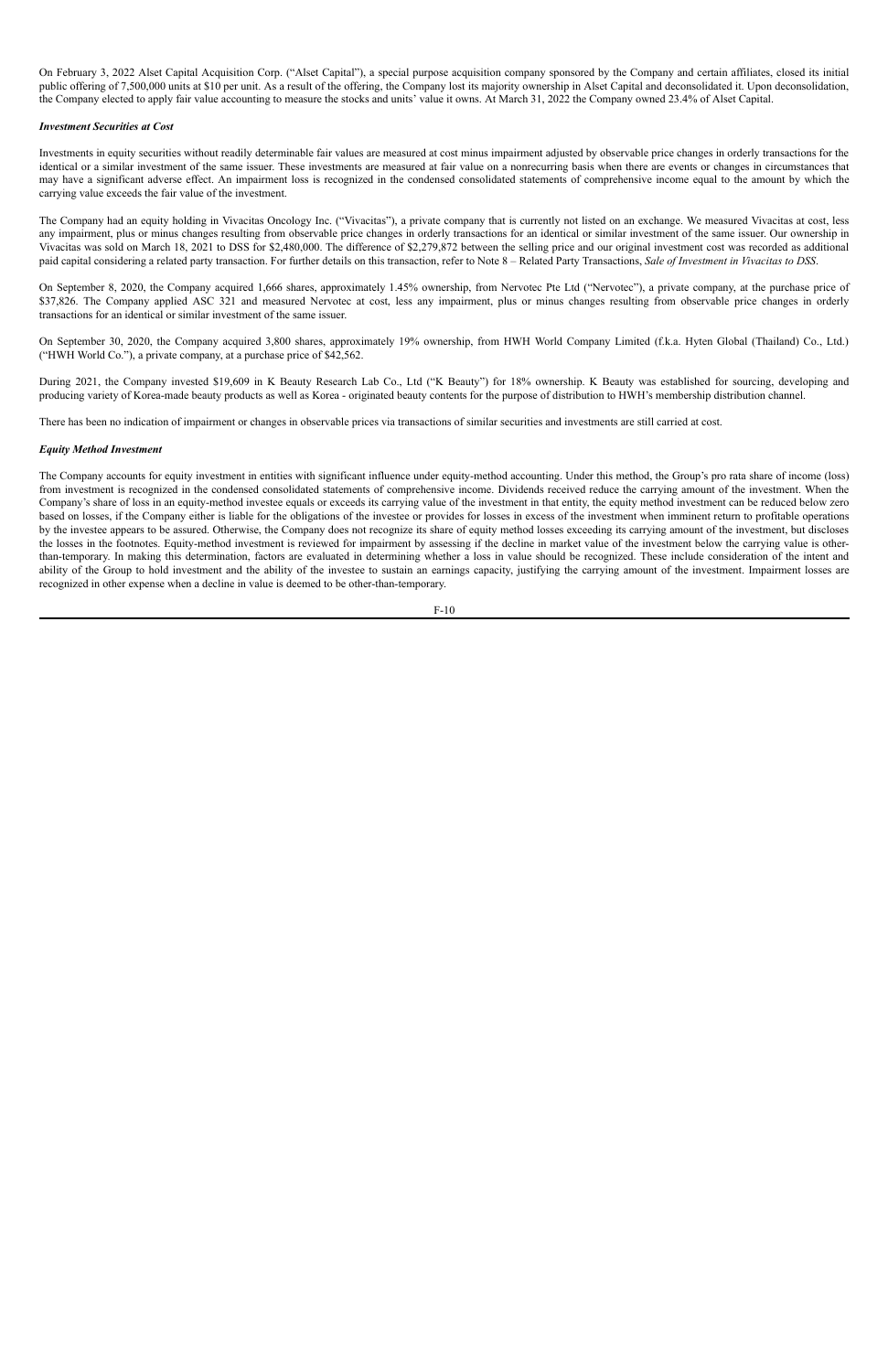## *American Medical REIT Inc.*

LiquidValue Asset Management Pte. Ltd. ("LiquidValue"), a subsidiary of the Company owns less than 3.4% of American Medical REIT Inc. ("AMRE") as of March 31, 2022, a startup REIT company concentrating on medical real estate. AMRE acquires state-of-the-art, purpose-built healthcare facilities and leases them to leading clinical operators with dominant market share under secure triple net leases. AMRE targets hospitals (both Critical Access and Specialty Surgical), Physician Group Practices, Ambulatory Surgical Centers, and other licensed medical treatment facilities. Chan Heng Fai, our CEO, is the executive chairman and director of AMRE. LiquidValue did not invest equity but provided a loan to AMRE (for further details on this transaction, refer Note 8, Related Party Transactions). On balance sheet, the prorate loss from AMRE was not recorded as a liability because to the Company is not liable for the obligations of AMRE and also not committed to provide additional financial support.

#### *Joint Venture with Novum*

On April 20, 2021, one of Company's indirect subsidiaries, SeD Capital Pte. Ltd. ("SeD Capital"), entered into joint venture agreement with a digital asset management firm Novum Alpha Pte Ltd ("Novum"). Pursuant to this agreement, SeD Capital will own 50% of the issued and paid-up capital in the joint venture company, Credas Capital Pte. Ltd. ("Credas") with the remaining 50% shareholding stake held by Novum. On the condensed consolidated balance sheet, the prorate loss from Credas was not recorded as a liability because the Company is not liable for the obligations of Credas and has not committed to provide additional financial support.

#### *American Pacific Bancorp, Inc.*

Pursuant to Securities Purchase Agreement from March 12, 2021 the Company purchased of 4,775,523 shares of the common stock of American Pacific Bancorp Inc. ("APB") and gained majority ownership in that entity. APB was consolidated into the Company under common control accounting (See Transactions between Entities under Common Control for details). On September 8, 2021 APB sold 6,666,700 shares Series A Common Stock to DSS, Inc. for \$40,000,200 cash. As a result of the new share issuances, the Company's ownership percentage of APB fell below 50% to 41.3% and the entity was deconsolidated in accordance with ASC 810-10. Upon deconsolidation the Company elected to apply the equity method accounting as the Company still retained significant influence. As a result of the deconsolidation, the Company recognized gain of approximately \$28.2 million. The gain represents the difference between the fair value of retained equity method investment of \$30.8 million and \$2.6 million, the Company's investment percentage of carrying amount of APB's net assets of \$2.9 million. Considering the transaction was between related parties, the Company recorded the gain as additional paid in capital in its equity. From September 8 to December 31, 2021, the investment loss was \$51,999. During three months ended March 31, 2022 the investment gain was \$141,343. As of March 31, 2022 and December 31, 2021, the investment in APB was \$30,942,472 and \$30,801,129, respectively.

## *Ketomei Pte Ltd*

On June 10, 2021 the Company's indirect subsidiary Hapi Cafe Inc. ("Hapi Cafe") lent \$76,723 to Ketomei Pte Ltd ("Ketomei"). On March 21, 2022 Hapi Cafe entered into an agreement pursuant to which the principle of the loan together with accrued interest were converted into an investment in Ketomei. At the same time, Hapi Cafe invested additional \$179,595 in Ketomei. After the conversion and fund investment the Company holds 28% of Ketomei. Ketomei is in the business of selling cooked food and drinks. As of March 31, 2022 the Company recognized investment loss of \$3,273 and investment in Ketomei was \$253,045 at March 31, 2021.

## *Investment in Debt Securities*

Debt securities are reported at fair value, with unrealized gains and losses (other than impairment losses) recognized in accumulated other comprehensive income or loss. Realized gains and losses on debt securities are recognized in the net income in the condensed consolidated statements of comprehensive income. The Company monitors its investments for other-than-temporary impairment by considering factors including, but not limited to, current economic and market conditions, the operating performance of the companies including current earnings trends and other company-specific information.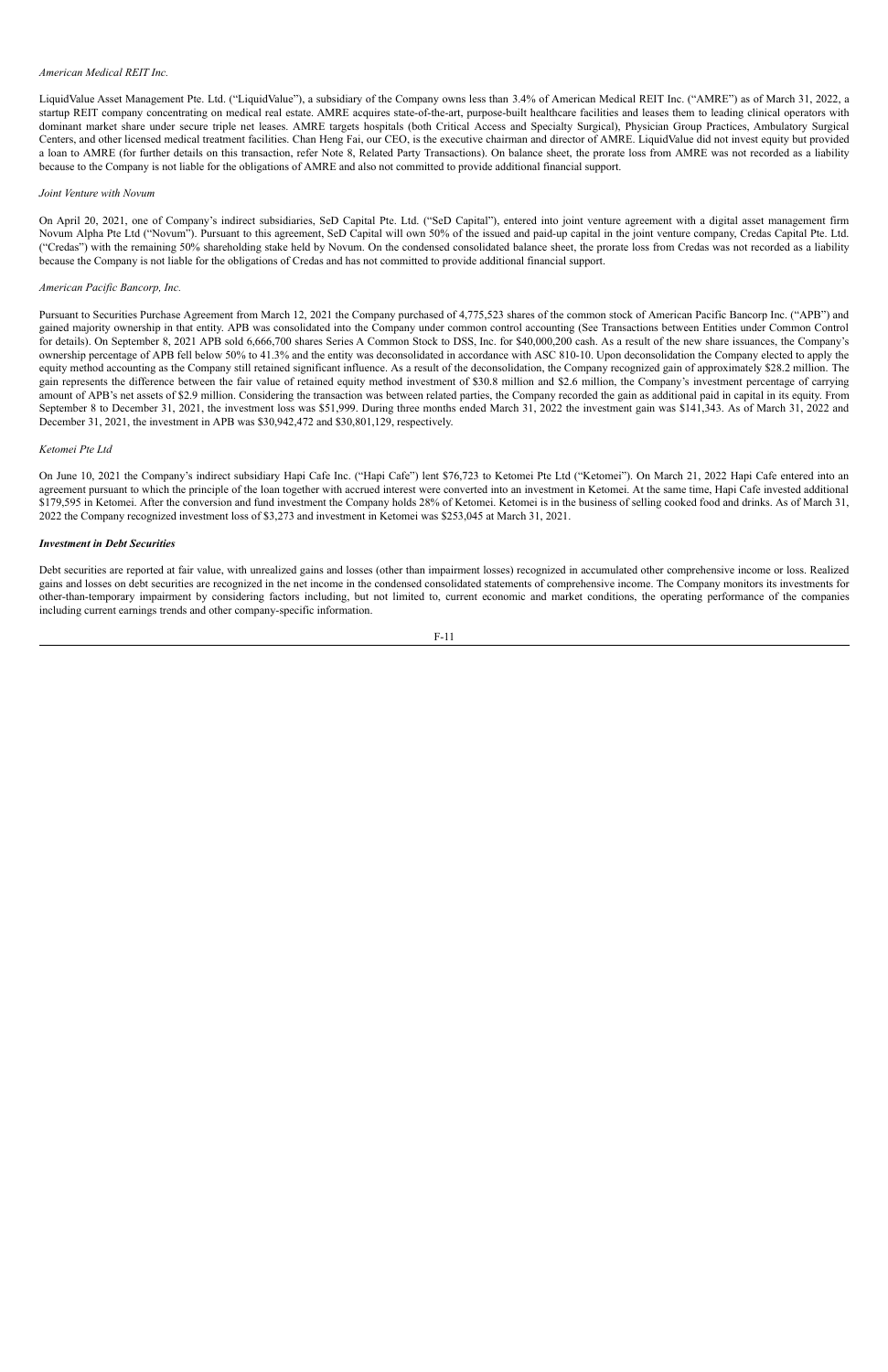The Company invested \$50,000 in a convertible promissory note of Sharing Services Global Corporation ("Sharing Services Convertible Note"), a company quoted on the US OTC market. The value of the convertible note is estimated by management using a Black-Scholes valuation model. The fair value of the note was \$676 and \$9,799 on March 31, 2022 and December 31, 2021, respectively.

On February 26, 2021, the Company invested approximately \$88,599 in the convertible note of Vector Com Co., Ltd ("Vector Com"), a private company in South Korea. The interest rate is 2% per annum and maturity is two years. The conversion price is approximately \$21.26 per common share of Vector Com. As of March 31, 2022, the Management estimated the fair value of the note to be \$88,599, the initial transaction price.

## **Variable Interest Entity**

Under Financial Accounting Standards Board ("FASB") Accounting Standard Codification ("ASC") 810, *Consolidation*, when a reporting entity is the primary beneficiary of an entity that is a variable interest entity ("VIE"), as defined in ASC 810, the VIE must be consolidated into the financial statements of the reporting entity. The determination of which owner is the primary beneficiary of a VIE requires management to make significant estimates and judgments about the rights, obligations, and economic interests of each interest holder in the VIE.

The Company evaluates its interests in VIEs on an ongoing basis and consolidates any VIE in which it has a controlling financial interest and is deemed to be the primary beneficiary. A controlling financial interest has both of the following characteristics: (i) the power to direct the activities of the VIE that most significantly impact its economic performance; and (ii) the obligation to absorb losses of the VIE that could potentially be significant to it or the right to receive benefits from the VIE that could be significant to the VIE.

## *HWH World Company Limited*

HWH World Co. is a direct sales company in Thailand. The Company has a 19% ownership and lent a loan of \$187,500 with zero interest and due on demand, to HWH World Co. The current level of equity in HWH World Co. is not sufficient to determine if HWH World Co. can operate on its own without additional subordinated financial support. The Company has a variable interest in HWH World Co. However, The Company is not deemed to absorb losses or receive benefits that could potentially be significant to HWH World Co. Ltd. The Company does not also have the ultimate power over the activities which can impact VIE's economic performance, like developing company budgets or overseeing and controlling the management. The power to direct the activities are held by the manager in Thailand who owns 51% of the HWH World Co. Therefore, the Company is not a primary beneficiary of this VIE and does not consolidate it. On March 31, 2022 and December 31, 2021 variable interest and amount receivable in the non-consolidated VIE was \$236,699 and \$236,699, respectively, which represents the Company's maximum risk of loss from non-consolidated VIE. The Company applied ASC 321 and measured HWH World Co. investment at cost, less any impairment, plus or minus changes resulting from observable price changes in orderly transactions for an identical or similar investment of the same issuer.

## *American Medical REIT Inc.*

The Company had 3.4% ownership in AMRE and lent AMRE two loans of \$200,000 each and one loan of \$8,350,000, all with 8% per annum interest rate. One of the \$200,000 loans was due on March 3, 2022, the other one is due on October 29, 2024. The \$8,350,000 loan is due on November 29, 2023. The Company has a variable interest in AMRE. However, the Company is not deemed to absorb losses or receive benefits that could potentially be significant to AMRE. The Company does not also have the ultimate power over the activities which can impact VIE's economic performance, like developing company budgets or overseeing and controlling the management. The power to direct these activities are held by the AMRE's largest shareholder which owns approximately 93% of AMRE and AMRE's management team. Therefore, the Company is not a primary beneficiary of this VIE and does not consolidate it. In March 2022, the Company converted both \$200,000 loans, together with accompanying warrants into AMRE common shares. After the conversion the Company owns 15.8% of AMRE. On March 31, 2022 and December 31, 2021 variable interest and amount receivable in the non-consolidated VIE was \$8,350,000 and \$8,901,285, respectively, which represents the Company's maximum risk of loss from non-consolidated VIE.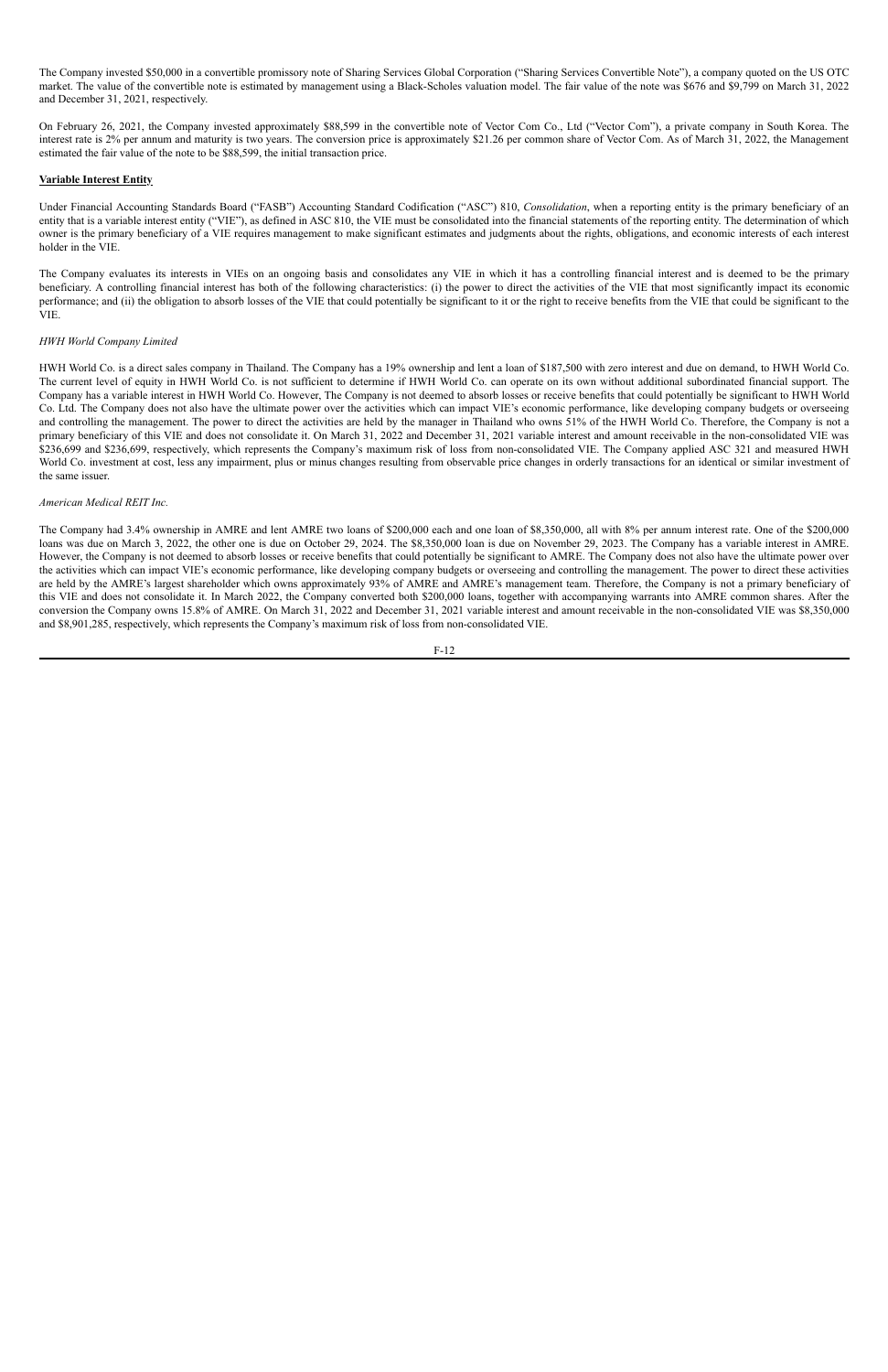## **Real Estate Assets**

Real estate assets are recorded at cost, except when real estate assets are acquired that meet the definition of a business combination in accordance with Financial Accounting Standards Board ("FASB") ASC 805 - *"Business Combinations",* which acquired assets are recorded at fair value. Interest, property taxes, insurance and other incremental costs (including salaries) directly related to a project are capitalized during the construction period of major facilities and land improvements. The capitalization period begins when activities to develop the parcel commence and ends when the asset constructed is completed. The capitalized costs are recorded as part of the asset to which they relate and are reduced when lots are sold.

The Company capitalized construction costs of approximately \$0.4 million and \$1.2 million for the three months ended March 31, 2022 and 2021, respectively.

The Company's policy is to obtain an independent third-party valuation for each major project in the United States as part of our assessment of identifying potential triggering events for impairment. Management may use the market comparison method to value other relatively small projects, such as the project in Perth, Australia. In addition to the annual assessment of potential triggering events in accordance with ASC 360 – *Property Plant and Equipment* ("ASC 360"), the Company applies a fair value-based impairment test to the net book value assets on an annual basis and on an interim basis if certain events or circumstances indicate that an impairment loss may have occurred.

The Company did not record impairment on any of its projects during the three months ended on March 31, 2022 and 2021.

#### *Properties under development*

Properties under development are properties being constructed for sale in the ordinary course of business, rather than to be held for the Company's own use, rental or capital appreciation.

#### *Rental Properties*

Rental properties are acquired with the intent to be rented to tenants. During the three months ended March 31, 2022 and the year ended December 31, 2021, the Company signed multiple purchase agreements to acquire 3 and 109 homes in Montgomery and Harris Counties, Texas, respectively. By March 31, 2022, all of the 112 homes were closed with an aggregate purchase cost of \$25,663,582. All of these purchased homes are properties of our rental business.

## *Investments in Single-Family Residential Properties*

The Company accounts for its investments in single-family residential properties as asset acquisitions and records these acquisitions at their purchase price. The purchase price is allocated between land, building, improvements and existing leases based upon their relative fair values at the date of acquisition. The purchase price for purposes of this allocation is inclusive of acquisition costs which typically include legal fees, title fees, property inspection and valuation fees, as well as other closing costs.

Building improvements and buildings are depreciated over estimated useful lives of approximately 10 to 27.5 years, respectively, using the straight-line method.

The Company assesses its investments in single-family residential properties for impairment whenever events or changes in business circumstances indicate that carrying amounts of the assets may not be fully recoverable. When such events occur, management determines whether there has been impairment by comparing the asset's carrying value with its fair value. Should impairment exist, the asset is written down to its estimated fair value. The Company did not recognize any impairment losses during three months end March 31, 2022 and 2021.

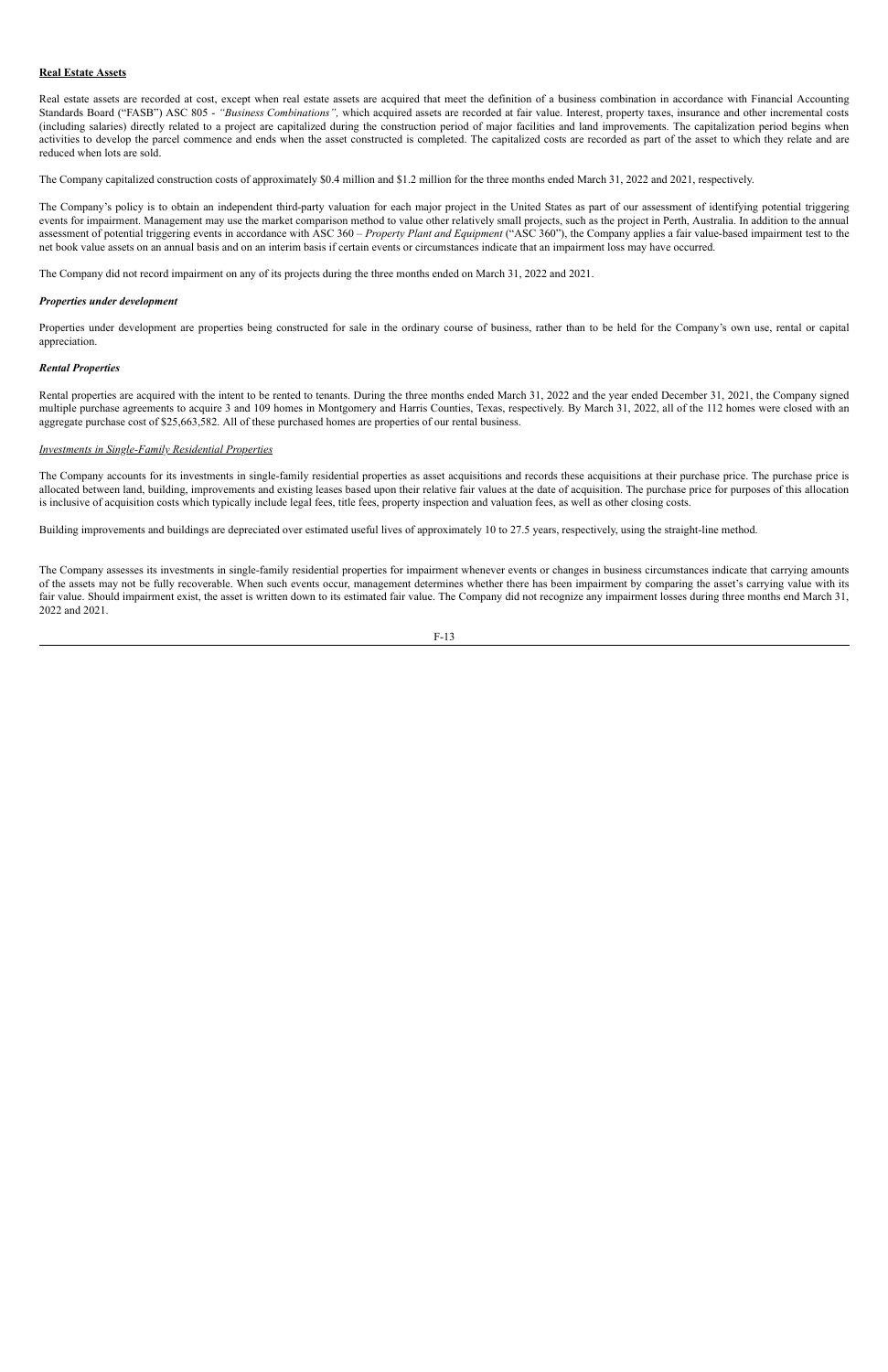## **Revenue Recognition and Cost of Revenue**

ASC 606 - *Revenue from Contracts with Customers* ("ASC 606"), establishes principles for reporting information about the nature, amount, timing and uncertainty of revenue and cash flows arising from the entity's contracts to provide goods or services to customers. The Company adopted this new standard on January 1, 2018 under the modified retrospective method. The adoption of this new standard did not have a material effect on our financial statements.

In accordance with ASC 606, revenue is recognized when a customer obtains control of promised goods or services. The amount of revenue recognized reflects the consideration to which the Company expects to be entitled to receive in exchange for these goods or services. The provisions of ASC 606 include a five-step process by which the determination of revenue recognition, depicting the transfer of goods or services to customers in amounts reflecting the payment to which the Company expects to be entitled in exchange for those goods or services. ASC 606 requires the Company to apply the following steps:

(1) identify the contract with the customer; (2) identify the performance obligations in the contract; (3) determine the transaction price; (4) allocate the transaction price to the performance obligations in the contract; and (5) recognize revenue when, or as, performance obligations are satisfied.

The following represents the Company's revenue recognition policies by Segments:

## *Real Estate*

## *Property Sales*

The Company's main business is land development. The Company purchases land and develops it for building into residential communities. The developed lots are sold to builders (customers) for the construction of new homes. The builders enter into sales contracts with the Company before they take the lots. The prices and timeline are determined and agreed upon in the contracts. The builders do the inspections to make sure all conditions and requirements in contracts are met before purchasing the lots. A detailed breakdown of the five-step process for the revenue recognition of the Ballenger project, which represented approximately 32% and 69%, respectively, of the Company's revenue in the three months ended on March 31, 2022 and 2021, is as follows:

● Identify the contract with a customer.

The Company has signed agreements with the builders for developing the raw land to ready to build lots. The contract has agreed upon prices, timelines, and specifications for what is to be provided.

Identify the performance obligations in the contract.

Performance obligations of the Company include delivering developed lots to the customer, which are required to meet certain specifications that are outlined in the contract. The customer inspects all lots prior to accepting title to ensure all specifications are met.

• Determine the transaction price.

The transaction price per lot is fixed and specified in the contract. Any subsequent change orders or price changes are required to be approved by both parties.

● Allocate the transaction price to performance obligations in the contract.

Each lot or a group of lots is considered to be a separate performance obligation, for which the specified price in the contract is allocated to.

● Recognize revenue when (or as) the entity satisfies a performance obligation.

The builders do the inspections to make sure all conditions/requirements are met before taking title of lots. The Company recognizes revenue at a point in time when title is transferred. The Company does not have further performance obligations or continuing involvement once title is transferred.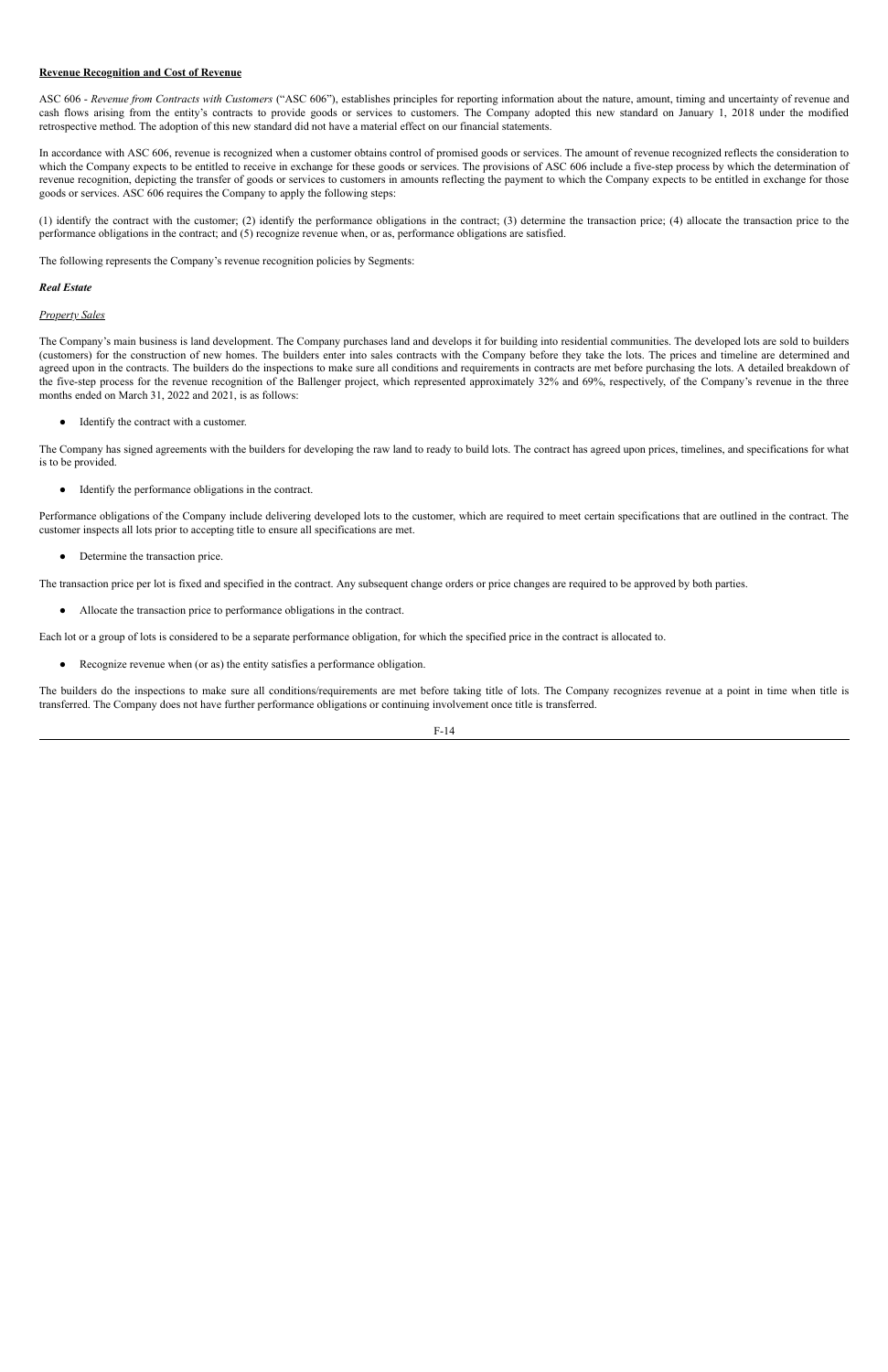## *Rental Revenue*

The Company leases real estate properties to its tenants under leases that are predominately classified as operating leases, in accordance with ASC 842, Leases ("ASC 842"). Real estate rental revenue is comprised of minimum base rent and revenue from the collection of lease termination fees.

Rent from tenants is recorded in accordance with the terms of each lease agreement on a straight-line basis over the initial term of the lease. Rental revenue recognition begins when the tenant controls the space and continues through the term of the related lease. Generally, at the end of the lease term, the Company provides the tenant with a one year renewal option, including mostly the same terms and conditions provided under the initial lease term, subject to rent increases.

The Company defers rental revenue related to lease payments received from tenants in advance of their due dates. These amounts are presented within deferred revenues and other payables on the Company's condensed consolidated balance sheets.

Rental revenue is subject to an evaluation for collectability on several factors, including payment history, the financial strength of the tenant and any guarantors, historical operations and operating trends of the property, and current economic conditions. If our evaluation of these factors indicates that it is not probable that we will recover substantially all of the receivable, rental revenue is limited to the lesser of the rental revenue that would be recognized on a straight-line basis (as applicable) or the lease payments that have been collected from the lessee. Differences between rental revenue recognized and amounts contractually due under the lease agreements are credited or charged to straight-line rent receivable or straight-line rent liability, as applicable. For the three months ended March 31, 2022, the Company didn't recognize any deferred revenue and collected all rents due.

#### *Sale of the Front Foot Benefit Assessments*

All of the costs of real estate sales are from our land development business. Land acquisition costs are allocated to each lot based on the area method, the size of the lot comparing to the total size of all lots in the project. Development costs and capitalized interest are allocated to lots sold based on the total expected development and interest costs of the completed project and allocating a percentage of those costs based on the selling price of the sold lot compared to the expected sales values of all lots in the project.

We have established a front foot benefit ("FFB") assessment on all of the NVR lots. This is a 30-year annual assessment allowed in Frederick County which requires homeowners to reimburse the developer for the costs of installing public water and sewer to the lots. These assessments become effective as homes are settled, at which time we can sell the collection rights to investors who will pay an upfront lump sum, enabling us to realize the revenue more quickly. The selling prices range from \$3,000 to \$4,500 per home depending on the type of the home. Our total revenue from the front foot benefit assessment is approximately \$1 million. To recognize revenue of FFB assessment, both our and NVR's performance obligation must be satisfied. Our performance obligation is completed once we complete the construction of water and sewer facility and close the lot sales with NVR, which inspects these water and sewer facility prior to close lot sales to ensure all specifications are met. NVR's performance obligation is to sell homes they build to homeowners. Our FFB revenue is recognized on quarterly basis after NVR closes sales of homes to homeowners. The agreement with these FFB investors is not subject to amendment by regulatory agencies and thus our revenue from FFB assessment is not either. During the three months ended on March 31, 2022 and 2021, we recognized revenue of \$77,012 and \$107,071 from FFB assessment, respectively.

#### *Cost of Revenues*

## *Real Estate*

● *Cost of Real Estate Sale*

If allocation of development costs and capitalized interest based on the projection and relative expected sales value is impracticable, those costs could also be allocated based on area method, the size of the lot comparing to the total size of all lots in the project.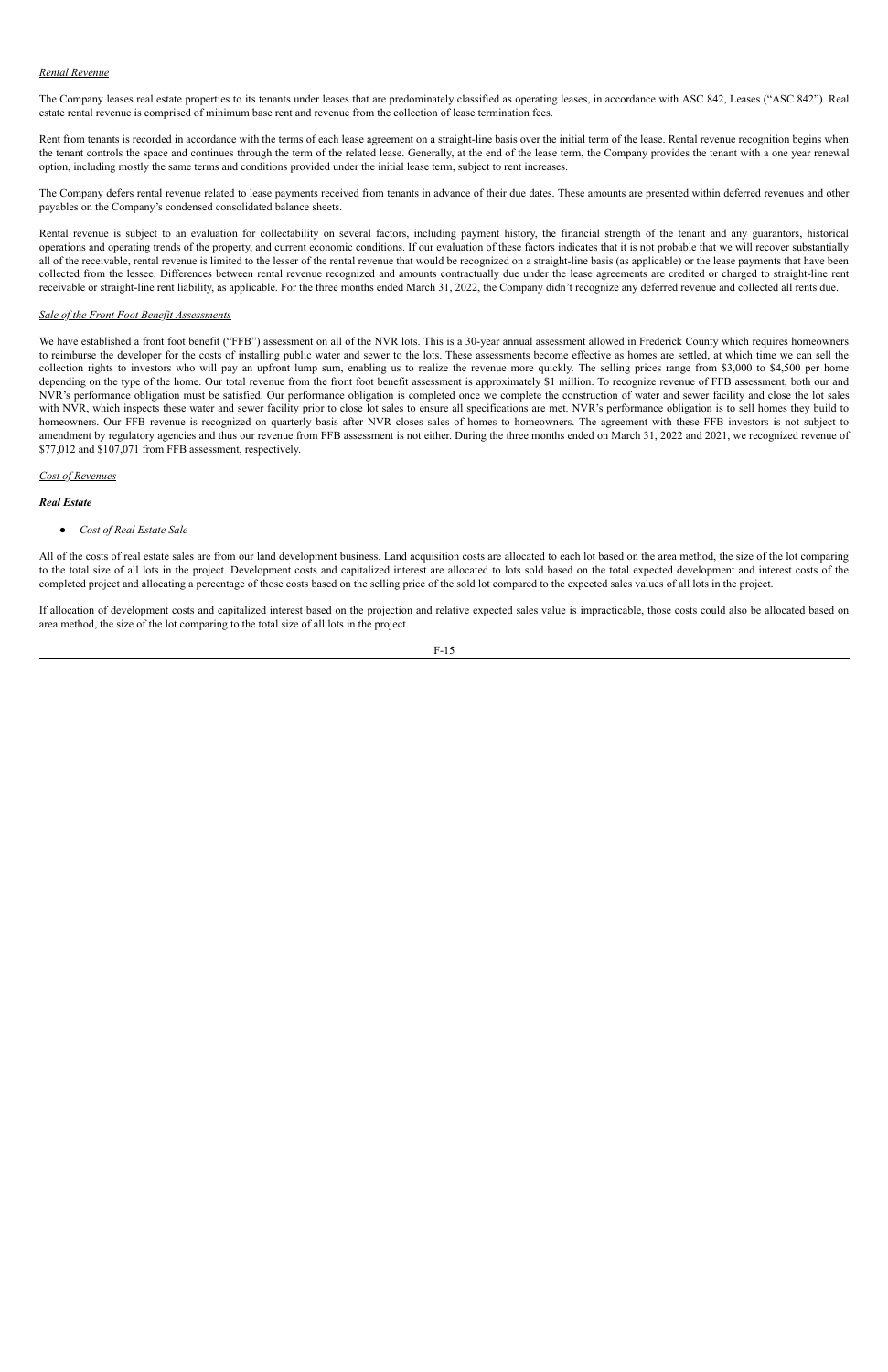● *Cost of Rental Revenue*

Cost of rental revenue consists primarily of the costs associated with management and leasing fees to our management company, repairs and maintenance, depreciation and other related administrative costs. Utility expenses are paid directly by tenants.

## *Biohealth*

● *Product Direct Sales*

The Company's net sales consist of product sales. The Company's performance obligation is to transfer its products to its third-party independent distributors ("Distributors"). The Company generally recognizes revenue when product is shipped to its Distributors.

In addition to distributor allowances, the Company compensates its sales leader Distributors with leadership incentives for services rendered, relating to the development, retention, and management of their sales organizations. Leadership incentives are payable based on achieved sales volume, which are recorded in general and administrative expenses. The Company recognizes revenue when it ships products. The Company receives the net sales price in cash or through credit card payments at the point of sale.

The Company's Distributors may receive distributor allowances, which are comprised of discounts, rebates and wholesale commission payments from the Company. Distributor allowances resulting from the Company's sales of its products to its Distributors are recorded against net sales because the distributor allowances represent discounts from the suggested retail price.

If a Distributor returns a product to the Company on a timely basis, he/she may obtain a replacement product from the Company for such returned products. In addition, the Company maintains a buyback program pursuant to which it will repurchase products sold to a Distributor who has decided to leave the business. Allowances for product returns, primarily in connection with the Company's buyback program, are provided at the time the sale is recorded. This accrual is based upon historical return rates for each country and the relevant return pattern, which reflects anticipated returns to be received over a period of up to 12 months following the original sale.

● *Annual Membership*

The Company collects an annual membership fee from its Distributors. The fee is fixed, paid in full at the time of joining the membership and non-refundable. The membership provides the member access to purchase products at a discount, access to certain back-office services, receive commissions for signing up new members, and attend corporate events. The Company recognizes revenue associated with the membership over the period of the membership. Before the membership fee is recognized as revenue, it is recorded as deferred revenue. Deferred revenue relating to membership was \$220,015 and \$728,343 at March 31, 2022 and December 31, 2021, respectively.

## *Other Businesses*

● *Killiney Koptiam's Franchise*

The Company, through Alset F&B One Pte. Ltd. ("Alset F&B"), acquired a restaurant franchise license at the end of 2021 and has since commenced operations. This license will allow Alset F&B to operate a Killiney Kopitiam restaurant in Singapore. Killiney Kopitiam is a Singapore-based chain of mass-market, traditional kopitiam style service cafes selling toast products, soft-boiled eggs and coffee.

● *Remaining performance obligations*

As of March 31, 2022 and December 31, 2021, there were no remaining performance obligations or continuing involvement, as all service obligations within the other business activities segment have been completed.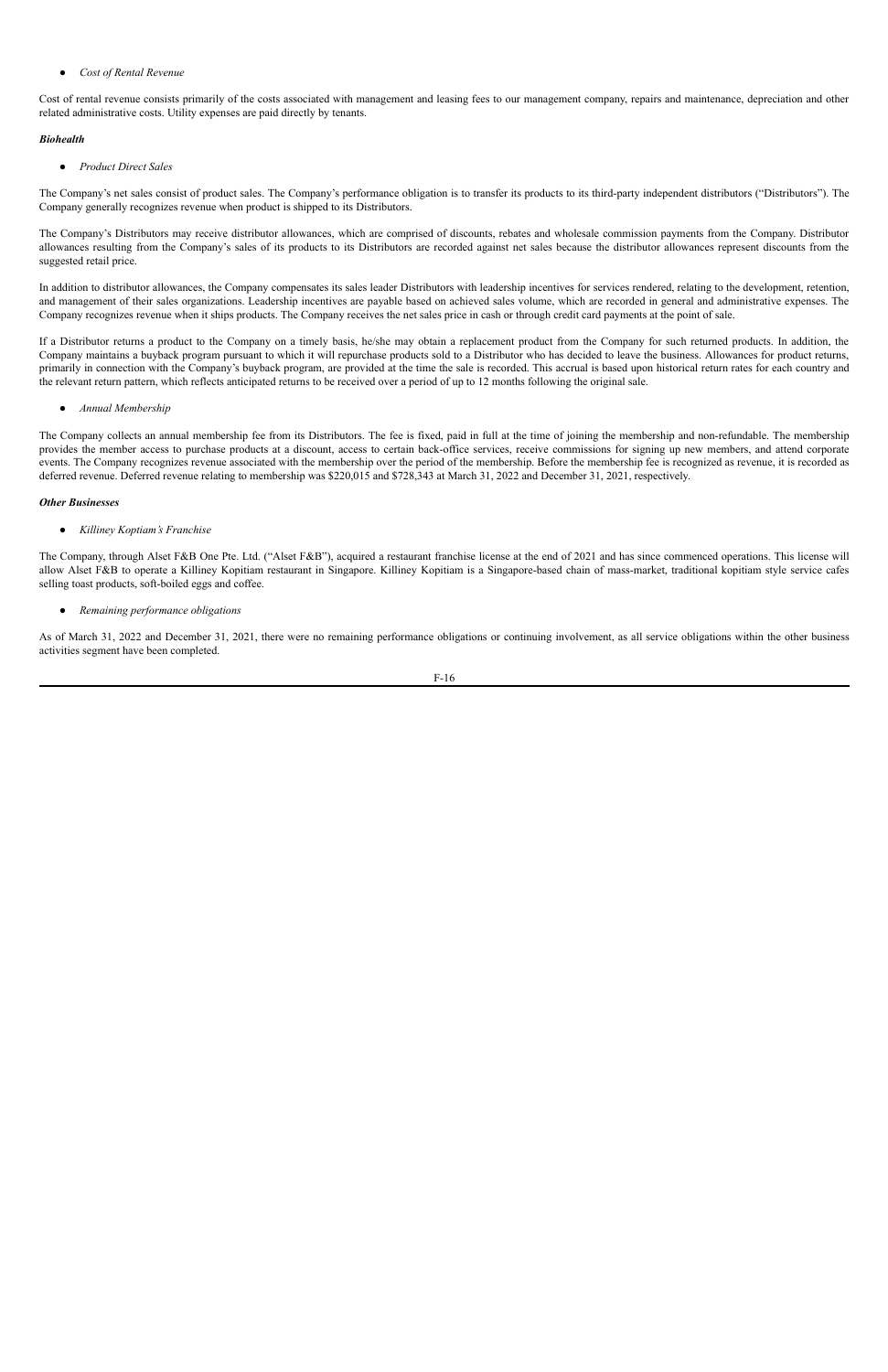## **Stock-Based Compensation**

The Company accounts for stock-based compensation to employees in accordance with ASC 718, "Compensation-Stock Compensation". ASC 718 requires companies to measure the cost of employee services received in exchange for an award of equity instruments, including stock options, based on the grant date fair value of the award and to recognize it as compensation expense over the period the employee is required to provide service in exchange for the award, usually the vesting period. Stock option forfeitures are recognized at the date of employee termination. Effective January 1, 2019, the Company adopted ASU 2018-07 for the accounting of share-based payments granted to non-employees for goods and services. During the three months ended on March 31, 2022 and 2021, the Company recorded \$0 and \$73,292 as stock-based compensation expense.

## **Foreign currency**

## *Functional and reporting currency*

Items included in the financial statements of each entity in the Company are measured using the currency of the primary economic environment in which the entity operates ("functional currency"). The financial statements of the Company are presented in U.S. dollars (the "reporting currency").

The functional and reporting currency of the Company is the United States dollar ("U.S. dollar"). The financial records of the Company's subsidiaries located in Singapore, Hong Kong, Australia and South Korea are maintained in their local currencies, the Singapore Dollar (S\$), Hong Kong Dollar (HK\$), Australian Dollar ("AUD") and South Korean Won ("KRW"), which are also the functional currencies of these entities.

## *Transactions in foreign currencies*

Transactions in currencies other than the functional currency during the periods are converted into functional currency at the applicable rates of exchange prevailing when the transactions occurred. Transaction gains and losses are recognized in the statement of operations.

The majority of the Company's foreign currency transaction gains or losses come from the effects of foreign exchange rate changes on the intercompany loans between Singapore entities and U.S. entities. The Company recorded foreign exchange gain of \$408,095 and \$1,462,697 during the three months ended on March 31, 2022 and 2021, respectively. The foreign currency transactional gains and losses are recorded in operations.

## *Translation of consolidated entities' financial statements*

Monetary assets and liabilities denominated in currencies other than the functional currency are translated into the functional currency at the rates of exchange ruling at the balance sheet date. The Company's entities with functional currency of S\$, HK\$, AUD and KRW, translate their operating results and financial positions into the U.S. dollar, the Company's reporting currency. Assets and liabilities are translated using the exchange rates in effect on the balance sheet date. Revenue, expense, gains and losses are translated using the average rate for the year. Translation adjustments are reported as cumulative translation adjustments and are shown as a separate component of comprehensive income (loss).

The Company recorded other comprehensive loss of \$649,140 from foreign currency translation for the three months ended March 31, 2022 and \$1,769,440 loss for the three months ended March 31, 2021, in accumulated other comprehensive loss.

## **Non-controlling interests**

Non-controlling interests represent the equity in subsidiary not attributable, directly or indirectly, to owners of the Company, and are presented separately in the condensed consolidated statements of operation and comprehensive income, and within equity in the Condensed Consolidated Balance Sheets, separately from equity attributable to owners of the Company.

On March 31, 2022 and December 31, 2021, the aggregate non-controlling interests in the Company were \$22,382,966 and \$21,912,268, respectively.

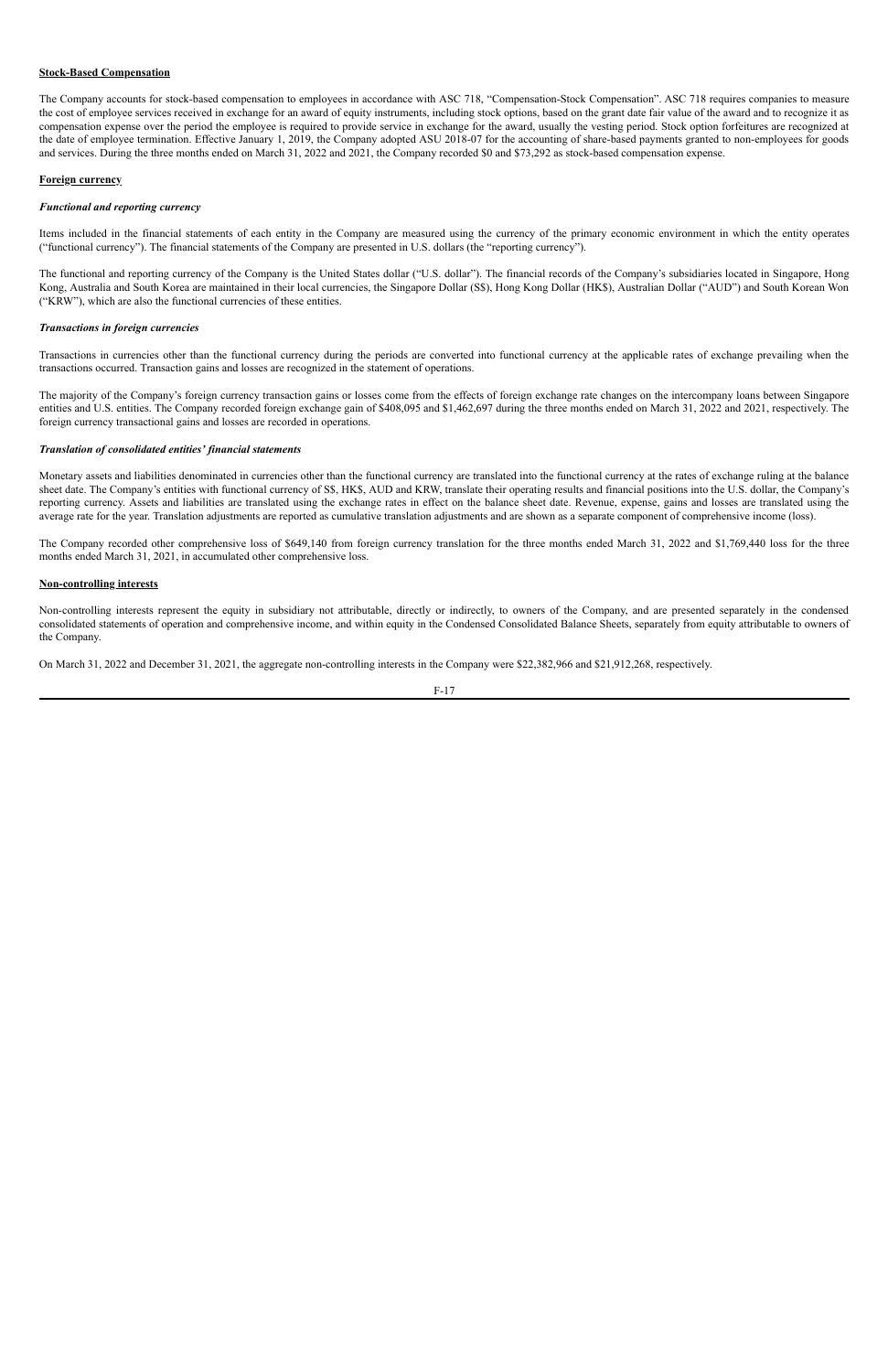## **Capitalized Financing Costs**

Financing costs, such as loan origination fee, administration fee, interests, and other related financing costs should be capitalized and recorded on the balance sheet, if these financing activities are directly associated with the development of real estates.

Capitalized financing costs are allocated to lots sold based on the total expected development and interest costs of the completed project and allocating a percentage of those costs based on the selling price of the sold lot compared to the expected sales values of all lots in the project. If the allocation of capitalized financing costs based on the projection and relative expected sales value is impracticable, those costs could also be allocated based on an area method, which uses the size of the lots compared to the total project area and allocates costs based on their size.

As of March 31, 2022 and December 31, 2021, the capitalized financing costs were \$3,247,739.

## **Beneficial Conversion Features**

The Company evaluates the conversion feature for whether it was beneficial as described in ASC 470-30. The intrinsic value of a beneficial conversion feature inherent to a convertible note payable, which is not bifurcated and accounted for separately from the convertible note payable and may not be settled in cash upon conversion, is treated as a discount to the convertible note payable. This discount is amortized over the period from the date of issuance to the date the note is due using the effective interest method. If the note payable is retired prior to the end of its contractual term, the unamortized discount is expensed in the period of retirement to interest expense. In general, the beneficial conversion feature is measured by comparing the effective conversion price, after considering the relative fair value of detachable instruments included in the financing transaction, if any, to the fair value of the shares of common stock at the commitment date to be received upon conversion.

In October 2021, the FASB issued ASU No. 202108, "Business Combinations (Topic 805): Accounting for Contract Assets and Contract Liabilities from Contracts with Customers." ASU 202108 requires the company acquiring contract assets and contract liabilities obtained in a business combination to recognize and measure them in accordance with ASC 606, "Revenue from Contracts with Customers". At the acquisition date, the company acquiring the business should record related revenue, as if it had originated the contract. Before the update such amounts were recognized by the acquiring company at fair value. The amendments in this Update are effective for fiscal years beginning after December 15, 2022, including interim periods within those fiscal years. Early adoption is permitted, including in interim periods, for any financial statements that have not yet been issued. The Company adopted these requirements prospectively, effective on the first day of year 2022.

## **Recent Accounting Pronouncements**

## *Accounting pronouncement adopted*

In March 2020, the FASB issued ASU 2020-04, Reference Rate Reform (Topic 848): Facilitation of Reference Rate Reform on Financial Reporting. The amendments in this Update provide optional expedients and exceptions for applying generally accepted accounting principles (GAAP) to contracts, hedging relationships, and other transactions affected by reference rate reform if certain criteria are met. The amendments in this Update apply only to contracts, hedging relationships, and other transactions that reference LIBOR or another reference rate expected to be discontinued because of reference rate reform. The Company's line of credit agreement provides procedures for determining a replacement or alternative rate in the event that LIBOR is unavailable. The amendments in this Update are effective for all entities as of March 12, 2020 through December 31, 2022. The Company is currently evaluating the impact of ASU 2020-04 on its future consolidated financial statements.

## *Accounting pronouncement not yet adopted*

In August 2020, the FASB issued ASU 2020-06, Debt with Conversion and Other Options (Subtopic 470-20) and Derivatives and Hedging-Contracts in Entity's Own Equity *(Subtopic 815-40)* which simplifies the accounting for convertible instruments. The guidance removes certain accounting models which separate the embedded conversion features from the host contract for convertible instruments. Either a modified retrospective method of transition or a fully retrospective method of transition is permissible for the adoption of this standard. Update No. 2020-06 is effective for fiscal years beginning after December 15, 2023 for smaller reporting companies, including interim periods within those fiscal years. Early adoption is permitted no earlier than the fiscal year beginning after December 15, 2020. The Company is currently evaluating the impact of ASU 2020-06 on its future consolidated financial statements.

In June 2016, the FASB issued ASU No. 2016-13, "Financial Instruments - Credit Losses (Topic 326): Measurement of Credit Losses on Financial Instruments" ("ASU 2016-13"). ASU 2016-13 requires financial assets measured at amortized cost to be presented at the net amount expected to be collected. The measurement of expected credit losses is based on relevant information about past events, including historical experience, current conditions, and reasonable and supportable forecasts that affect the collectability of the reported amounts. An entity must use judgment in determining the relevant information and estimation methods that are appropriate in its circumstances. ASU 2016-13 is effective for annual reporting periods beginning after December 15, 2019, including interim periods within those fiscal years, and a modified retrospective approach is required, with a cumulative-effect adjustment to retained earnings as of the beginning of the first reporting period in which the guidance is effective. In November of 2019, the FASB issued ASU 2019-10, which delayed the implementation of ASU 2016-13 to fiscal years beginning after December 15, 2022 for smaller reporting companies. The Company is currently evaluating the impact of ASU 2016-13 on its future consolidated financial statements.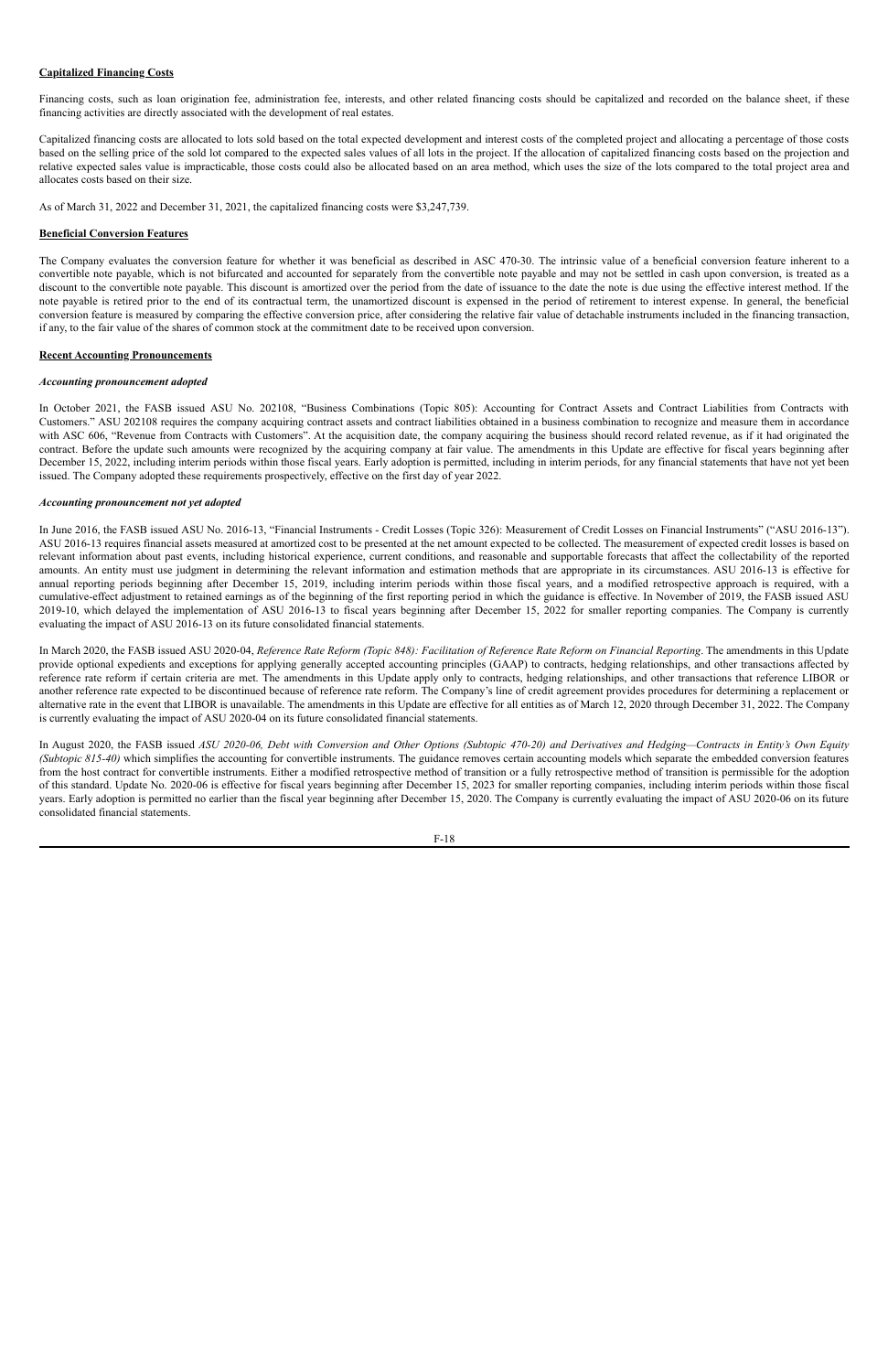#### **3. CONCENTRATIONS**

The Company maintains cash balances at various financial institutions in different countries. These balances are usually secured by the central banks' insurance companies. At times, these balances may exceed the insurance limits. As of March 31, 2022 and December 31, 2021, uninsured cash and restricted cash balances were \$51,171,108 and \$57,905,303, respectively.

For the three months ended March 31, 2022, three customers accounted for approximately 41%, 52%, and 7% of the Company's property development revenue. For the three months ended March 31, 2021, two customers accounted for approximately 97%, and 3% of the Company's property development revenue.

#### **4. SEGMENTS**

Operating segments are defined as components of an enterprise about which separate financial information is available that is evaluated regularly by the chief operating decision maker, or decision–making group, in deciding how to allocate resources and in assessing performance. The Company's chief operating decision-maker is the CEO. The Company operates in and reports four business segments: real estate, digital transformation technology, biohealth, and other business activities. The Company's reportable segments are determined based on the services they perform and the products they sell, not on the geographic area in which they operate. The Company's chief operating decision maker evaluates segment performance based on segment revenue. Costs excluded from segment income (loss) before taxes and reported as "Other" consist of corporate general and administrative activities which are not allocable to the four reportable segments.

The following table summarizes the Company's segment information for the following balance sheet dates presented, and for the three months ended March 31, 2022 and 2021:

|                                      |              | <b>Real Estate</b> |      | <b>Digital</b><br><b>Transformation</b><br><b>Technology</b> |      | <b>Biohealth</b><br><b>Business</b> |    | Other       | <b>Total</b>     |
|--------------------------------------|--------------|--------------------|------|--------------------------------------------------------------|------|-------------------------------------|----|-------------|------------------|
| Three Months Ended on March 31, 2022 |              |                    |      |                                                              |      |                                     |    |             |                  |
| Revenue                              | $\$$         | 1,274,106          | \$   |                                                              | \$   | 617,471                             | \$ | 60,660      | \$<br>1,952,237  |
| Cost of Sales                        |              | (1,093,709)        |      |                                                              |      | (12,038)                            |    | (8, 803)    | (1, 114, 550)    |
| Gross Margin                         |              | 180,397            |      |                                                              |      | 605,433                             |    | 51,857      | 837,687          |
| <b>Operating Expenses</b>            |              | (536,765)          |      | (114, 263)                                                   |      | (620, 342)                          |    | (1,219,858) | (2,491,228)      |
| <b>Operating Loss</b>                |              | (356, 368)         |      | (114, 263)                                                   |      | (14,909)                            |    | (1,168,001) | (1,653,541)      |
| Other Income (Expense)               |              | 98                 |      | (455,000)                                                    |      | (1,205,349)                         |    | (4,394,547) | (6,054,798)      |
| Net Loss Before Income Tax           |              | (356, 270)         |      | (569, 263)                                                   |      | (1,220,258)                         |    | (5,562,548) | (7,708,339)      |
|                                      |              | <b>Real Estate</b> |      | <b>Digital</b><br><b>Transformation</b><br>Technology        |      | <b>Biohealth</b><br><b>Business</b> |    | Other       | <b>Total</b>     |
|                                      |              |                    |      |                                                              |      |                                     |    |             |                  |
| Three Months Ended on March 31, 2021 |              |                    |      |                                                              |      |                                     |    |             |                  |
| Revenue                              | $\mathbb{S}$ | 3,894,131          | $\$$ |                                                              | $\$$ | 1,712,783                           | \$ |             | \$<br>5,606,914  |
| Cost of Sales                        |              | (3,614,832)        |      |                                                              |      | (83, 022)                           |    |             | (3,697,854)      |
| Gross Margin                         |              | 279,299            |      |                                                              |      | 1,629,761                           |    |             | 1,909,060        |
| <b>Operating Expenses</b>            |              | (359, 489)         |      | (30, 128)                                                    |      | (846, 480)                          |    | (1,076,408) | (2,312,505)      |
| Operating (Loss) Income              |              | (80, 190)          |      | (30, 128)                                                    |      | 783,281                             |    | (1,076,408) | (403, 445)       |
| Other Expense                        |              | (9,873)            |      | (36, 471)                                                    |      | (8,371,117)                         |    | (532, 505)  | (8,949,966)      |
| Net Loss Before Income Tax           |              | (90,063)           |      | (66, 599)                                                    |      | (7,587,836)                         |    | (1,608,913) | (9,353,411)      |
| March 31, 2022                       |              |                    |      |                                                              |      |                                     |    |             |                  |
| Cash and Restricted Cash             | $\mathbb S$  | 4,613,299          | \$   | 210,576                                                      | \$   | 2,443,494                           | \$ | 46,778,784  | \$<br>54,046,153 |
| <b>Total Assets</b>                  |              | 53,290,942         |      | 1,708,769                                                    |      | 9,199,987                           |    | 128,630,889 | 192,830,587      |
| December 31, 2021                    |              |                    |      |                                                              |      |                                     |    |             |                  |
| Cash and Restricted Cash             | \$           | 7,493,921          | \$   | 245,780                                                      | \$   | 2,629,464                           | S  | 50,433,014  | \$<br>60,802,179 |
| <b>Total Assets</b>                  |              | 55,465,600         |      | 2,199,466                                                    |      | 11,056,779                          |    | 115,488,298 | 184,210,143      |

#### **5. REAL ESTATE ASSETS**

As of March 31, 2022 and December 31, 2021, real estate assets consisted of the following:

|                                 | <b>March 31, 2022</b> | <b>December 31, 2021</b> |
|---------------------------------|-----------------------|--------------------------|
| <b>Construction in Progress</b> | 7,319,106             | 8,597,023                |
| Land Held for Development       | 8,130,264             | 7,098,104                |
| Rental Properties, net          | 25,402,436            | 24,820,253               |
| <b>Total Real Estate Assets</b> | 40,851,806            | 40,515,380               |

#### *Single family residential properties*

As of March 31, 2022 and December 31, 2021, the Company owned 112 and 109 Single Family Residential Properties ("SFRs") in Montgomery and Harris Counties, Texas, respectively. The Company's aggregate investment in those SFRs was \$25.7 million. Depreciation expense was \$140,635 and \$0 in three months ended March 31, 2022 and 2022, respectively.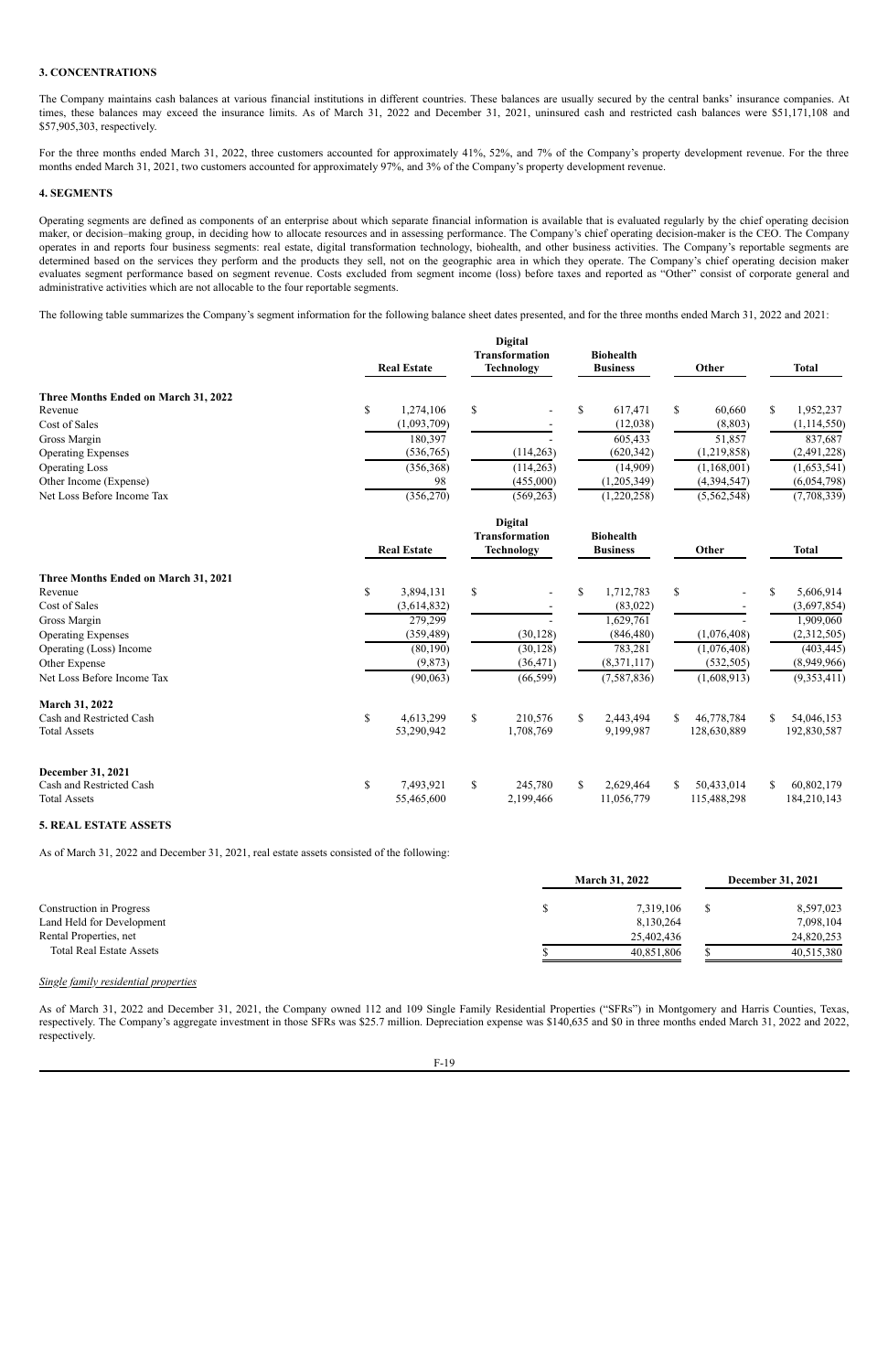The following table presents the summary of our SRFs as of March 31, 2022:

|             | Number of |                      | Average Investment per |
|-------------|-----------|----------------------|------------------------|
|             | Homes     | Aggregate investment | Home                   |
| <b>SFRs</b> | 1 1 Z     | 25,663,582           | 229,139                |

## **6. BUILDER DEPOSITS**

In November 2015, SeD Maryland Development, LLC ("SeD Maryland") entered into lot purchase agreements with NVR, Inc. ("NVR") relating to the sale of single-family home and townhome lots to NVR in the Ballenger Run Project. The purchase agreements were amended three times thereafter. Based on the agreements, NVR is entitled to purchase 479 lots for a price of approximately \$64,000,000, which escalates 3% annually after June 1, 2018.

As part of the agreements, NVR was required to give a deposit in the amount of \$5,600,000. Upon the sale of lots to NVR, 9.9% of the purchase price is taken as payback of the deposit. A violation of the agreements by NVR would cause NVR to forfeit the deposit. On January 3, 2019 and April 28, 2020, NVR gave SeD Maryland two more deposits in the amounts of \$100,000 and \$220,000, respectively, based on the 3rd Amendment to the Lot Purchase Agreement. On March 31, 2022 and December 31, 2021, there was \$0 and \$31,553 held on deposit, respectively.

# **7. NOTES PAYABLE**

As of March 31, 2022 and December 31, 2021, notes payable consisted of the following:

|                     | <b>March 31, 2022</b>    | <b>December 31, 2021</b> |
|---------------------|--------------------------|--------------------------|
| PPP Loan            | 68,502                   | 68,502                   |
| Australia Loan      | $\overline{\phantom{0}}$ | 162,696                  |
| Hire Purchase       | 82,808                   | 86,473                   |
| Total notes payable | 151,310                  | 317.671                  |

#### *M&T Bank Loan*

Pursuant to the Loan Agreement, the Lender provided a non-revolving loan to Alset EHome in an aggregate amount of up to \$2,990,000 (the "Loan"). The line of credit bears interest rate of LIBOR plus 375 basis points. Repayment of the Loan is secured by a Deed of Trust issued to the Lender on the property owned by certain subsidiaries of Alset EHome. The maturity date of this Loan is July 1, 2022. LiquidValue Development Inc. and one of its subsidiaries are guarantors of this Loan. The guarantors are required to maintain during the term of the loan a combined minimum net worth in an aggregate amount equal to not less than \$20,000,000.

On April 17, 2019, SeD Maryland Development LLC entered into a Development Loan Agreement with Manufacturers and Traders Trust Company ("M&T Bank") in the principal amount not to exceed at any one time outstanding the sum of \$8,000,000, with a cumulative loan advance amount of \$18,500,000. The line of credit bears interest rate of LIBOR plus 375 basis points. SeD Maryland Development LLC was also provided with a Letter of Credit ("L/C") Facility in an aggregate amount of up to \$900,000. The L/C commission will be 1.5% per annum on the face amount of the L/C. Other standard lender fees will apply in the event L/C is drawn down. The loan is a revolving line of credit. The L/C Facility is not a revolving loan, and amounts advanced and repaid may not be re-borrowed. Repayment of the Loan Agreement is secured by \$2,600,000 collateral fund and a Deed of Trust issued to the Lender on the property owned by SeD Maryland. As of March 31, 2022, the outstanding balance of the revolving loan was \$0. As part of the transaction, the Company incurred loan origination fees and closing fees in the amount of \$381,823 and capitalized it into construction in process. On March 15, 2022 approximately \$2,300,000 was released from collateral, leaving approximately \$300,000 as collateral for outstanding letters of credit.

On June 18, 2020, Alset EHome Inc. ("Alset EHome"), a wholly owned subsidiary of LiquidValue Development Inc., entered into a Loan Agreement with Manufacturers and Traders Trust Company (the "Lender").

During the year ended December 31, 2020, Alset EHome borrowed \$664,810 from M&T Bank, incurring at the same time a loan origination fees of \$61,679 which were amortized over the term of the loan. As of December 31, 2020, the remaining unamortized debt discount was \$42,906. The loan in the amount of \$664,810, together with all accrued interests of \$25,225, was paid off on May 28, 2021. The loan was closed in June 2021. Additionally, the debt discount of \$42,907 was fully amortized during the year ended December 31, 2021.

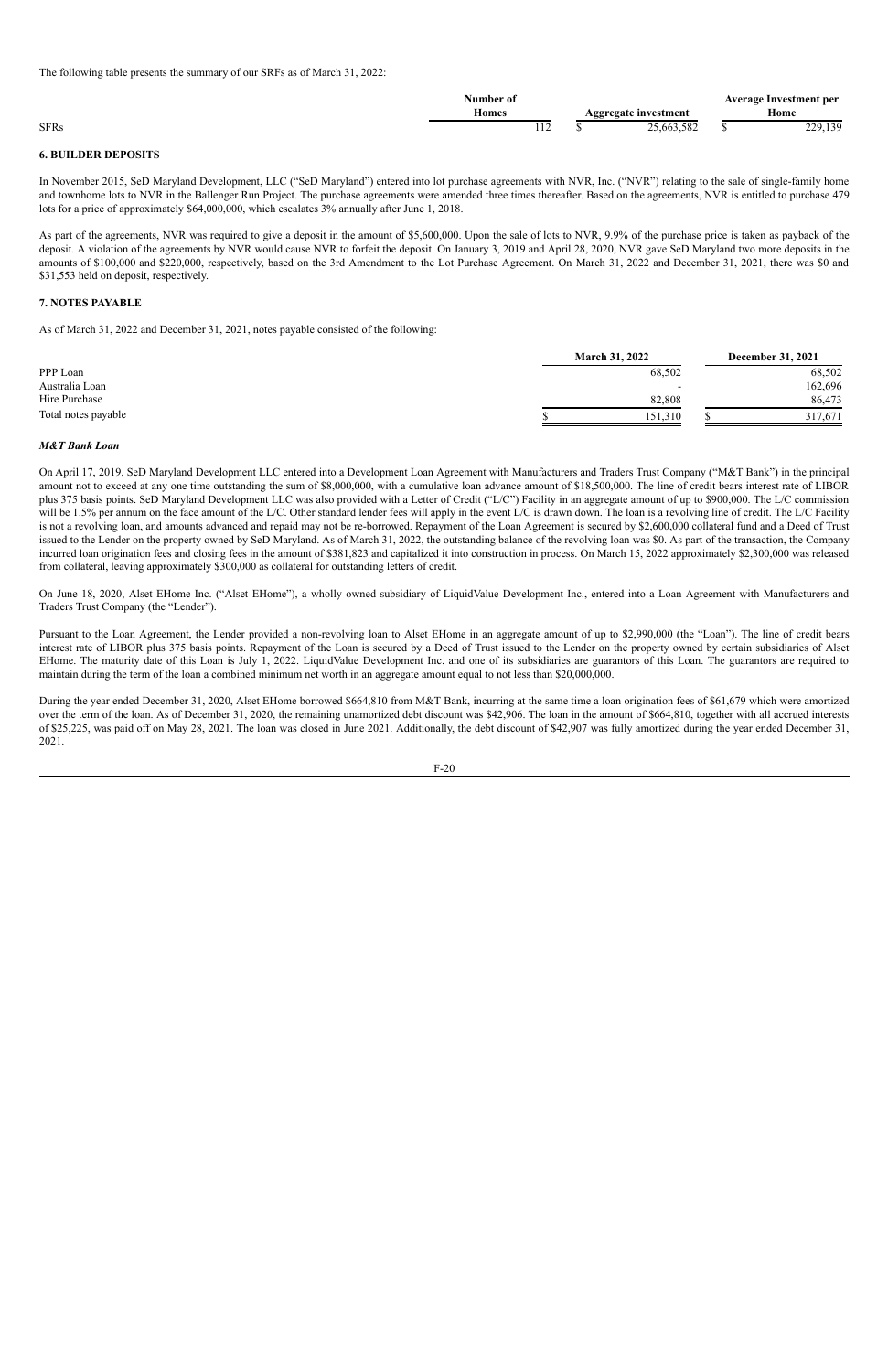## *Paycheck Protection Program Loan*

On February 11, 2021, the Company entered into a five year note with M&T Bank with a principal amount of \$68,502 pursuant to the Paycheck Protection Program ("PPP Term Note") under the Coronavirus Aid, Relief, and Economic Security Act (the "CARES Act"). The PPP Loan is evidenced by a promissory note. The PPP Term Note bears interest at a fixed annual rate of 1.00%, with the first sixteen months of principal and interest deferred or until we apply for the loan forgiveness. The PPP Term Note may be accelerated upon the occurrence of an event of default.

The PPP Term Note is unsecured and guaranteed by the United States Small Business Administration. The Company applied to M&T Bank for forgiveness of the PPP Term Note, with the amount which may be forgiven equal to at least 60% of payroll costs and other eligible payments incurred by the Company, calculated in accordance with the terms of the CARES Act. As of March 31, 2022, we owed \$68,502 to M&T Bank. In April, 2022 the Company received confirmation that the loan was fully forgiven.

## *Australia Loan*

On January 7, 2017, SeD Perth Pty Ltd ("SeD Perth") entered into a loan agreement with National Australian Bank Limited (the "Australia Loan") for the purpose of funding land development. The loan facility provides SeD Perth with access to funding of up to approximately \$460,000 and matures on December 31, 2018. The Australia Loan is secured by both the land under development and a pledged deposit of \$36,059. This loan is denominated in AUD. Personal guarantees amounting to approximately \$500,000 have been provided by our CEO, Chan Heng Fai and by Rajen Manicka, the CEO of Holista CollTech and Co-founder of iGalen Inc. The interest rate on the Australia Loan is based on the weighted average interest rates applicable to each of the business markets facility components as defined within the loan agreement, ranging from 4.48% to 4.49% per annum for the three months ended March 31, 2022 and from 4.12% to 4.58% per annum for the three months ended March 31, 2021. On September 7, 2017 the Australia Loan was amended to reduce the maximum borrowing capacity to approximately \$179,000. During 2020, the terms of the Australia Loan were amended to reflect an extended maturity date of April 30, 2022. This was accounted for as a debt modification. The Company did not pay fees to the National Australian Bank Limited for the modification of the loan agreement. In February 2022, SeD Perth repaid the loan and is in the process of closing of the loan.

#### *Singapore Car Loan*

On May 17, 2021, Alset International Limited entered into a Hire Purchase Agreement with Hong Leong Finance Limited to purchase a car for business. The total purchase price of the car, including associated charges, was approximately \$184,596. Alset International paid an initial deposit of \$78,640, and would make monthly instalment of approximately \$1,300, including interest of 1.88% per annum, for the 84 months.

## **8. RELATED PARTY TRANSACTIONS**

#### *Personal Guarantees by Directors*

As of March 31, 2022 and December 31, 2021, a director of the Company had provided personal guarantees amounting to approximately \$500,000, to secure external loans from financial institutions for AEI and the consolidated entities.

#### *Purchase of Shares and Warrants from APW*

On July 17, 2020, the Company purchased 122,039,000 shares, approximately 9.99% ownership, and 1,220,390,000 warrants with an exercise price of \$0.0001 per share, from APW, for an aggregated purchase price of \$122,039. We value APW warrants under level 3 category through a Black Scholes option pricing model and the fair value of the warrants from APW were \$860,342 as of July 17, 2020, the purchase date, \$815,514 as of March 31, 2022 and \$1,009,854 as of December 31, 2021, respectively. The difference of \$945,769 of fair value of stock and warrants, total \$1,067,808 and the purchase price \$122,039, was recorded as additional paid in capital at December 31, 2021, as it was a related party transaction.

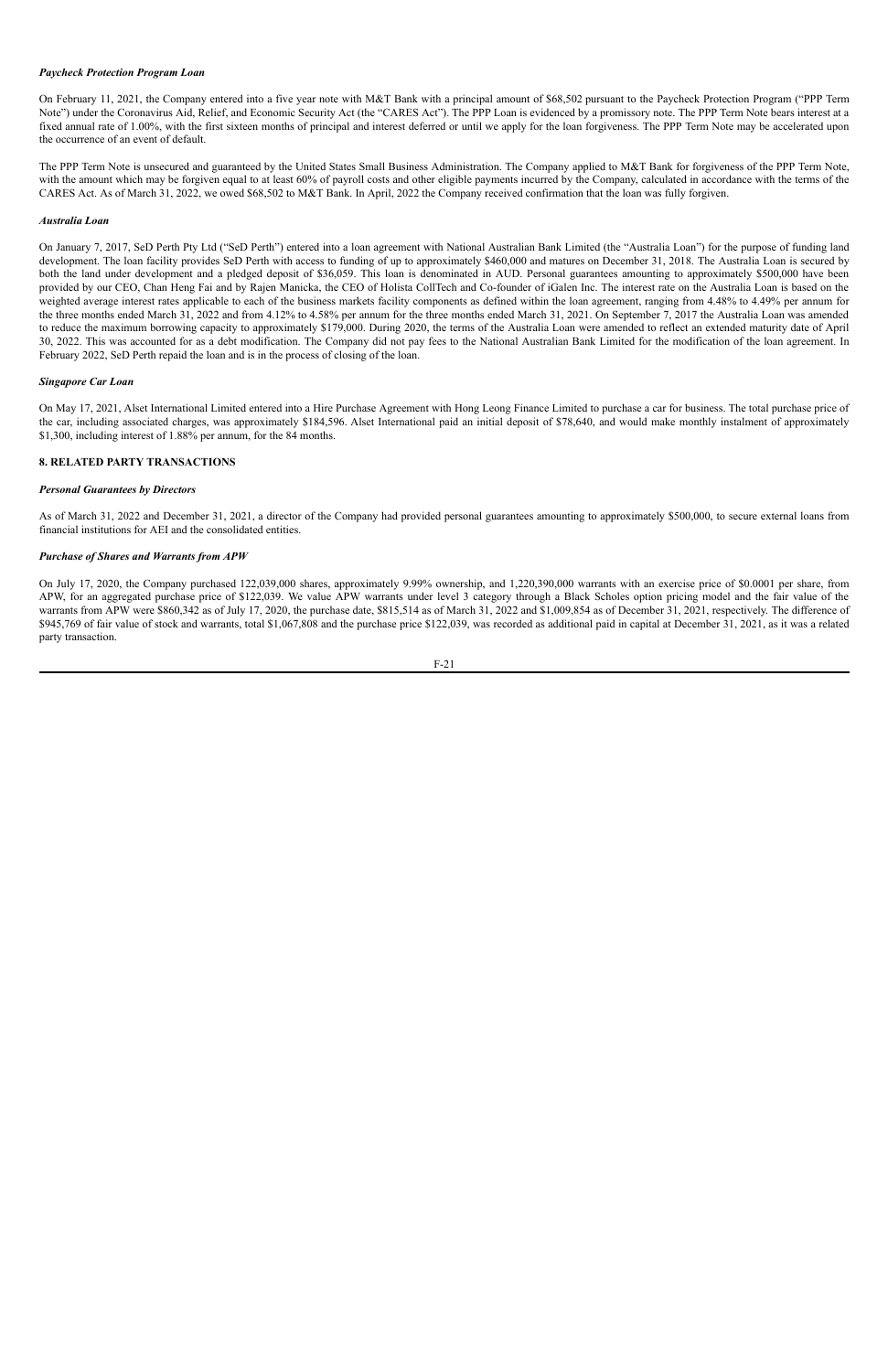## *Sale of Investment in Vivacitas to DSS*

On March 18, 2021, the Company sold equity investment in Vivacitas, a U.S.-based biopharmaceutical company, equaling to 2,480,000 shares of common stock and a stock option to purchase 250,000 shares of Vivacitas common stock at \$1 per share at any time prior to the date of a public offering, to a subsidiary of DSS for \$2,480,000. Chan Heng Fai, CEO and the founder of our Company, holds a director position on both Vivacitas and DSS. After this transaction, we do not own any investment in Vivacitas. Our original cost of common stock and stock option of Vivacitas was \$200,128. We did not recognize gain or loss in this transaction. The difference of \$2,279,872 between the selling price and our original investment cost was recorded as additional paid capital considering it was a related party transaction.

## *Purchase of stock in True Partners Capital Holding Limited*

On March 12, 2021, the Company purchased 62,122,908 ordinary shares of True Partners Capital Holding Limited for \$6,729,629 from a related party. The fair market value of stock on acquisition date was \$10,003,689. The difference between purchase price and fair market value of \$3,274,060 was recorded as equity transaction on Company's condensed consolidated statement of stockholders' equity at December 31, 2021.

## *Notes Payable*

Chan Heng Fai provided an interest-free, due on demand advance to LiquidValue Development Pte. Ltd. and its subsidiary LiquidValue Development Limited for the general operations. As of March 31, 2022 and December 31, 2021, the outstanding balance was approximately \$820,113.

Chan Heng Fai provided an interest-free, due on demand advance to Alset EHome International for the Company's general operations. The advance was paid back during the year ended December 31, 2021 and as of March 31, 2022 and December 31, 2021, the outstanding balance was \$0.

Chan Heng Fai provided an interest-free, due on demand advance to SeD Perth Pty. Ltd. for its general operations. As of March 31, 2022 and December 31, 2021, the outstanding balance was \$14,017 and \$13,546, respectively.

On August 20, 2020, the Company acquired 30,000,000 common shares from Chan Heng Fai in exchange for a two-year non-interest bearing note of \$1,333,429. During the year ended December 31, 2021, the Company paid back all \$1,333,429 and as of March 31, 2022 and December 31, 2021 the amount outstanding was \$0.

On March 12, 2021, the Company entered into a Securities Purchase Agreement (the "SPA") with Chan Heng Fai, the founder, Chairman and Chief Executive Officer of the Company, for four proposed transactions, consisting of (i) purchase of certain warrants (the "Warrants") to purchase 1,500,000,000 shares of Alset International Limited, which was valued at \$28,363,966; (ii) purchase of all of the issued and outstanding stock of LiquidValue Development Pte Ltd. ("LVD"), which was valued at \$173,395; (iii) purchase of 62,122,908 ordinary shares in True Partner Capital Holding Limited (HKG: 8657) ("True Partner"), which was valued at \$6,729,629; and (iv) purchase of 4,775,523 shares of the common stock of American Pacific Bancorp Inc. ("APB"), which was valued at \$28,653,138. The total amount of above four transactions was \$63,920,129, payable on the Closing Date by the Company, in the convertible promissory notes ("Alset CPNs"), which, subject to the terms and conditions of the Alset CPNs and the Company's shareholder approval, shall be convertible into shares of the Company's common stock ("AEI Common Stock"), at par value of \$0.001 per share, at the conversion price of AEI's Stock Market Price. AEI's Stock Market Price shall be \$5.59 per share, equivalent to the average of the five closing per share prices of AEI Common Stock preceding January 4, 2021 as quoted by Bloomberg L.P. AEI's stock price was \$10.03 on March 12, 2021, the commitment date. The Beneficial Conversion Feature ("BCF") intrinsic value was \$50,770,192 for the four convertible promissory notes and was recorded as debt discount of convertible notes after the transaction. On May 13 and June 14, 2021 all Alset CPNs of \$63,920,128 and accrued interests of \$306,438 were converted into 2,123 shares of series B preferred stock and 9,163,965 shares of common stock of the Company.

On May 14, 2021, the Company borrowed S\$7,395,472 Singapore Dollars (equal to approximately \$5,545,495 U.S. Dollars) from Chan Heng Fai. The unpaid principal amount of the Loan is due and payable on May 14, 2022 and the Loan has no interest. The loan was paid back in full during 2021 and the outstanding balance was \$0 as of March 31, 2022 and December 31, 2021.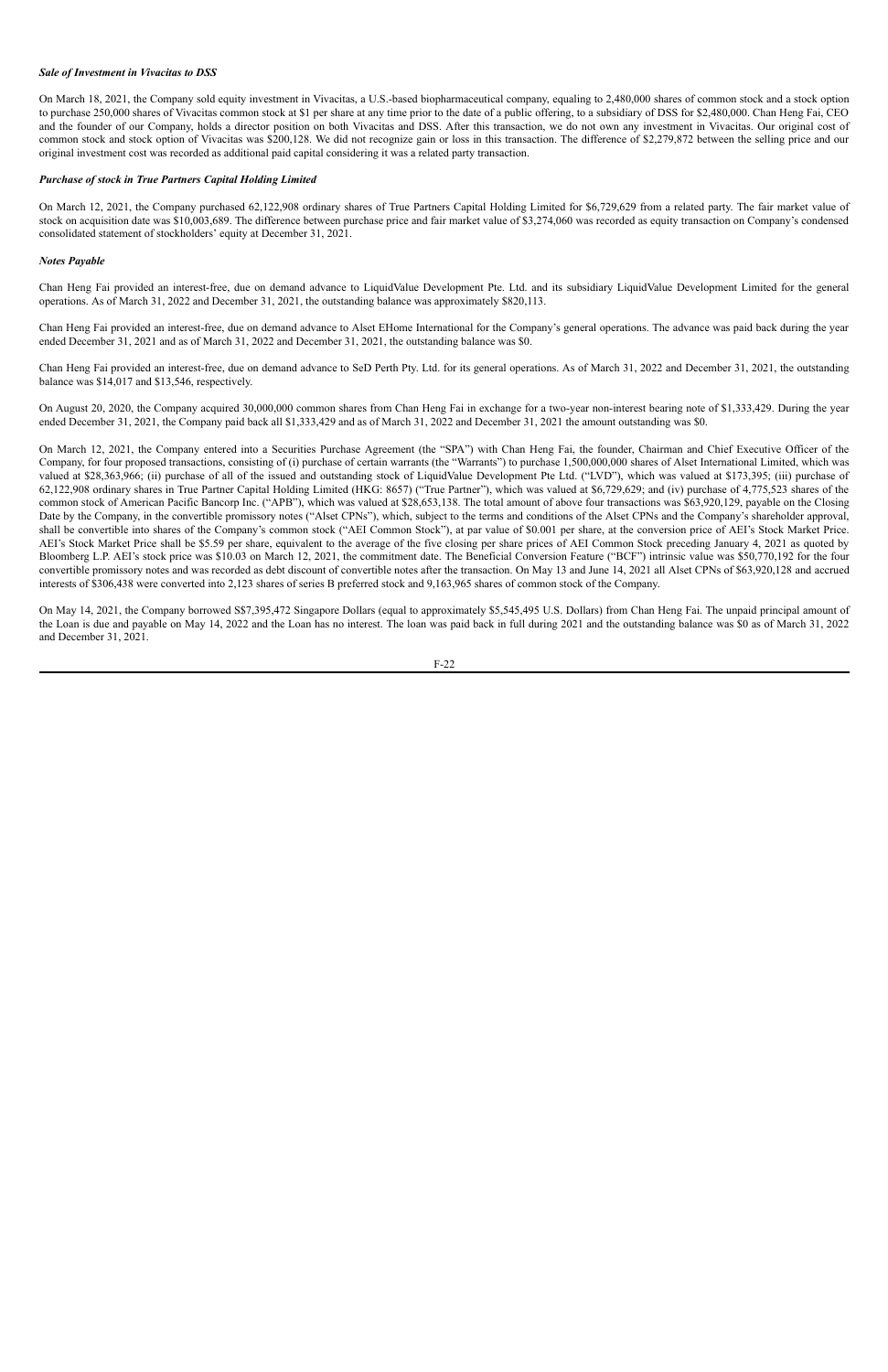Chan Heng Fai provided an interest-free, due on demand advance to HengFeng Finance Limited for the general operations. As of March 31, 2022 and December 31, 2021, the outstanding balance was \$0.

## *Management Fees*

MacKenzie Equity Partners, owned by Charles MacKenzie, a Director of the Company's subsidiary LiquidValue Development, has had a consulting agreement with the Company since 2015. Per the terms of the agreement, as amended on January 1, 2018, the Company has paid a monthly fee of \$20,000 for these consulting services. The Company incurred expenses of \$60,000 and \$60,000 for the three months ended March 31, 2022 and 2021, respectively, which were capitalized as part of Real Estate on the Company's Condensed Consolidated Balance Sheets as the services relate to property and project management. During 2021, MacKenzie Equity Partners was granted an additional \$120,000 bonus payment. On March 31, 2022 and December 31, 2021, the Company owed this related party \$20,000 and \$80,000, respectively.

## *Notes Receivable from Related Party Companies*

On March 2, 2020 and on October 29, 2021, LiquidValue Asset Management Pte. Ltd. ("LiquidValue") received two \$200,000 Promissory Notes and on October 29, 2021 Alset International received \$8,350,000 Promissory Note from American Medical REIT Inc. ("AMRE"), a company which is 15.8% owned by LiquidValue as of March 31, 2022. Chan Heng Fai and Chan Tung Moe are directors of American Medical REIT Inc. The notes carry interests of 8% and are payable in two, three years and 25 months, respectively. LiquidValue also received warrants to purchase AMRE shares at the exercise price of \$5.00 per share. The amount of the warrants equals to the note principle divided by the exercise price. If AMRE goes to IPO in the future and IPO price is less than \$10.00 per share, the exercise price shall be adjusted downward to fifty percent (50%) of the IPO price. In March 2022 the Company converted two \$200,000 loans, together with associated warrants into 167,938 common shares of AMRE, and increased its ownership in AMRE from 3.4% to 15.8%. As of March 31, 2022 and December 31, 2021, the fair market value of the warrants was \$0. The Company accrued \$167,000 and \$130,000 interest income as of March 31, 2022 and December 31, 2021, respectively.

On January 24, 2017, SeD Capital Pte Ltd, a 100% owned subsidiary of Alset International lent \$350,000 to iGalen Inc. The term of the loan was two years, with an interest rate of 3% per annum for the first year and 5% per annum for the second year. The expiration term was renewed as due on demand after two years with 5% per annum interest rate. As of December 31, 2020, the outstanding principle was \$350,000 and accrued interest \$61,555. On December 31, 2021, the management of the Company evaluated the financial and the operation results of iGalen and concluded that possibility to repay this loan is not probable, and the principal and accrued interests total of \$412,754 was recorded as bad debt expense.

As of March 31, 2022, the Company provided advances for operation of \$236,699 to HWH World Co., a direct sales company in Thailand of which the Company holds approximately 19% ownership.

On October 13, 2021 BMI Capital Partners International Limited ("BMI") entered into loan agreement with Liquid Value Asset Management Limited ("LVAML"), pursuant to which BMI agreed to lend \$3,000,000 to LVAML. The loan has variable interest rate and matures on October 12, 2022. As of March 31, 2022 and December 31, 2021 LVAML owes \$2,971,494 and \$2,987,039, respectively.

During 2021 the Company estimated \$4,800,000 bonus due to Chan Heng Fai which was paid in January 2022. Once the final financial statements of the Company were available, the actual amount of bonus due was calculated, resulting in approximately \$1.2 million of overpayment to Chan Heng Fai. As of March 31, 2022 Chan Heng Fai owes \$1,185,251 to the Company. Chan Heng Fai paid the overpayment back in April 2022.

In first quarter of 2022, the Company lent a non-interest bearing loan of \$476,250 to Alset Investment Pte. Ltd., the company 100% owned by Chan Heng Fai. As of March 31, 2022 Alset Investment Pte. Ltd. owed \$476,250 to the Company.

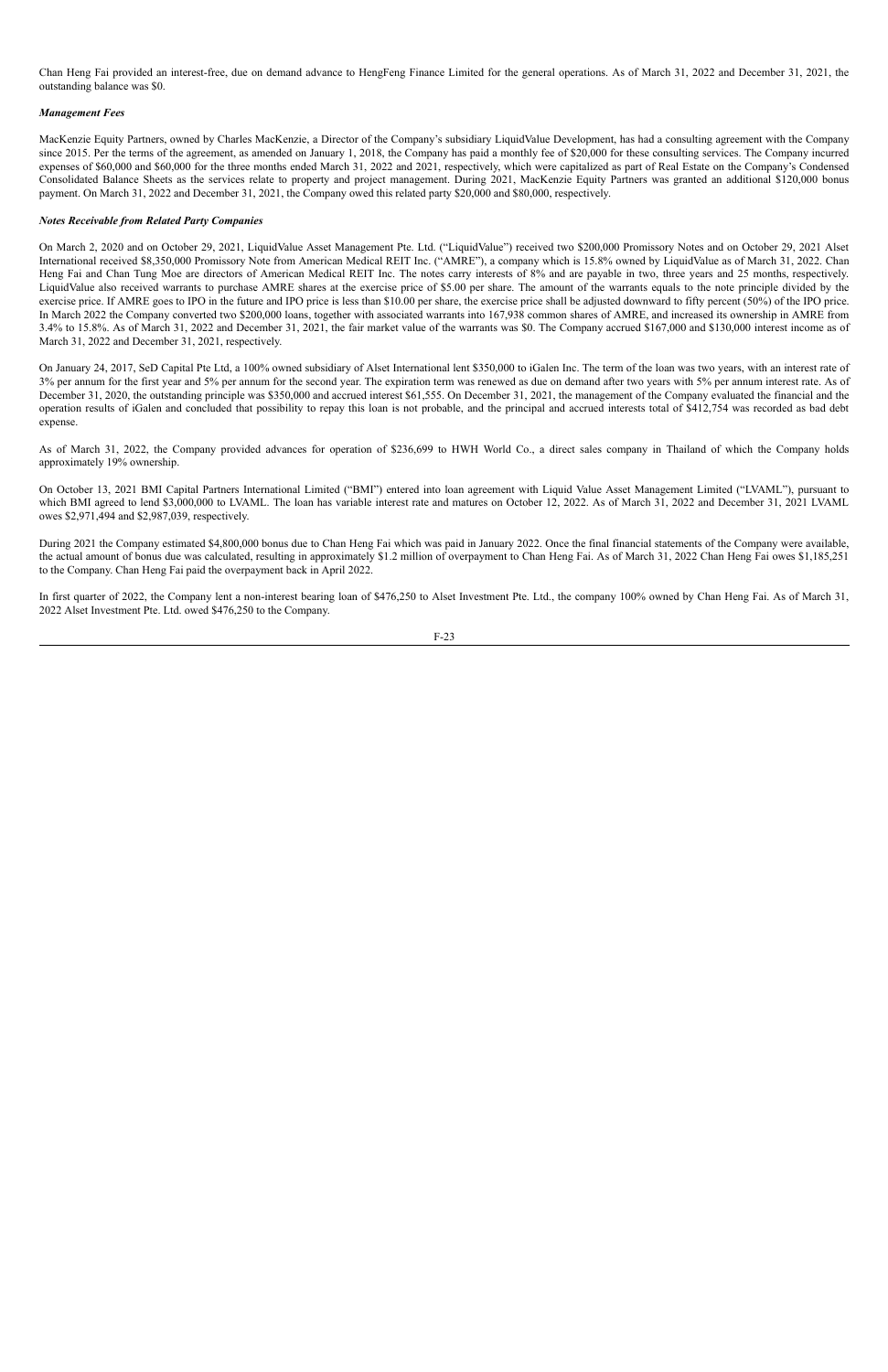The Company paid some operating expenses for Alset Capital Acquisition Corp., a special purpose acquisition company of which the Company holds 23.4%. The advances are interest free with no set repayment terms. On March 31, 2022 and December 31, 2021, the balance of these advances was \$7,171 and \$0, respectively.

## *Loan to Employees*

On November 24, 2020, American Pacific Bancorp. Inc. lent \$560,000 to Chan Tung Moe, an officer of one of the subsidiaries of the Company and son of Chan Heng Fai, Chairman and Chief Executive Officer of the Company, bearing interest at 6%, with a maturity date of November 23, 2023. This loan was secured by an irrevocable letter of instruction on 80,000 shares of Alset EHome International. On November 24, 2020, American Pacific Bancorp. Inc. lent \$280,000 to Lim Sheng Hon Danny, an employee of one of the subsidiaries of the Company, bearing interest at 6%, with a maturity date of November 23, 2023. This loan was secured by an irrevocable letter of instruction on 40,000 shares of Alset EHome International. Subsequent to the making of these loans, the Company acquired the majority of the issued and outstanding common stock of American Pacific Bancorp. During the year ended December 31, 2021, both principal and interest, \$840,000 and \$28,031, of both loans to Chan Tung Moe and Lim Sheng Hong, were fully paid off.

## **9. EQUITY**

On June 14, 2021, the Company filed an amendment (the "Amendment") to its Third Amended and Restated Certificate of Incorporation, as amended, to increase the Company's authorized share capital. The Amendment increased the Company's authorized share capital to 250,000,000 common shares and 25,000,000 preferred shares, from 20,000,000 common shares and 5,000,000 preferred shares, respectively.

The Company has designated 6,380 preferred shares as Series A Preferred Stock and 2,132 as Series B Preferred Stock.

Holders of the Series A Preferred Stock shall be entitled to receive dividends equal, on an as-if-converted basis, to and in the same form as dividends actually paid on shares of the Company's common stock, par value \$0.001 per share ("Common Stock") when, as and if paid on shares of Common Stock. Each holder of outstanding Series A Preferred Stock is entitled to vote equal to the number of whole shares of Common Stock into which each share of the Series A Preferred Stock is convertible. Holders of Series A Preferred Stock are entitled, upon liquidation of the Company, to receive the same amount that a holder of Series A Preferred Stock would receive if the Series A Preferred Stock were fully converted into Common Stock.

Holders of the Series B Preferred Stock shall be entitled to receive dividends equal, on an as-if-converted basis, to and in the same form as dividends actually paid on shares of the Company's common stock par value \$0.001 per share ("Common Stock") when, as and if paid on shares of Common Stock. Each holder of outstanding Series B Preferred Stock is entitled to vote equal to the number of whole shares of Common Stock into which each share of the Series B Preferred Stock is convertible. Holders of Series B Preferred Stock are entitled, upon liquidation of the Company, to receive the same amount that a holder of Series B Preferred Stock would receive if the Series B Preferred Stock were fully converted into Common Stock.

The Company analyzed the Preferred stock and the embedded conversion option for derivative accounting consideration under ASC 815-15 "Derivatives and Hedging" and determined that the conversion option should be classified as equity.

On January 19, 2021, the Company issued 10,000 shares of its common stock as compensation for public relations services at a fair value of \$60,900.

On May 3, 2021, the Company entered into a Loan and Exchange Agreement with its Chief Executive Officer, Chan Heng Fai pursuant to which he loaned the Company his shares of Common Stock of the Company by exchanging 6,380,000 shares of common stock which he owned for an aggregate of 6,380 shares of the Company's newly designated Series A Convertible Preferred Stock. Effective upon the filing of the Amendment in June 2021, the Company issued an entity owned by Chan Heng Fai 6,380,000 shares of common stock upon the automatic conversion of all 6,380 outstanding shares of the Company's Series A Convertible Preferred Stock.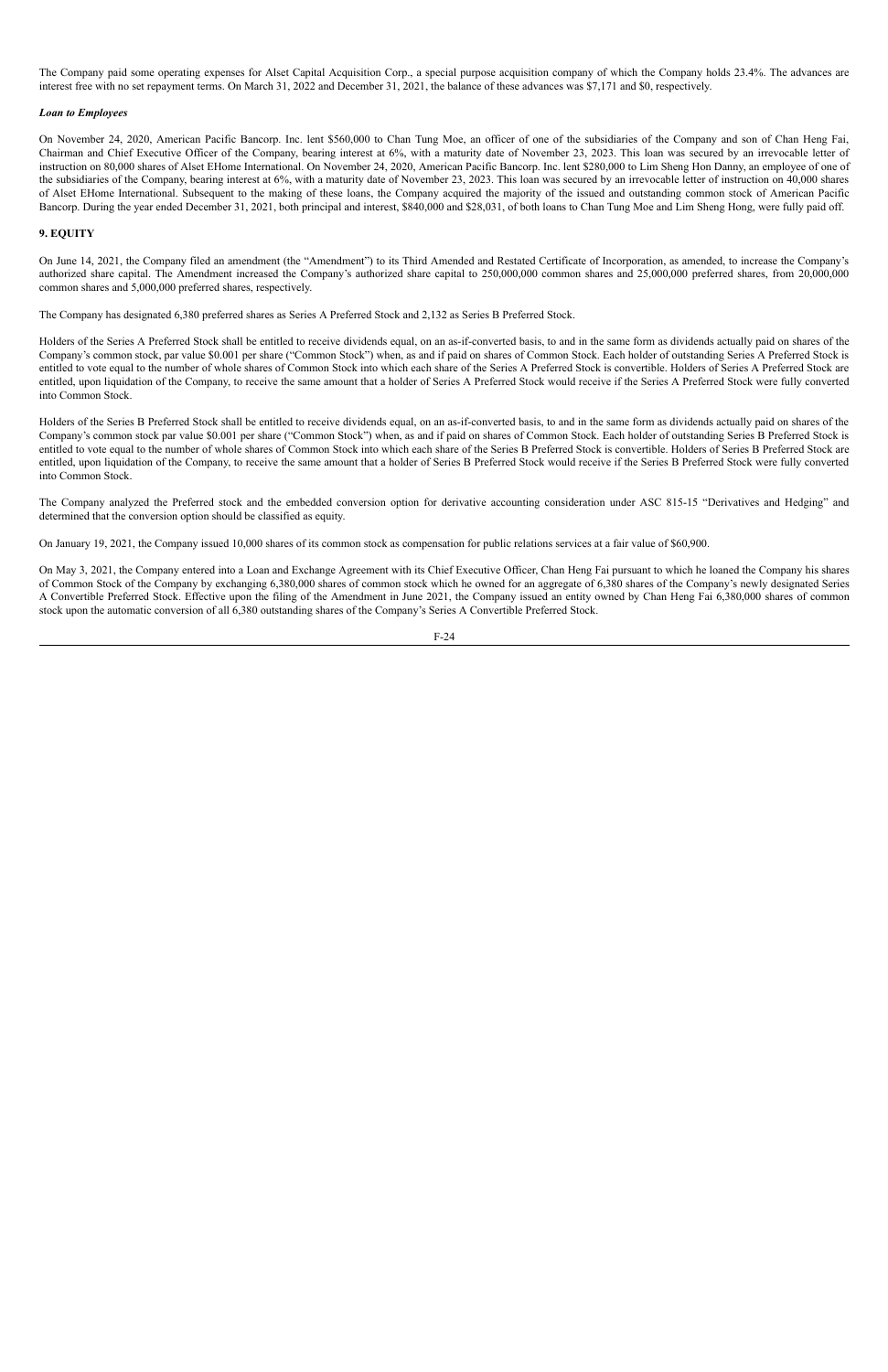On May 12, 2021, the Company entered into an Exchange Agreement with Chan Heng Fai, pursuant to which he converted \$13,000,000 of note payable for 2,132 shares of the Company's newly designated Series B Preferred Stock. Effective upon the filing of the Amendment in June 2021, the Company issued Chan Heng Fai 2,132,000 shares of common stock upon the automatic conversion of all 2,132 outstanding shares of the Company's Series B Convertible Preferred Stock.

On May 10, 2021, the Company entered into an underwriting agreement with Aegis Capital Corp., as the sole book-running manager and representative of the underwriters named therein (the "Underwriters"), relating to an underwritten public offering (the "May Offering") of (i) 4,700,637 common units (the "Common Units"), at a price to the public of \$5.07 per Common Unit, with each Common Unit consisting of (a) one share of common stock, par value \$0.001 per share (the "Common Stock"), (b) one Series A warrant (the "Series A Warrant" and collectively, the "Series A Warrants") to purchase one share of Common Stock with an initial exercise price of \$5.07 per whole share, exercisable until the fifth anniversary of the issuance date, and (c) one Series B warrant (the "Series B Warrant" and collectively, the "Series B Warrants" and together with the Series A Warrants, the "Warrants") to purchase one-half share of Common Stock with an initial exercise price of \$6.59 per whole share, exercisable until the fifth anniversary of the issuance date and (ii) 1,611,000 pre-funded units (the "Pre-funded Units"), at a price to the public of \$5.06 per Pre-funded Unit, with each Pre-funded Unit consisting of (a) one pre-funded warrant (the "Pre-funded Warrant" and collectively, the "Pre-funded Warrants") to purchase one share of Common Stock, (b) one Series A Warrant and (c) one Series B Warrant. The shares of Common Stock, the Pre-funded Warrants, and the Warrants were offered together, but the securities contained in the Common Units and the Pre-funded Units were issued separately. Following the May Offering, all the investors exercised their Pre-funded Units and additional 1,611,000 shares of common stock and Series A and Series B Warrants were issued.

The Company also granted the Underwriters a 45-day over-allotment option to purchase up to 808,363 additional shares of Common Stock and/or up to 808,363 additional Series A Warrants to purchase 808,363 shares of Common Stock, and/or up to 808,363 additional Series B warrants to purchase 404,181 shares of Common Stock. The May Offering, including the partial exercise of the Underwriters' over-allotment option to purchase 808,363 Series A Warrants and 808,363 Series B Warrants, closed on May 13, 2021. During the month of June, 2021, Aegis exercised its option to purchase an additional 808,363 common shares at a price of \$5.07 per common share and as of March 31, 2022 still holds 808,363 Series B Warrants. Through March 31, 2022, investors exercised 1,364,025 of Series A Warrants and 6,598 of Series B Warrants. As a result of the May Offering and subsequent exercise notice received for the pre-funded units and warrants, the Company issued 8,487,324 common shares. As a result of the May Offering and subsequent exercise notice received for the pre-funded units and warrants, and the net proceeds to the Company were \$39,765,440.

The Company incurred approximately \$88,848 in expenses related to the May Offering and subsequent warrants exercises, including SEC fees, FINRA fees, auditor fees and filing fees.

The following table presents net funds received from the May Offering and warrants exercised as of March 31, 2022.

|                                             | <b>Shares</b>            | Par value                | <b>Amount received</b> |            |  |
|---------------------------------------------|--------------------------|--------------------------|------------------------|------------|--|
| Offering                                    | 4,700,637                | 4.701                    |                        | 29,145,056 |  |
| Exercise of Pre-Funded Units                | 1.611.000                | 1.611                    |                        | 16,110     |  |
| Exercise of Underwriter's Series A Warrants | 808.363                  | 808                      |                        | 3,755,774  |  |
| Exercise of Series A and Series B Warrants  | 1,367,324                | . 367                    |                        | 6,937,347  |  |
| <b>Offering Expenses</b>                    | $\overline{\phantom{a}}$ | $\overline{\phantom{0}}$ |                        | (88, 848)  |  |
| <b>Total</b>                                | 8,487,324                | 8.487                    |                        | 39,765,439 |  |

On July 27, 2021, the Company entered into another underwriting agreement with Aegis Capital Corp., as the sole book-running manager and representative of the underwriters named therein (the "Underwriters"), relating to an underwritten public offering (the "July Offering") of (i) 5,324,139 shares of common stock, par value \$0.001 per share (the "Common Stock"), at a price to the public of \$2.12 per share of Common Stock and (ii) 9,770,200 pre-funded warrants (the "Pre-funded Warrants") to purchase 9,770,200 shares of Common Stock, at a price to the public of \$2.11 per Pre-funded Warrant. The Offering closed on July 30, 2021. As a result of the July Offering and subsequent exercise notice received for the pre-funded warrants, the net proceeds to the Company were \$33,392,444.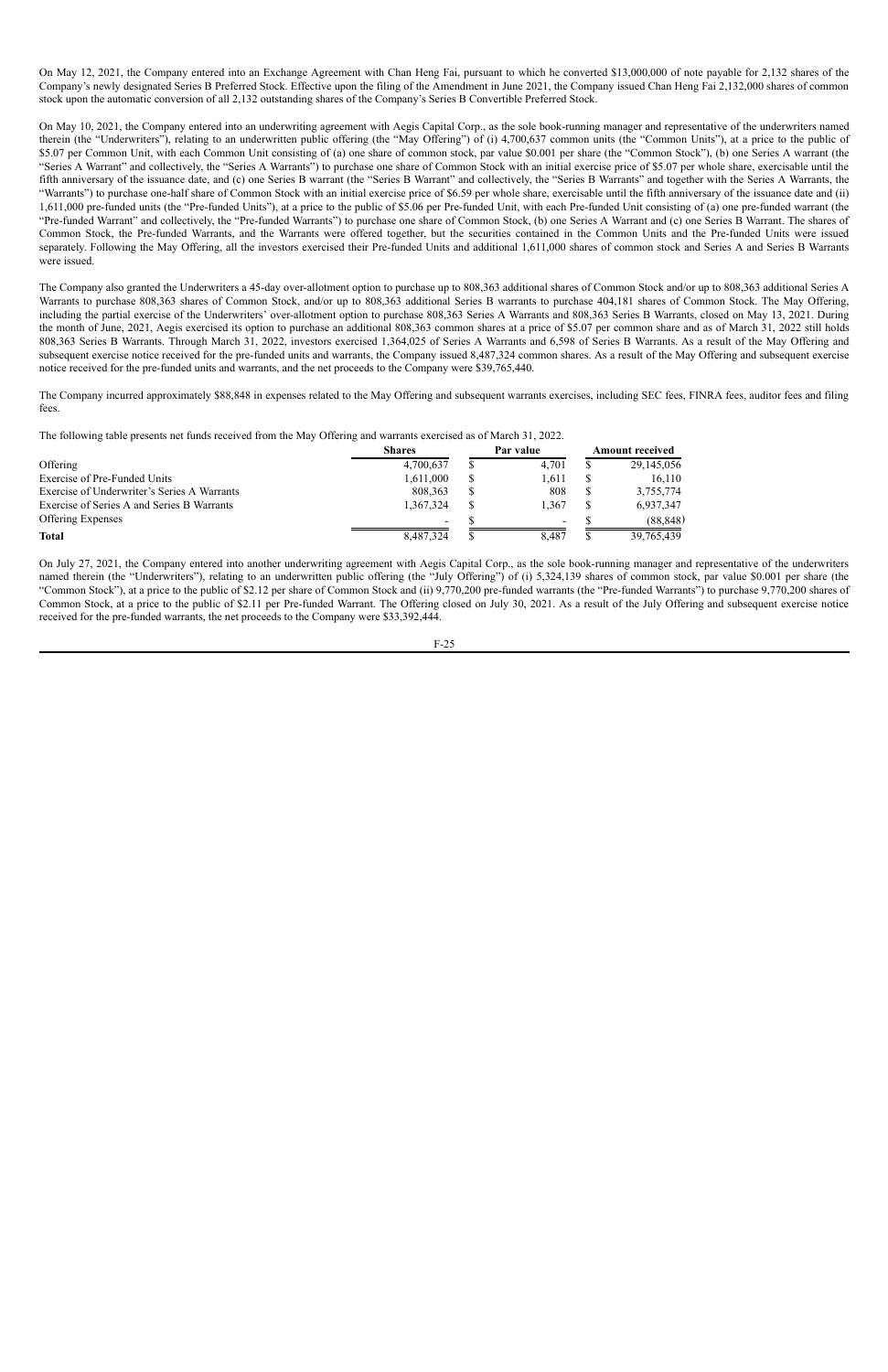The Company granted the Underwriters a 45-day over-allotment option to purchase up to 2,264,150 additional shares of Common Stock. The Company also paid the Underwriters an underwriting discount equal to 7.0% of the gross proceeds of the Offering and a non-accountable expense fee equal to 1.5% of the gross proceeds of the Offering. In addition, the Company agreed to issue to the representative warrants (the "Representative's Warrants") to purchase a number of shares equal to 3.0% of the aggregate number of shares (including shares underlying the Pre-funded Warrants) sold under in the Offering, or warrants to purchase up to an aggregate of 520,754 shares, assuming the Underwriters exercise their over-allotment option in full. The Representative's Warrants have an exercise price equal to 125% of the public offering price, or \$2.65 per share, with an exercise period of 24 months from issuance. On September 9, 2021 the Underwriters exercised their over-allotment option and were issued 2,264,150 shares of our Common Stock. On September 9, 2021 the Underwriters exercised the option and the Company received \$4,386,998 proceeds from this exercise.

The Pre-funded Warrants were offered and sold to purchasers whose purchase of Common Stock in the Offering would otherwise result in the purchaser, together with its affiliates and certain related parties, beneficially owning more than 4.99% (or, at the election of the purchaser, 9.99%) of the Company's outstanding Common Stock immediately following the consummation of the Offering in lieu of Common Stock that would otherwise result in the purchaser's beneficial ownership exceeding 4.99% of the Company's outstanding Common Stock (or, at the election of the purchaser, 9.99%). Each Pre-funded Warrant is exercisable for one share of Common Stock at an exercise price of \$0.01 per share. The Pre-funded Warrants are immediately exercisable and may be exercised at any time until all of the Pre-funded Warrants are exercised in full. All of the Pre-Funded Warrants were exercised during 2021.

The Company incurred approximately \$49,553 in expenses related to the July Offering and subsequent warrants exercises, including SEC fees, FINRA fees, auditor fees and filing fees.

The following table presents net funds received from the July Offering and warrants exercised as of March 31, 2022.

|                                                 | <b>Shares</b>  |   | Par value      | <b>Amount received</b> |              |  |
|-------------------------------------------------|----------------|---|----------------|------------------------|--------------|--|
| Offering                                        | 5,324,139      |   | 5.324          |                        | 28,957,297   |  |
| Exercise of Pre-Funded Units                    | 9,770,200      |   | 9.770          |                        | 97.702       |  |
| Exercise of Underwriter's Over-Allotment Option | 2,264,150      | S | 2.264          |                        | 4,386,998    |  |
| <b>Offering Expenses</b>                        | $\blacksquare$ |   | $\blacksquare$ |                        | (49, 553)    |  |
| Total                                           | 17,358,489     |   | 17.358         |                        | 33, 392, 444 |  |

On December 5, 2021, the Company entered into an underwriting agreement (the "Underwriting Agreement") with Aegis Capital Corp., as the sole book-running manager and representative of the underwriters named therein (the "Underwriters"), relating to an underwritten public offering (the "December Offering") of (i) 18,076,666 shares of common stock, par value \$0.001 per share (the "Common Stock"), at a price to the public of \$0.60 per share of Common Stock and (ii) 31,076,666 pre-funded warrants (the "Pre-funded Warrants") to purchase 31,076,666 shares of Common Stock, at a price to the public of \$0.599 per Pre-funded Warrant. The December Offering closed on December 8, 2021. As a result of the December Offering and subsequent exercise notice received for the pre-funded warrants, the net proceeds to the Company were \$27,231,875.

The Company granted the Underwriters a 45-day over-allotment option to purchase up to 7,500,000 additional shares of Common Stock. The Company also paid the Underwriters an underwriting discount equal to 7% of the gross proceeds of the Offering and a non-accountable expense fee equal to 1% of the gross proceeds of the Offering. On December 14, 2021, the Company consummated the sale of these 7,500,000 shares of Common Stock, representing 15% of the shares of common stock and the shares underlying the Pre-funded Warrants sold in the offering, that were subject to the underwriters' over-allotment option at a price of \$0.60 per share, generating net proceeds of \$4,115,000.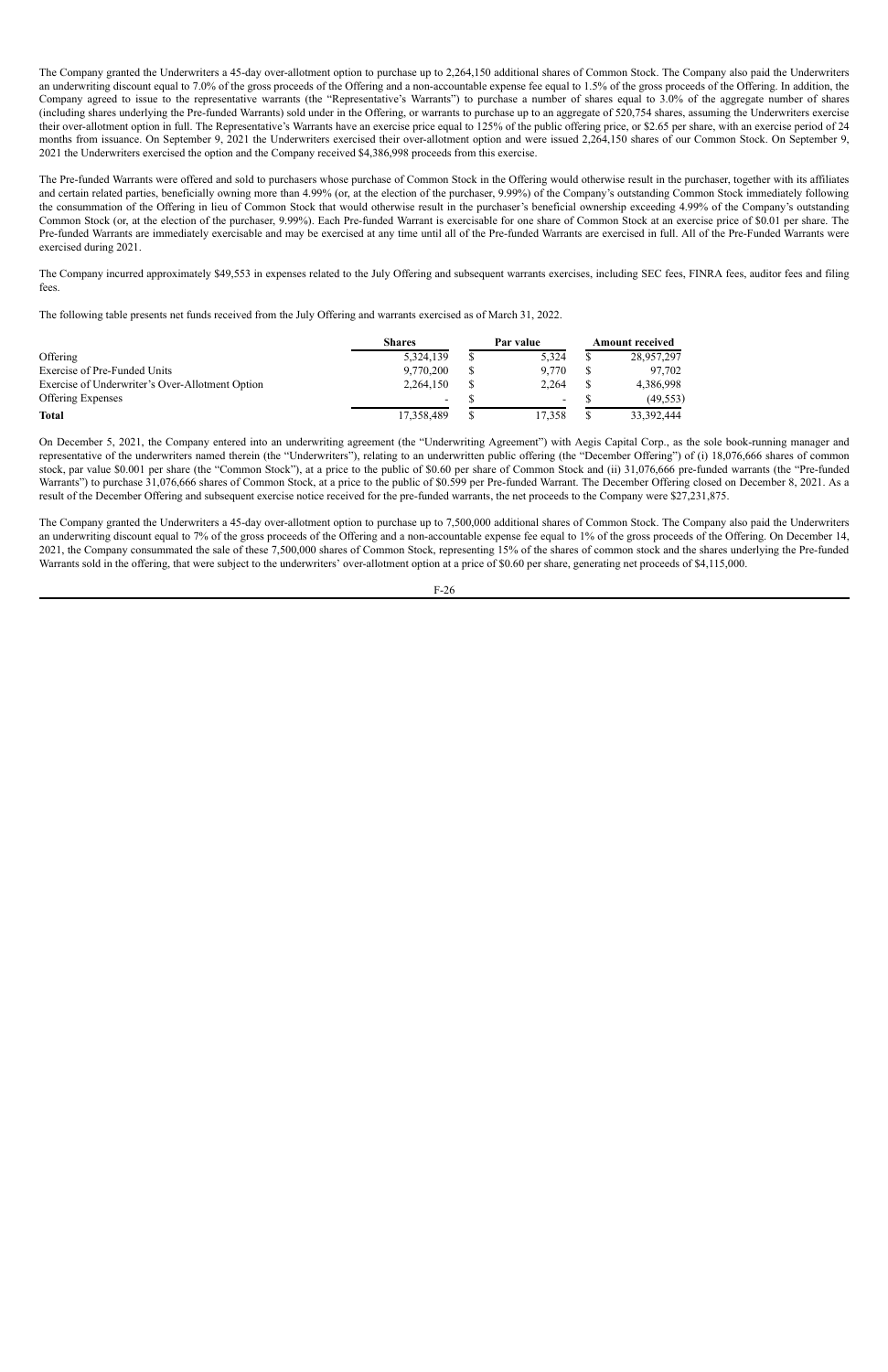The Company granted the Underwriters a 45-day over-allotment option to purchase up to 7,500,000 additional shares of Common Stock. The Company also paid the Underwriters an underwriting discount equal to 7% of the gross proceeds of the Offering and a non-accountable expense fee equal to 1% of the gross proceeds of the Offering. On December 14, 2021, the Company consummated the sale of these 7,500,000 shares of Common Stock, representing 15% of the shares of common stock and the shares underlying the Pre-funded Warrants sold in the offering, that were subject to the underwriters' over-allotment option at a price of \$0.60 per share, generating net proceeds of \$4,115,000.

The Pre-funded Warrants were offered and sold to purchasers whose purchase of Common Stock in the Offering would otherwise result in the purchaser, together with its affiliates and certain related parties, beneficially owning more than 4.99% (or, at the election of the purchaser, 9.99%) of the Company's outstanding Common Stock immediately following the consummation of the Offering. Each Pre-funded Warrant is exercisable for one share of Common Stock at an exercise price of \$0.001 per share. The Pre-funded Warrants are immediately exercisable and may be exercised at any time until all of the Pre-funded Warrants are exercised in full. At March 31, 2022 31,076,666 warrants were exercised, some in cashless exercise transactions.

The Company incurred approximately \$40,621 in expenses related to the December Offering and subsequent warrants exercises, including SEC fees, FINRA fees, auditor fees and filing fees.

The following table presents net funds received from the December Offering and warrants exercised as of March 31, 2022.

|                                                 | <b>Shares</b>            | Par value                | Amount received |              |  |
|-------------------------------------------------|--------------------------|--------------------------|-----------------|--------------|--|
| Offering                                        | 18,923,334               | 18,923                   |                 | 27, 263, 673 |  |
| Exercise of Pre-Funded Units                    | 15,223,333               | 15,223                   |                 | 8,823        |  |
| Exercise of Underwriter's Over-Allotment Option | 7,500,000                | 7,500                    |                 | 4,115,000    |  |
| <b>Offering Expenses</b>                        | $\overline{\phantom{0}}$ | $\overline{\phantom{a}}$ |                 | (40,621)     |  |
| <b>Total</b>                                    | 41,646,667               | 41.647                   |                 | 31,346,875   |  |

On March 31, 2022, there were 113,187,898 common shares issued and outstanding.

The following table summarizes the warrant activity for the three months ended March 31, 2022.

| <b>Warrant</b> for<br>Common<br><b>Shares</b> |        | Remaining<br>Contractual<br><b>Term</b><br>(Years) | <b>Aggregate</b><br><b>Intrinsic</b><br>Value |
|-----------------------------------------------|--------|----------------------------------------------------|-----------------------------------------------|
| 28, 533, 147                                  | . . 79 | 1.88                                               |                                               |
| 28, 533, 147                                  | 1.79   | 1.88                                               |                                               |
|                                               |        |                                                    |                                               |
| (15, 843, 378)                                | 0.001  |                                                    |                                               |
|                                               |        |                                                    |                                               |
| 12,689,769                                    | 4.02   | 3.99                                               |                                               |
| 12,689,769                                    | 4.02   | 3.99                                               |                                               |
|                                               |        | Weighted<br>Average<br><b>Exercise Price</b>       |                                               |

*GigWorld Inc. Sale of Shares*

During the three months ended, March 31, 2021, the Company sold 250,000 shares of GigWorld to international investors for the amount of \$250,000, which was booked as addition paid-in capital. The Company held 505,551,376 shares of the total outstanding shares 506,898,576 before the sale. After the sale, the Company still owns approximately 99% of GigWorld's total outstanding shares.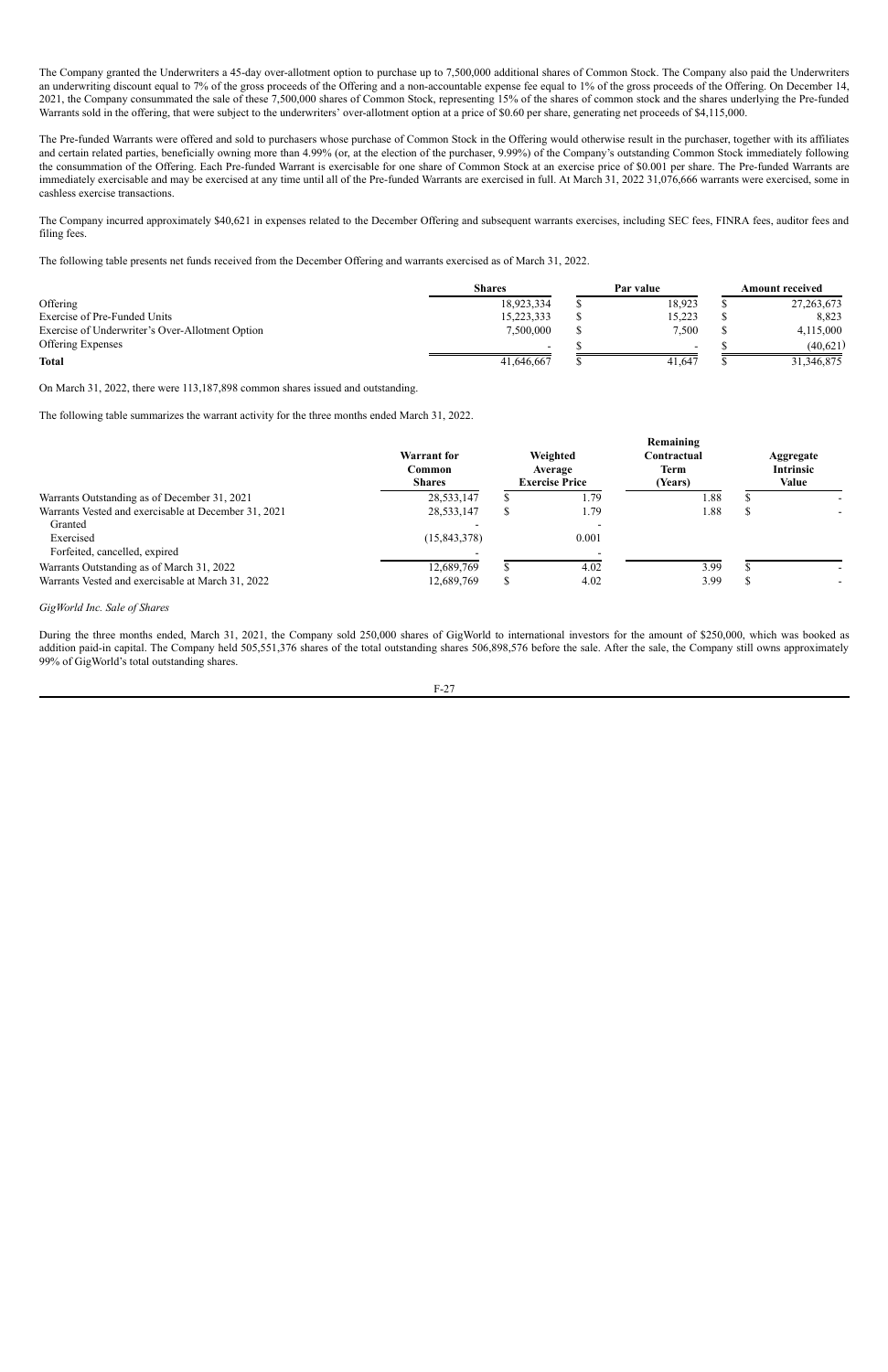During the three months ended March 31, 2021, the sales of GigWorld's shares were de minimis compared to its outstanding shares and did not change the minority interest.

## *Distribution to Minority Shareholder*

During the three months ended March 31, 2021, SeD Maryland Development LLC Board approved the payment distribution plan to members and paid \$82,250 in distribution to the minority shareholder.

## *Changes of Ownership of Alset International*

In the year ended December 31, 2021, Alset International issued 1,721,303,416 common shares through warrants exercise with exercise price of approximately \$0.04 per share and received \$60,300,464 cash, which included approximately \$58 million from Alset EHome International to exercise its warrants to purchase Alset International common shares. The warrant exercise transactions between Alset EHome International and Alset International were intercompany transactions and only affected change in non-controlling interest on the condensed consolidated statements of stockholders' equity. During the year ended December 31, 2021, the stock-based compensation expense of Alset International was \$73,292 with the issuance of 1,500,000 shares to an officer. In three months ended March 31, 2022 the Company purchased 6,137,800 shares of Alset International from the market. Due to this purchase the Company's ownership of Alset International changed from 76.8% as of December 31, 2021 to 77.0% as of March 31, 2022.

## *Promissory Note Converted into Shares*

On December 13, 2021 the Company entered into a Securities Purchase Agreement with Chan Heng Fai for the issuance and sale of a convertible promissory note in favor of Chan Heng Fai, in the principal amount of \$6,250,000. The note bears interest of 3% per annum and is due on the earlier of December 31, 2024 or when declared due and payable by Chan Heng Fai. The note can be converted in part or whole into common shares of the Company at the conversion price of \$0.625 or into cash. The loan closed on January 26, 2022 after all closing conditions were met. Chan Heng Fai opted to convert all of the amount of such note into 10,000,000 shares of the Company's common stock, which shares were issued on January 27, 2022.

#### **10. LEASE INCOME**

The Company generally rents its SFRs under lease agreements with a term of one year. Future minimum rental revenue under existing leases on our properties at March 31, 2022 in each calendar year through the end of their terms are as follows:

| 2022                         | 594,866 |
|------------------------------|---------|
| 2023                         | 90,575  |
| 2024                         | 7,450   |
| <b>Total Future Receipts</b> | 692,891 |

#### **Property Management Agreements**

The Company has entered into property management agreement with the property managers under which the property managers generally oversee and direct the leasing, management and advertising of the properties in our portfolio, including collecting rents and acting as liaison with the tenants. The Company pays its property managers a monthly property management fee for each property unit and a leasing fee. For the three months ended March 31, 2022 and 2021, property management fees incurred by the property managers were \$11,025 and \$0, respectively. For the three months ended March 31, 2022 and 2021, leasing fees incurred by the property managers were \$25,790 and \$0, respectively.

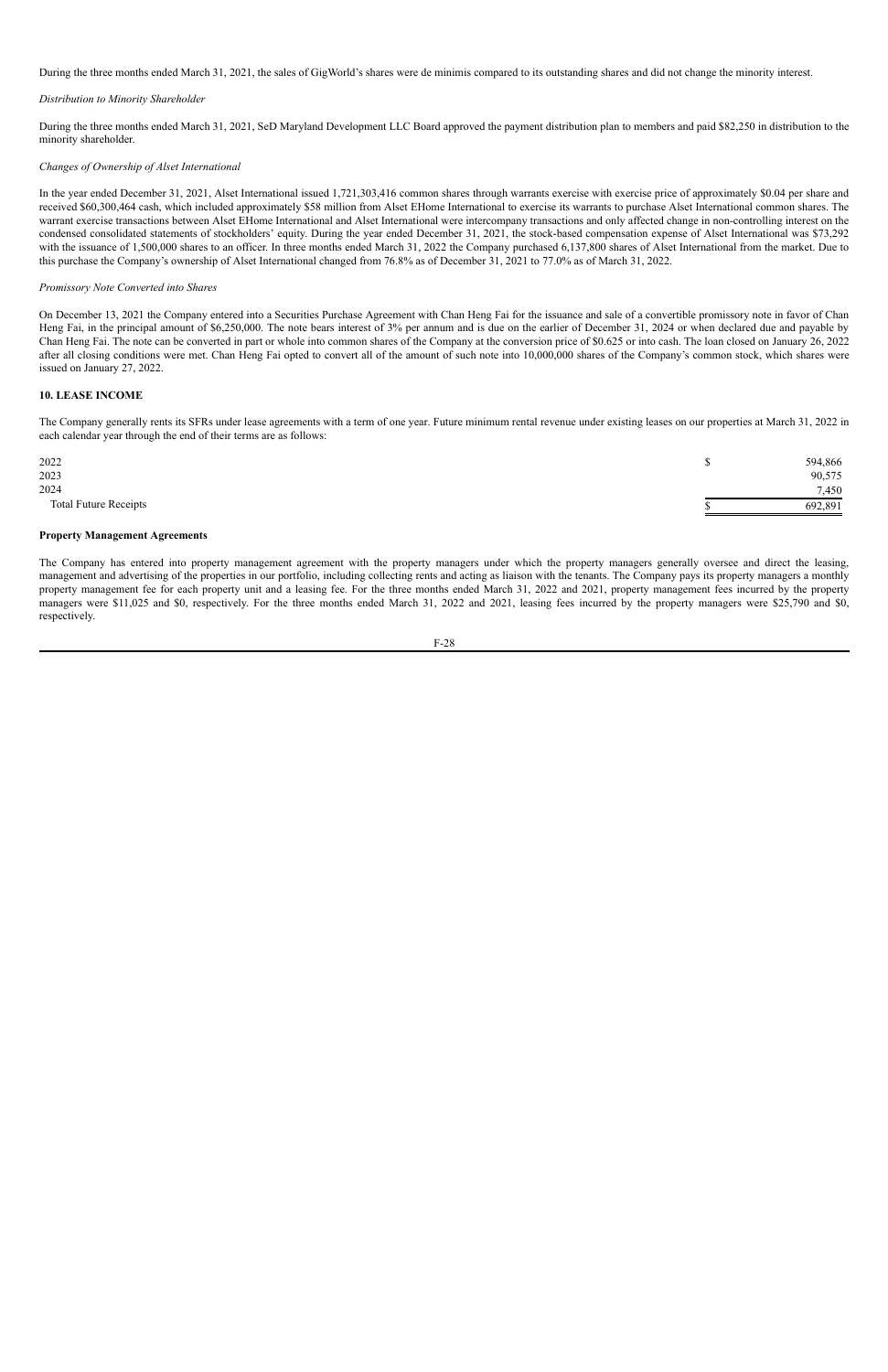# **11. ACCUMULATED OTHER COMPREHENSIVE INCOME**

Following is a summary of the changes in the balances of accumulated other comprehensive income, net of tax:

|                            | <b>Unrealized Gains</b><br>and Losses on<br><b>Security Investment</b> | <b>Foreign Currency</b><br><b>Translations</b> | <b>Change in Minority</b><br><b>Interest</b> | <b>Total</b>    |
|----------------------------|------------------------------------------------------------------------|------------------------------------------------|----------------------------------------------|-----------------|
| Balance at January 1, 2022 | (90, 031)<br>У.                                                        | (367, 895)                                     | 799,572                                      | 341,646         |
| Other Comprehensive Income | (7,027)                                                                | (499, 967)                                     | 459,069                                      | (47, 925)       |
| Balance at March 31, 2022  | (97,058)                                                               | (867, 862)                                     | 1,258,641                                    | 293,721         |
|                            | <b>Unrealized Gains</b><br>and Losses on<br><b>Security Investment</b> | <b>Foreign Currency</b><br><b>Translations</b> | <b>Change in Minority</b><br>Interest        | <b>Total</b>    |
| Balance at January 1, 2021 | (48, 758)                                                              | 2,258,017                                      | (65, 921)                                    | 2,143,338<br>S. |
| Other Comprehensive Income | (1, 135)                                                               | (1,010,527)                                    | (39,067)                                     | (1,050,729)     |
| Balance at March 31, 2021  | (49, 893)                                                              | 1,247,490                                      | (104,988)                                    | 1,092,609       |

# **12. INVESTMENTS MEASURED AT FAIR VALUE**

Financial assets measured at fair value on a recurring basis are summarized below and disclosed on the condensed consolidated balance sheet as of March 31, 2022 and December 31, 2021:

|                                                               | <b>Amount</b> at |            |        | <b>Fair Value Measurement Using</b> |              | Amount at     |         |     |                   |
|---------------------------------------------------------------|------------------|------------|--------|-------------------------------------|--------------|---------------|---------|-----|-------------------|
|                                                               |                  | Cost       |        | Level 1                             | Level 2      |               | Level 3 |     | <b>Fair Value</b> |
| <b>March 31, 2022</b>                                         |                  |            |        |                                     |              |               |         |     |                   |
| <b>Assets</b>                                                 |                  |            |        |                                     |              |               |         |     |                   |
| <b>Investment Securities- Fair Value</b>                      | D.               | 76,264,051 | \$     | 47,389,726                          | \$<br>-      | <sup>\$</sup> | $\sim$  | \$  | 47,389,726        |
| <b>Investment Securities- Trading</b>                         |                  | 2,387,149  |        | 2,397,169                           |              |               |         |     | 2,397,169         |
| Convertible Note Receivable                                   |                  | 138,599    |        |                                     |              |               | 89,275  |     | 89,275            |
| Warrants - American Premium Water                             |                  |            |        |                                     |              |               | 815,514 |     | 815,514           |
| Warrants - AMRE                                               |                  |            |        |                                     |              |               |         |     |                   |
| Total                                                         | S.               | 78,789,799 | \$     | 49,786,895                          | \$<br>$\sim$ | \$            | 904,789 | \$. | 50,691,684        |
| Investment Securities - Fair Value NAV as Practical Expedient |                  |            |        |                                     |              |               |         |     | 100,000           |
| Total Investment in securities at Fair Value                  |                  |            |        |                                     |              |               |         |     | 50,791,684        |
|                                                               |                  |            | $F-29$ |                                     |              |               |         |     |                   |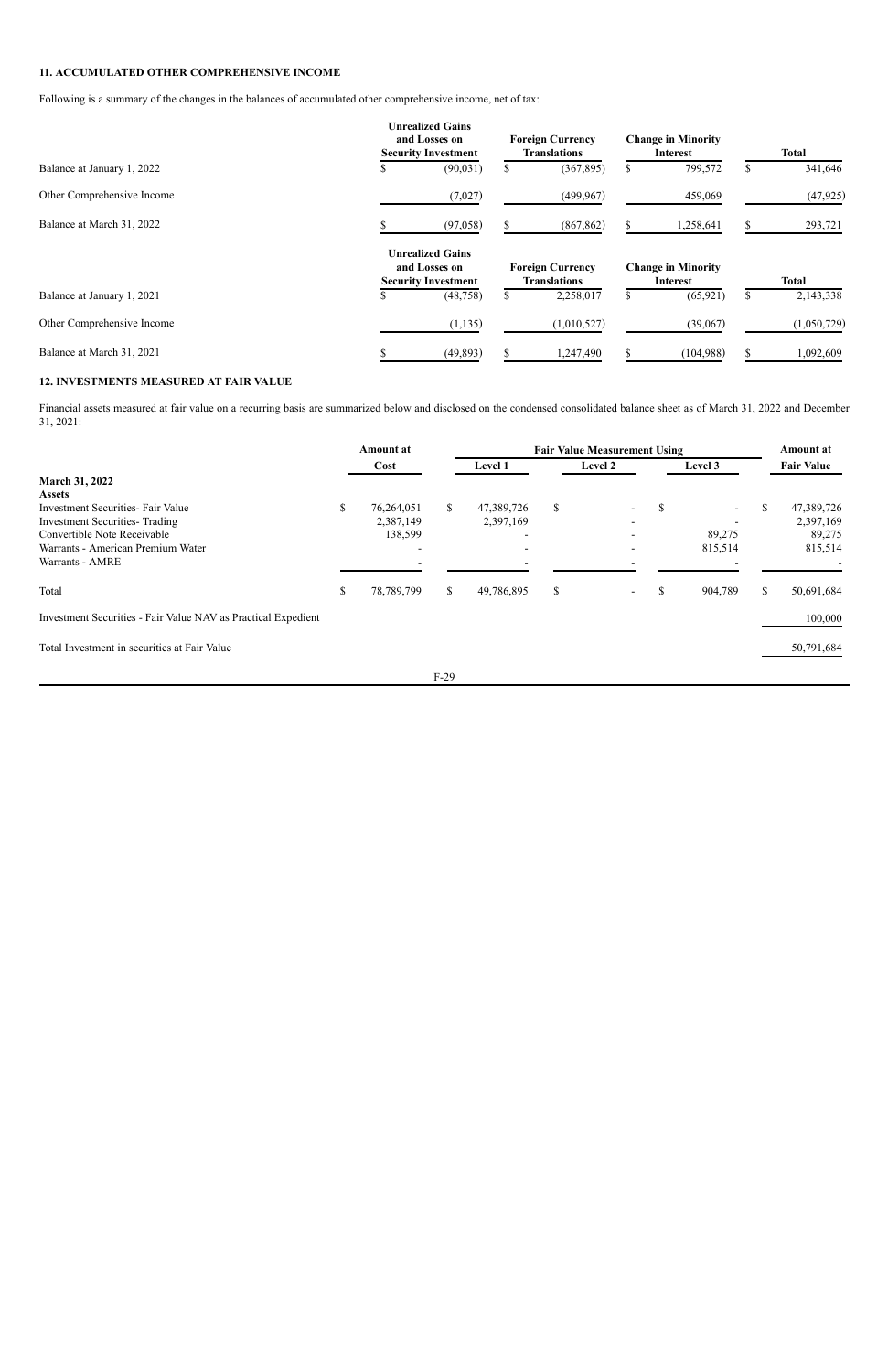|                                              | Amount at |            |    | <b>Fair Value Measurement Using</b> |     | Amount at                |  |           |                   |
|----------------------------------------------|-----------|------------|----|-------------------------------------|-----|--------------------------|--|-----------|-------------------|
|                                              |           | Cost       |    | <b>Level 1</b>                      |     | <b>Level 2</b>           |  | Level 3   | <b>Fair Value</b> |
| <b>December 31, 2021</b>                     |           |            |    |                                     |     |                          |  |           |                   |
| <b>Assets</b>                                |           |            |    |                                     |     |                          |  |           |                   |
| Investment Securities- Fair Value            |           | 72,000,301 | N. | 25,320,694                          | ۰D. | $\overline{\phantom{0}}$ |  | $\sim$    | 25,320,694        |
| <b>Investment Securities-Trading</b>         |           | 9,809,778  |    | 9,908,077                           |     |                          |  |           | 9,908,077         |
| Convertible Note Receivable                  |           | 138,599    |    |                                     |     |                          |  | 98.398    | 98,398            |
| Warrants - American Premium Water            |           | 696,791    |    | $\overline{\phantom{0}}$            |     |                          |  | 1,009,854 | 1,009,854         |
| Warrants - AMRE                              |           |            |    | $\overline{\phantom{0}}$            |     |                          |  |           |                   |
| Total Investment in securities at Fair Value |           | 82,645,469 |    | 35,228,771                          |     | $\overline{\phantom{0}}$ |  | 1,108,252 | 36, 337, 023      |

Realized loss on investment securities for the three months ended March 31, 2022 was \$3,436,783 and realized loss on investment securities for the three months ended March 31, 2021 was \$258,245. Unrealized loss on securities investment was \$3,899,015 and \$9,535,009 in the three months ended March 31, 2022 and 2021, respectively. These gains and losses were recorded directly to net income (loss). The change in fair value of the convertible note receivable in the three months ended March 31, 2022 and 2021 was \$9,123 and \$1,987, respectively, and was recorded in condensed consolidated statements of stockholders' equity.

For U.S. trading stocks, we use Bloomberg Market stock prices as the share prices to calculate fair value. For overseas stock, we use the stock price from local stock exchange to calculate fair value. The following chart shows details of the fair value of equity security investment at March 31, 2022 and December 31, 2021, respectively.

|                                                                    |      | Share price        |                                        | <b>Market Value</b> |                                        |
|--------------------------------------------------------------------|------|--------------------|----------------------------------------|---------------------|----------------------------------------|
|                                                                    |      | 3/31/2022          | <b>Shares</b>                          | 3/31/2022           | <b>Valuation</b>                       |
| <b>DSS (Related Party)</b>                                         | \$   | 0.573              | 23,875,139                             | \$<br>13,680,455    | Investment in Securities at Fair Value |
| <b>AMBS</b> (Related Party)                                        | \$   | 0.008              | 20,000,000                             | \$<br>158,000       | Investment in Securities at Fair Value |
| <b>Holista (Related Party)</b>                                     | \$   | 0.025              | 43,626,621                             | \$<br>1,111,173     | Investment in Securities at Fair Value |
| <b>American Premium Water (Related Party)</b>                      | \$   | 0.002              | 354,039,000                            | \$<br>531,059       | Investment in Securities at Fair Value |
| <b>True Partner</b>                                                | \$   | 0.112              | 62,122,908                             | \$<br>6,981,617     | Investment in Securities at Fair Value |
| <b>Value Exchange</b>                                              | \$   | 0.230              | 6,500,000                              | \$<br>1,495,000     | Investment in Securities at Fair Value |
| <b>Alset Capital Acquisition - Common Stock</b><br>(Related Party) | $\$$ | 9.860              | 1,940,625                              | \$<br>19,134,563    | Investment in Securities at Fair Value |
| <b>Alset Capital Acquisition - Unit (Related</b><br>Party)         | \$   | 10.080             | 426,375                                | \$<br>4,297,860     | Investment in Securities at Fair Value |
| <b>Trading Stocks</b>                                              |      |                    |                                        | \$<br>2,397,170     | Investment in Securities at Fair Value |
|                                                                    |      |                    | <b>Total Level 1 Equity Securities</b> | \$<br>49,786,896    |                                        |
| Nervotech                                                          |      | N/A                | 1,666                                  | \$<br>37,045        | Investment in Securities at Cost       |
| <b>Hyten Global</b>                                                |      | N/A                | 3,800                                  | \$<br>42,562        | Investment in Securities at Cost       |
| <b>Ubeauty</b>                                                     |      | N/A                | 3,600                                  | \$<br>19,609        | Investment in Securities at Cost       |
|                                                                    |      |                    | <b>Total Equity Securities</b>         | \$<br>49,886,112    |                                        |
|                                                                    |      |                    |                                        |                     |                                        |
|                                                                    |      | <b>Share price</b> |                                        | <b>Market Value</b> |                                        |
|                                                                    |      | 12/31/2021         | <b>Shares</b>                          | 12/31/2021          | <b>Valuation</b>                       |
|                                                                    |      |                    |                                        |                     |                                        |
| <b>DSS (Related Party)</b>                                         | \$   | 0.672              | 19,888,262                             | \$<br>13,364,912    | Investment in Securities at Fair Value |
| <b>AMBS</b> (Related Party)                                        | \$   | 0.016              | 20,000,000                             | \$<br>328,000       | Investment in Securities at Fair Value |
| <b>Holista (Related Party)</b>                                     | \$   | 0.034              | 43,626,621                             | \$<br>1,489,179     | Investment in Securities at Fair Value |
| <b>American Premium Water (Related Party)</b>                      | \$   | 0.002              | 354,039,000                            | \$<br>778,886       | Investment in Securities at Fair Value |
| <b>True Partner</b>                                                | \$   | 0.119              | 62,122,908                             | \$<br>7,409,717     | Investment in Securities at Fair Value |
| <b>Value Exchange</b>                                              | \$   | 0.300              | 6,500,000                              | \$<br>1,950,000     | Investment in Securities at Fair Value |
| <b>Trading Stocks</b>                                              |      |                    |                                        | \$<br>9,908,077     | Investment in Securities at Fair Value |
|                                                                    |      |                    | <b>Total Level 1 Equity Securities</b> | \$<br>35,228,771    |                                        |

| <b>Nervotech</b>    | N/A | 1.666                          | 37,045       | Investment in Securities at Cost |
|---------------------|-----|--------------------------------|--------------|----------------------------------|
| <b>Hyten Global</b> | N/A | 3.800                          | 42.562       | Investment in Securities at Cost |
| <b>Ubeauty</b>      | N/A | 3.600                          | 19.609       | Investment in Securities at Cost |
|                     |     | <b>Total Equity Securities</b> | 35, 327, 987 |                                  |

*DSS convertible preferred stock*

During the three months ended March 31, 2021, Global BioMedical Pte Ltd. held 42,575 preferred stock of DSS which could convert to 6,570,216 common shares of DSS.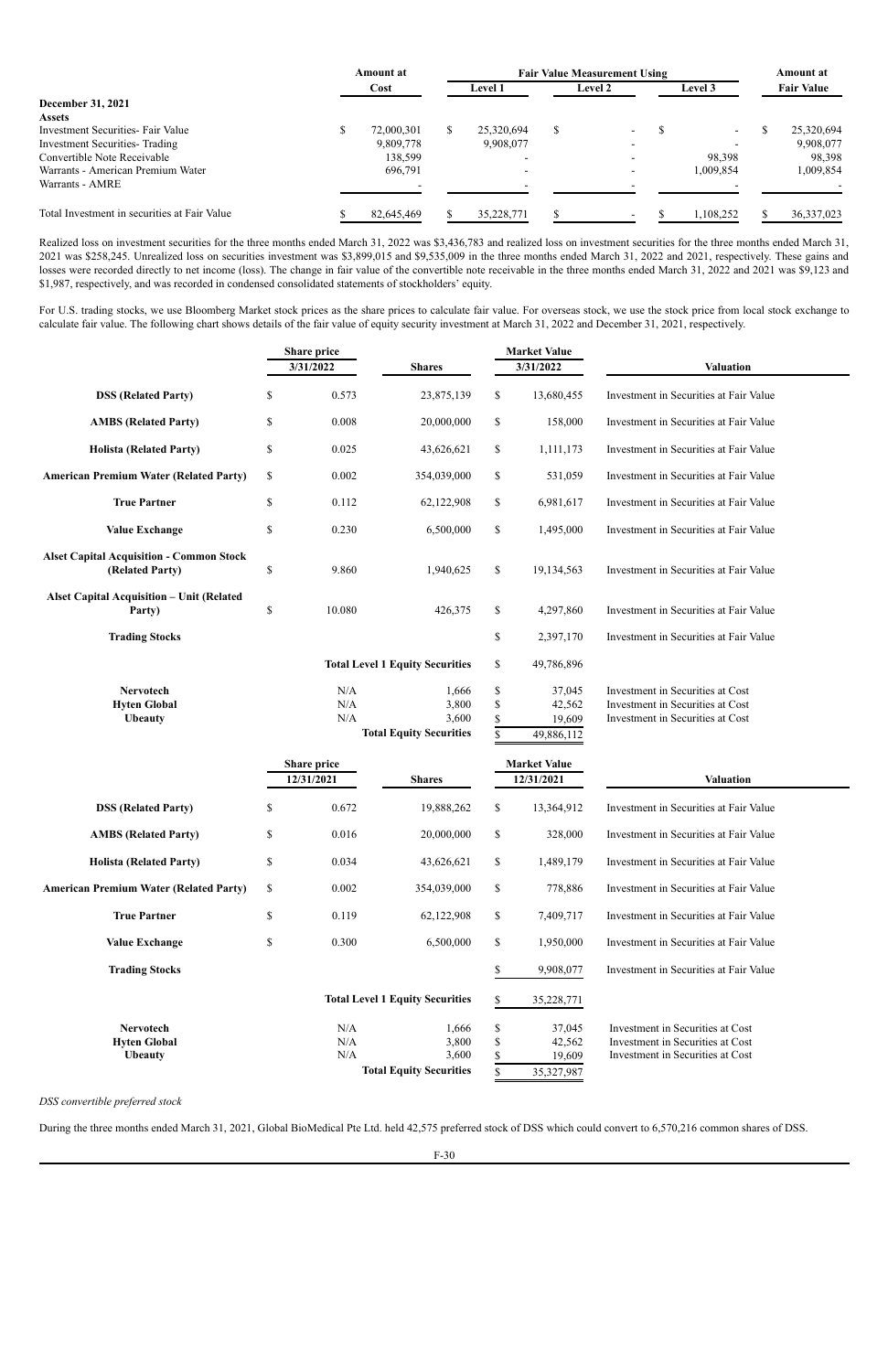#### *Sharing Services Convertible Note*

The fair value of the Sharing Services Convertible Note under level 3 category as of March 31, 2022 and December 31, 2021 was calculated using a Black-Scholes valuation model valued with the following weighted average assumptions:

We assumed dividend yield rate is 0.00% in Sharing Services. The volatility is based on the historical volatility of the Sharing Services' common stock. Risk-free interest rates were obtained from U.S. Treasury rates for the applicable periods.

|                             | March 31,<br>2022 | December 31,<br>2021 |
|-----------------------------|-------------------|----------------------|
| Dividend yield              | $0.00\%$          | $0.00\%$             |
| Expected volatility         | 126.23%           | 138.85%              |
| Risk free interest rate     | 3.25%             | 3.25%                |
| Contractual term (in years) | 0.51              | 0.76                 |
| Exercise price              | 0.15              | 0.15                 |

Changes in the observable input values would likely cause material changes in the fair value of the Company's Level 3 financial instruments. A significant increase (decrease) in this likelihood would result in a higher (lower) fair value measurement.

The table below provides a summary of the changes in fair value which are recorded as other comprehensive income (loss), including net transfers in and/or out of all financial assets measured at fair value on a recurring basis using significant unobservable inputs (Level 3) during the three months ended March 31, 2022 and 2021:

|                            | <b>Total</b> |
|----------------------------|--------------|
| Balance at January 1, 2022 | 1,108,252    |
| Total losses               | (203, 463)   |
| Balance at March 31, 2022  | 904,789      |
|                            | <b>Total</b> |
| Balance at January 1, 2021 | 66,978       |
| Total losses               | (1,987)      |
| Balance at March 31, 2021  | 64,991       |

## *Vector Com Convertible Bond*

On February 26, 2021, the Company invested approximately \$88,599 in the convertible bond of Vector Com Co., Ltd ("Vector Com"), a private company in South Korea. The interest rate is 2% per annum and maturity is two years. The conversion price is approximately \$21.26, per common share of Vector Com. As of March 31, 2022, the management estimated that the fair value of this note remained unchanged from its initial purchase price.

*Warrants*

On March 2, 2020 and October 29, 2021, the Company received warrants to purchase shares of AMRE, a related party private startup company, in conjunction with the Company lending two \$200,000 promissory notes. For further details on this transaction, refer to Note 8 - Related Party Transactions, Note Receivable from a Related Party Company. As of March 31, 2022 and December 31, 2021, AMRE was a private company. Based the management's analysis, the fair value of the warrants was \$0 as of March 31, 2022 and December 31, 2021. All warrants were converted into common shares in March 2022.

On July 17, 2020, the Company purchased 122,039,000 shares, approximately 9.99% ownership, and 1,220,390,000 warrants with an exercise price of \$0.0001 per share, from APW, for an aggregated purchase price of \$122,039. During 2021, the Company exercised 232,000,000 of the warrants to purchase 232,000,000 shares of APW for the total consideration of \$232,000, leaving the balance of outstanding warrants of 988,390,000 at December 31, 2021. The Company did not exercise any warrants during three months ended March 31, 2022. We value APB warrants under level 3 category through a Black Scholes option pricing model and the fair value of the warrants from APW was \$815,514 as of March 31, 2022 and \$1,009,854 as of December 31, 2021.

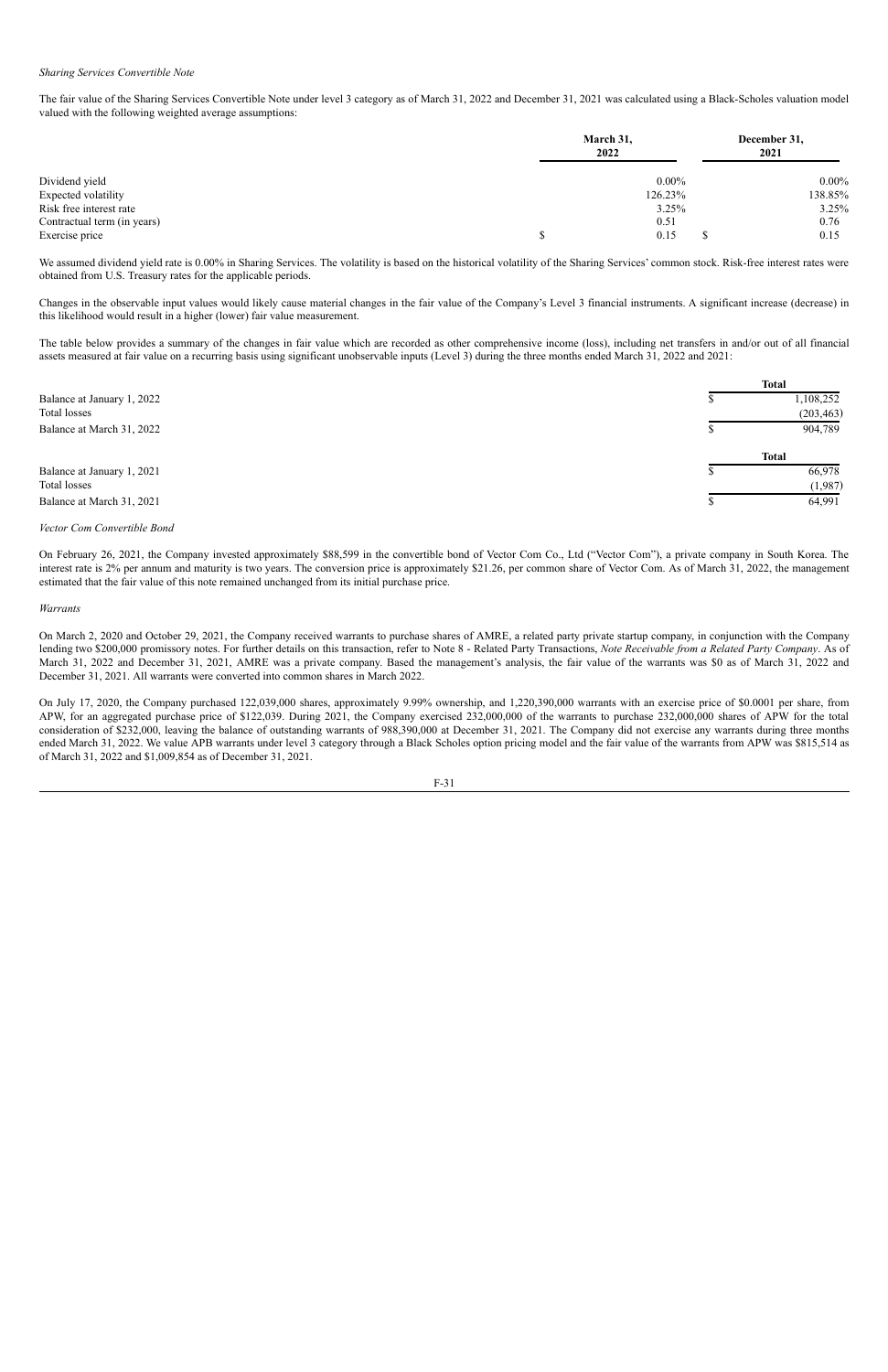The fair value of the APW warrants under level 3 category as of March 31, 2022 and December 31, 2021 was calculated using a Black-Scholes valuation model valued with the following weighted average assumptions:

|                         | March 31,<br>2022 | December 31,<br>2021 |
|-------------------------|-------------------|----------------------|
| <b>Stock Price</b>      | 0.0015            | 0.0022               |
| Exercise price          | 0.001             | 0.001                |
| Risk free interest rate | 2.39%             | 1.48%                |
| Annualized volatility   | 111.5%            | 186.5%               |
| Year to maturity        | 8.31              | 8.58                 |

#### **13. COMMITMENTS AND CONTINGENCIES**

#### *Lots Sales Agreement*

On November 23, 2015, SeD Maryland Development LLC completed the \$15,700,000 acquisition of Ballenger Run, a 197-acre land sub-division development located in Frederick County, Maryland. Previously, on May 28, 2014, the RBG Family, LLC entered into a \$15,000,000 assignable real estate sales contract with NVR, by which RBG Family, LLC would facilitate the sale of the 197 acres of Ballenger Run to NVR. On December 10, 2014, NVR assigned this contract to SeD Maryland Development, LLC through execution of an assignment and assumption agreement and entered into a series of lot purchase agreements by which NVR would purchase 443 subdivided residential lots from SeD Maryland Development, LLC. On December 31, 2018, SeD Maryland entered into the Third Amendment to the Lot Purchase Agreement for Ballenger Run with NVR. Pursuant to the Third Amendment, SeD Maryland will convert the 5.9 acre CCRC parcel to 36 lots (the 28 feet wide villa lot) and sell to NVR. SeD Maryland pursued the required zoning approval to change the number of such lots from 85 to 121, which was approved in July 2019. Subsequently, SeD Maryland Development signed Fourth Amendment to the Lot Purchase Agreement, pursuant to which NVR agreed to purchase all of the new 121 lots.

As part of the contract with NVR, upon establishment of FFB assessments on the lots, the Company is obligated to credit NVR with an amount equal to one year of FFB assessment per each lot purchased by NVR. As of March 31, 2022 and December 31, 2021 the accrued balance due to NVR was \$189,475 and \$188,125, respectively.

During the three months ended on March 31, 2022 and 2021, NVR purchased 3 lots and 27 lots, respectively. Through March 31, 2022 and December 31, 2021, NVR had purchased a total of 479 and 476 lots, respectively.

#### *Leases*

The Company leases offices in Maryland, Singapore, Magnolia, Texas, Hong Kong and South Korea through leased spaces aggregating approximately 15,811 square feet, under leases expiring on various dates from April 2022 to March 2024. The leases have rental rates ranging from \$2,265 to \$21,500 per month. Our total rent expense under these office leases was \$156,470 and \$140,271 in the three months ended March 31, 2022 and 2021, respectively. The following table outlines the details of lease terms:

| <b>Lease Term as of December 31, 2021</b> |
|-------------------------------------------|
| June 2021 to May 2022                     |
| October 2021 to October 2024              |
| October 2020 to October 2022              |
| August 2020 to August 2022                |
| November 2021 to April 2022               |
| January 2021 to March 2024                |
|                                           |

The Company adopted ASU No. 2016-02, Leases (Topic 842) ("ASU 2016-02") to recognize a right-of-use asset and a lease liability for all the leases with terms greater than twelve months. We elected the practical expedient to not recognize operating lease right-of-use assets and operating lease liabilities for lease agreements with terms less than 12 months. Operating lease right-of-use assets and operating lease liabilities are recognized based on the present value of the future minimum lease payments over the lease term at commencement date. As our leases do not provide a readily determinable implicit rates, we estimate our incremental borrowing rates to discount the lease payments based on information available at lease commencement. Our incremental borrowings rates are 3.9% in 2022 and 2021, which were used as the discount rates. The balances of operating lease right-of-use assets and operating lease liabilities as of March 31, 2022 were \$502,552 and \$513,651 respectively. The balances of operating lease right-of-use assets and operating lease liabilities as of December 31, 2021 were \$659,620 and \$667,343, respectively.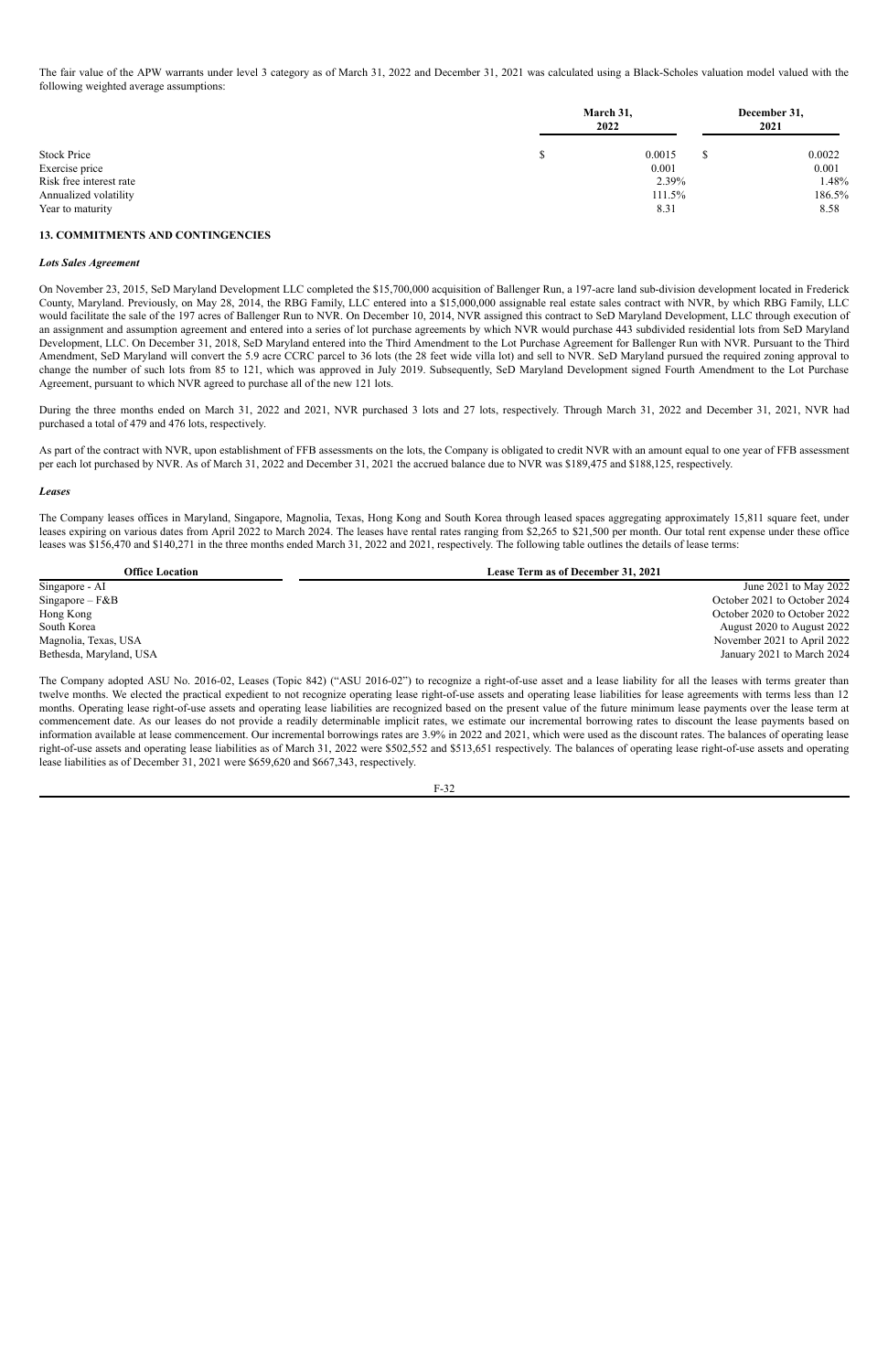The table below summarizes future payments due under these leases as of March 31, 2022.

## For the Years Ended March 31:

| 2022                                           | 302,207    |
|------------------------------------------------|------------|
| 2023                                           | 185,111    |
| 2024                                           | 36,398     |
| Total Minimum Lease Payments                   | 523,716    |
| Less: Effect of Discounting                    | (10,065)   |
| Present Value of Future Minimum Lease Payments | 513,651    |
| Less: Current Obligations under Leases         | (168, 145) |
| Long-term Lease Obligations                    | 345,506    |

## **14. DIRECTORS AND EMPLOYEES' BENEFITS**

#### *Stock Option plans AEI*

The Company previously reserved 500,000 shares of common stock under the Incentive Compensation Plan for high-quality executives and other employees, officers, directors, consultants and other persons who provide services to the Company or its related entities. This plan is meant to enable such persons to acquire or increase a proprietary interest in the Company in order to strengthen the mutuality of interests between such persons and the Company's shareholders, and providing such persons with performance incentives to expand their maximum efforts in the creation of shareholder value. As of March 31, 2022 and December 31, 2021, there have been no options granted. The reservation of shares under the Incentive Compensation Plan was cancelled in May of 2021.

## *Alset International Stock Option plans*

On November 20, 2013, Alset International approved a Stock Option Plan (the "2013 Plan"). Employees, executive directors, and non-executive directors (including the independent directors) are eligible to participate in the 2013 Plan.

The following tables summarize stock option activity under the 2013 Plan for the three months ended March 31, 2021:

|                                             |                           |   |                       | Remaining               |   |                            |
|---------------------------------------------|---------------------------|---|-----------------------|-------------------------|---|----------------------------|
|                                             | <b>Options for Common</b> |   |                       | <b>Contractual Term</b> |   | <b>Aggregate Intrinsic</b> |
|                                             | <b>Shares</b>             |   | <b>Exercise Price</b> | (Years)                 |   | Value                      |
| Outstanding as of January 1, 2021           | 1,061,333                 |   | 0.09                  | 3.00                    |   |                            |
| Vested and exercisable at January 1, 2021   | 1,061,333                 | ъ | 0.09                  | 3.00                    | D |                            |
| Granted                                     |                           |   |                       |                         |   |                            |
| Exercised                                   |                           |   |                       |                         |   |                            |
| Forfeited, cancelled, expired               |                           |   |                       |                         |   |                            |
| Outstanding as of December 31, 2021         | 1,061,333                 |   | 0.09                  | 2.00                    |   |                            |
| Vested and exercisable at December 31, 2021 | 1,061,333                 | Ъ | 0.09                  | 2.00                    | ъ |                            |
| Granted                                     |                           |   |                       |                         |   |                            |
| Exercised                                   |                           |   |                       |                         |   |                            |
| Forfeited, cancelled, expired               |                           |   |                       |                         |   |                            |
| Outstanding as of March 31, 2022            | 1,061,333                 |   | 0.09                  | 1.75                    | ж |                            |
| Vested and exercisable at March 31, 2022    | 1,061,333                 | ж | 0.09                  | 1.75                    | ж |                            |

## **15. SUBSEQUENT EVENTS**

On April 8, 2022 the Company received confirmation from Small Business Administration that the PPP loan together with accrued interest was fully forgiven.

On April 11, 2022 the Company filed Registration Statement on Form S-3 using a "shelf" registration or continuous offering process. Under this shelf registration process, the Company may, from time to time, sell any combination of the securities (common stock, preferred stock, warrants, rights, units) described in the filed prospectus in one or more offerings up to a total aggregate offering price of \$75,000,000.

On April 29, 2022 Chan Heng Fai paid back the overpayment made to him of \$1,185,251 for the bonus paid to him in January 2022.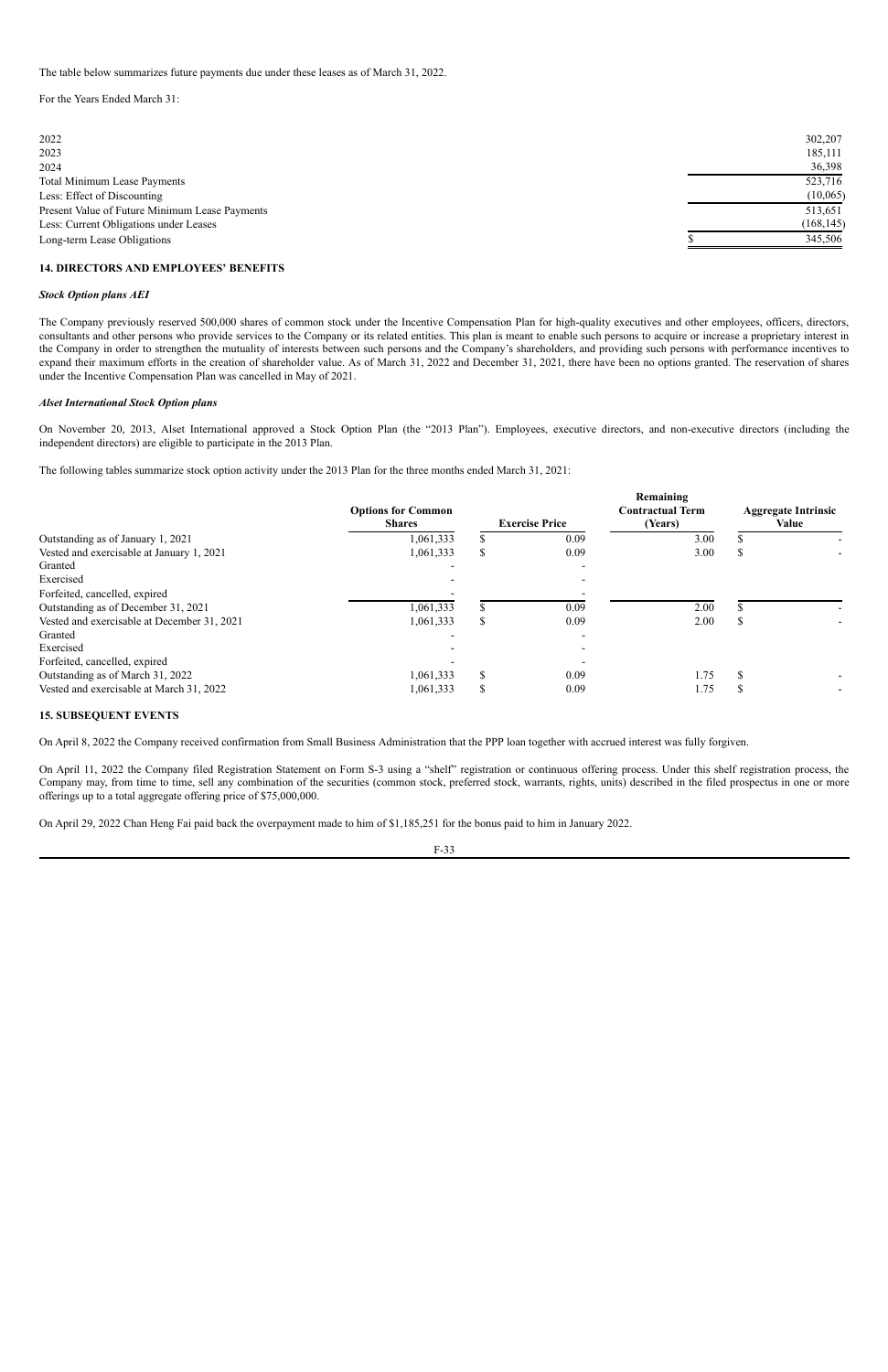#### <span id="page-35-0"></span>**Item 2. Management's Discussion and Analysis of Financial Condition and Results of Operations**

#### **Forward-Looking Statements**

This Form 10-Q contains certain forward-looking statements within the meaning of the Private Securities Litigation Reform Act of 1995. For this purpose, any statements contained in this Form 10-Q that are not statements of historical fact may be deemed to be forward-looking statements. Without limiting the foregoing, words such as "may", "will", "expect", "believe", "anticipate", "estimate" or "continue" or comparable terminology are intended to identify forward-looking statements. These statements by their nature involve substantial risks and uncertainties, and actual results may differ materially depending on a variety of factors, many of which are not within our control. These factors include by are not limited to economic conditions generally and in the industries in which we may participate, competition within our chosen industry, including competition from much larger competitors, technological advances and failure to successfully develop business relationships.

#### **Business Overview**

We are a diversified holding company principally engaged through our subsidiaries in the development of EHome communities and other real estate, financial services, digital transformation technologies, biohealth activities and consumer products with operations in the United States, Singapore, Hong Kong, Australia and South Korea. We manage our principal businesses primarily through our 77% owned subsidiary, Alset International Limited, a public company traded on the Singapore Stock Exchange. Through this subsidiary (and indirectly, through other public and private U.S. and Asian subsidiaries), we are actively developing real estate projects near Houston, Texas and in Frederick, Maryland in our real estate segment. Recently, the Company expanded its real estate portfolio to single family rental homes, and we currently own 112 homes that are rented or are available for rent. We have designed applications for enterprise messaging and e-commerce software platforms in the United States and Asia in our digital transformation technology business unit. Our biohealth segment includes the sale of consumer products.

As of March 31, 2022, additional interests we held included a 41.3% equity interest in American Pacific Bancorp Inc., an indirect 15.8% equity interest in Holista CollTech Limited, a 15.5% equity interest in True Partner Capital Holding Limited, a 28.2% equity interest in DSS Inc. ("DSS"), an 18% equity interest in Value Exchange International, Inc., a 7.7% equity interest in American Premium Water Corp., and an interest in Alset Capital Acquisition Corp. ("Alset Capital"). American Pacific Bancorp Inc. is a financial network holding company. Holista CollTech Limited is a public Australian company that produces natural food ingredients (ASX: HCT). True Partner Capital Holding Limited is a public Hong Kong company which operates as a fund management company in the U.S. and Hong Kong. DSS is a multinational company operating businesses within nine divisions: product packaging, biotechnology, direct marketing, commercial lending, securities and investment management, alternative trading, digital transformation, secure living, and alternative energy. DSS Inc. is listed on the NYSE American (NYSE: DSS). Value Exchange International, Inc. is a provider of information technology services for businesses, and is traded on the OTCQB (OTCQB: VEII). American Premium Water Corp. is a publicly traded company that was engaged in the sale of consumer products (OTCPK: HIPH). Subsequent to the period covered by this report, American Premium Water Corp. changed its name to American Premium Mining Corporation to reflect its new line of business, crypto-mining. Our equity interest in American Premium Mining Corporation has been reduced to 0.8% following stock issuances by that company. Alset Capital is a newly organized blank check company formed for the purpose of effecting a merger, capital stock exchange, asset acquisition, stock purchase, reorganization or similar business combination with one or more businesses and is listed on the Nasdaq (Nasdaq: ACAXU, ACAX, ACAXW and ACAXR).

#### **Recent Developments**

#### **Sale of Securities of True Partner Limited**

On January 18, 2022, the Company entered into a stock purchase agreement with DSS, Inc., pursuant to which the Company has agreed to sell, through the transfer of subsidiary and otherwise, 62,122,908 shares of stock of True Partner Capital Holding Limited in exchange for 11,397,080 shares of the common stock of DSS. On February 28, 2022 the Company entered into a revised Stock Purchase Agreement with DSS, Inc., pursuant to which the Company has agreed to replace the January 18, 2022 agreement with a new agreement to sell a subsidiary holding 44,808,908 shares of stock of True Partner Capital Holding Limited, together with an additional 17,314,000 shares of True Partner Capital Holding Limited (for a total of 62,122,908 shares, representing all of our shares in such entity) in exchange for 17,570,948 shares of common stock of DSS (the "DSS Shares"). The issuance of the DSS Shares will be subject to the approval of the NYSE American (on which the common stock of DSS is listed) and DSS's shareholders.

3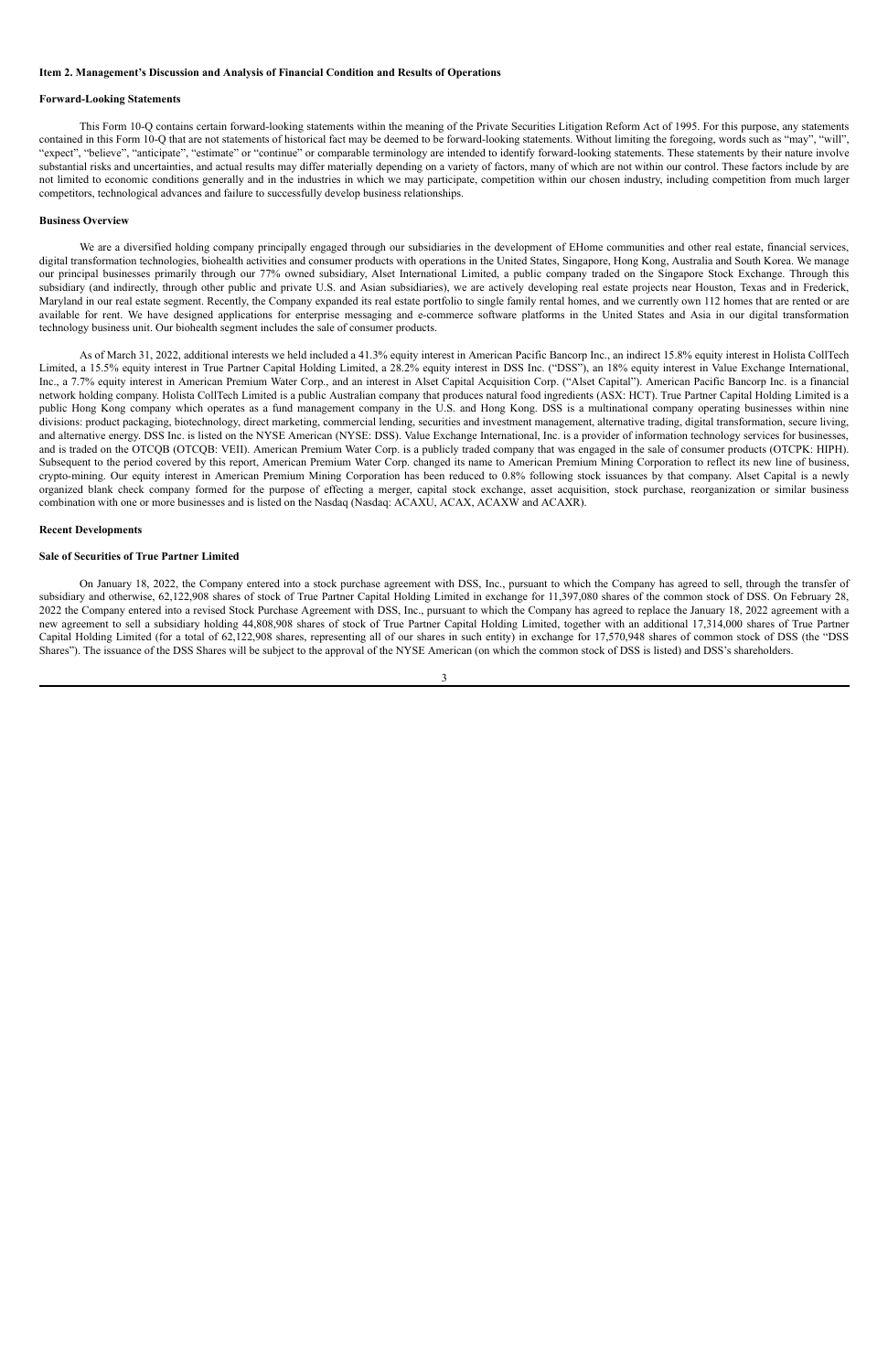#### **Purchase of Shares of DSS**

On January 25, 2022, the Company agreed to purchase 44,619,423 shares of DSS's common stock for a purchase price of \$0.3810 per share, for an aggregate purchase price of \$17,000,000. On February 28, 2022, the Company and DSS agreed to amend this stock purchase agreement. The number of shares of the common stock of DSS that the Company agreed to purchase was reduced to 3,986,877 shares for an aggregate purchase price of \$1,519,000. Such acquisition of shares of DSS closed on March 9, 2022.

#### **Sale of Note to DSS**

On February 25, 2022, Alset International entered into an assignment and assumption agreement with DSS pursuant to which DSS has agreed to purchase a convertible promissory note from Alset International. The note has a principal amount of \$8,350,000 and accrued but unpaid interest of \$367,400 through May 15, 2022. The note was issued by American Medical REIT, Inc. The consideration to be paid for the note will be 21,366,177 shares of DSS's common stock. The number of DSS shares to be issued as consideration was calculated by dividing \$8,717,400, the aggregate of the principal amount and the accrued but unpaid interest under the Note, by \$0.408 per share. The number of shares of DSS common stock to be issued as consideration may be adjusted based on the accrued interest if the parties should agree to close this transaction on a date other than the originally anticipated date of May 15, 2022. The closing of the assumption agreement and the issuance of the DSS shares described above will be subject to the approval of the NYSE American and DSS's shareholders.

#### **Purchase of Alset International shares**

On January 17, 2022 the Company entered into securities purchase agreement with Chan Heng Fai, pursuant to which the Company agreed to purchase from Chan Heng Fai 293,428,200 ordinary shares of Alset International for a purchase price 29,468,977 newly issued shares of the Company's common stock. On February 28, 2022, the Company and Mr. Chan entered into an amendment to this securities purchase agreement pursuant to which the Company shall purchase these 293,428,200 ordinary shares of Alset International for a purchase price of 35,319,290 newly issued shares of the Company's common stock. The closing of this transaction with Mr. Chan is subject to approval of the Nasdaq and the Company's stockholders. These 293,428,200 ordinary shares of Alset International represent approximately 8.4% of the 3,492,713,362 total issued and outstanding shares of Alset International. The Company has scheduled a Special Meeting of Stockholders to vote on the approval of this transaction for June 6, 2022.

#### **Initial Public Offering of Alset Capital Acquisition Corp.**

On February 3, 2022 Alset Capital Acquisition Corp. ("Alset Capital"), a special purpose acquisition company sponsored by the Company and certain affiliates, closed its initial public offering of 7,500,000 units at \$10 per unit. Each unit consisted of one of Alset Capital's shares of Class A common stock, one-half of one redeemable warrant and one right to receive one-tenth of one share of Class A common stock upon the consummation of an initial business combination. Each whole warrant entitles the holder thereof to purchase one share of Class A common stock at a price of \$11.50 per share. Only whole warrants are exercisable. The underwriters exercised their over-allotment option in full for an additional 1,125,000 units on February 1, 2022, which closed at the time of the closing of the Offering. As a result, the aggregate gross proceeds of this offering, including the over-allotment, were \$86,250,000, prior to deducting underwriting discounts, commissions, and other offering expenses.

On February 3, 2022, simultaneously with the consummation of Alset Capital's initial public offering, Alset Capital consummated the private placement of 473,750 units (the "Private Placement Units") to the Sponsor, which amount includes 33,750 Private Placement Units purchased by the Sponsor in connection with the underwriters' exercise of the over-allotment option in full, at a price of \$10.00 per Private Placement Unit, generating gross proceeds of approximately \$4.7 million (the "Private Placement") the proceeds of which were placed in the trust account. No underwriting discounts or commissions were paid with respect to the Private Placement. The Private Placement Units are identical to the units sold in the initial public offering, except that (a) the Private Placement Units and their component securities will not be transferable, assignable or saleable until 30 days after the consummation of Alset Capital's initial business combination except to permitted transferees and (b) the warrants and rights included as a component of the Private Placement Units, so long as they are held by the Sponsor or its permitted transferees, will be entitled to registration rights, respectively.

The Company and its majority-owned subsidiary Alset International each own 45% of the sole member of Alset Acquisition Sponsor, LLC, the sponsor of Alset Capital, with the remaining 10% of the sole member of the sponsor owned by Alset Investment Pte. Ltd., a company owned by the Company's Chairman, Chief Executive Officer and largest stockholder, Chan Heng Fai.

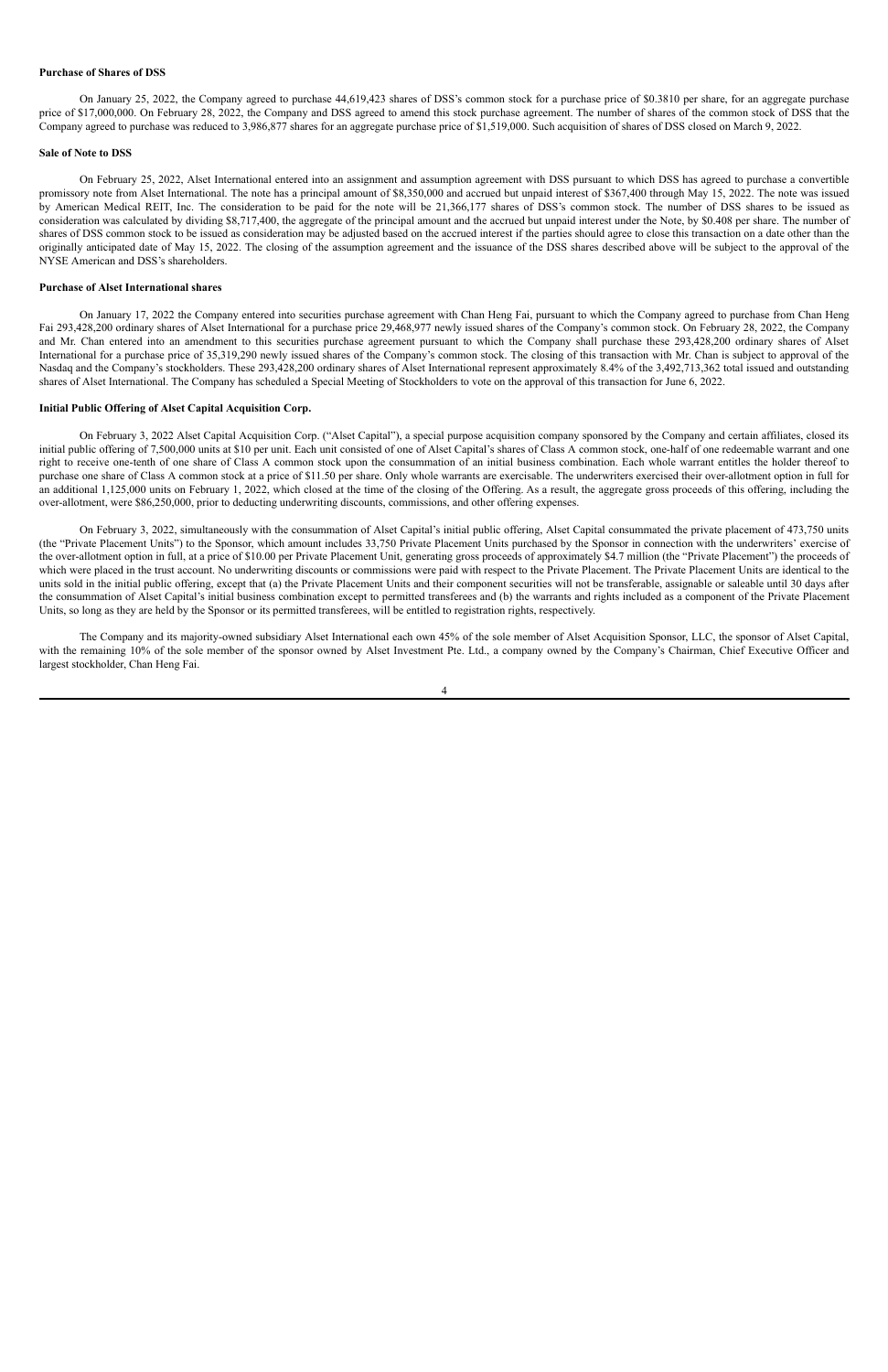#### **Potential Name Change**

The Company has scheduled a Special Meeting of Stockholders on June 6, 2022, to approve the reincorporation of the Company in Texas and the change of the Company's name to "Alset Inc." Should stockholders approve the new name, we believe that such new name will more fully reflect its current business model.

#### **Financial Impact of the COVID-19 Pandemic**

#### *Real Estate Projects*

We have received strong indications that buyers and renters across the country are expressing interest in moving from more densely populated urban areas to the suburbs. We believe this trend, should it continue, will encourage interest in our Lakes at Black Oak project, an Alset EHome community.

The extent to which the COVID-19 pandemic may impact our business will depend on future developments, which are highly uncertain and cannot be predicted. The COVID-19 pandemic's far-reaching impact on the global economy could negatively affect various aspects of our business, including demand for real estate. From March 2020 through the first quarter of 2022, we continued to sell lots at our Ballenger Run project (in Maryland) to NVR for the construction of single-family homes. At this time, all of the lots at Ballenger Run have been sold to NVR, however we continue to complete our development requirements under our agreements with NVR. We do not anticipate that the COVID-19 pandemic will have a material impact on the timing of the completion of our remaining tasks at Ballenger Run.

The COVID-19 pandemic could impact the ability of our staff and contractors to continue to work, and our ability to conduct our operations in a prompt and efficient manner. In 2020, we experienced a slowdown in the construction of a clubhouse at the Ballenger Run project, which was completed behind schedule. We believe this delay was caused in part by policies requiring lower numbers of contractors working in indoor space. The infrastructure design, engineering and construction for the Black Oak project, and other planned projects, could be impacted by the COVID-19 pandemic in the future. In addition, we believe the COVID-19 pandemic could continue to have an impact on supply chains and commodities in the future, which may impact our real estate business by causing increased costs and longer project durations.

The COVID-19 pandemic may adversely impact the timeliness of local government in granting required approvals. Accordingly, the COVID-19 pandemic may cause the completion of important stages in our real estate projects to be delayed.

#### *Other Business Activities*

The COVID-19 pandemic may adversely impact our potential to expand our business activities in ways that are difficult to assess or predict. The COVID-19 pandemic continues to evolve. The COVID-19 pandemic has impacted, and may continue to impact, the global supply of certain goods and services in ways that may impact the sale of products to consumers that we, or companies we may invest in or partner with, will attempt to make. The COVID-19 pandemic may prevent us from pursuing otherwise attractive opportunities.

COVID-19 pandemic has impacted our operations in South Korea; since the start of the pandemic, the South Korean government has at various times placed certain restrictions on business meetings to reduce the spread of COVID-19. Such restrictions have impacted our ability to recruit potential affiliate sales personnel, and to introduce products to a larger audience.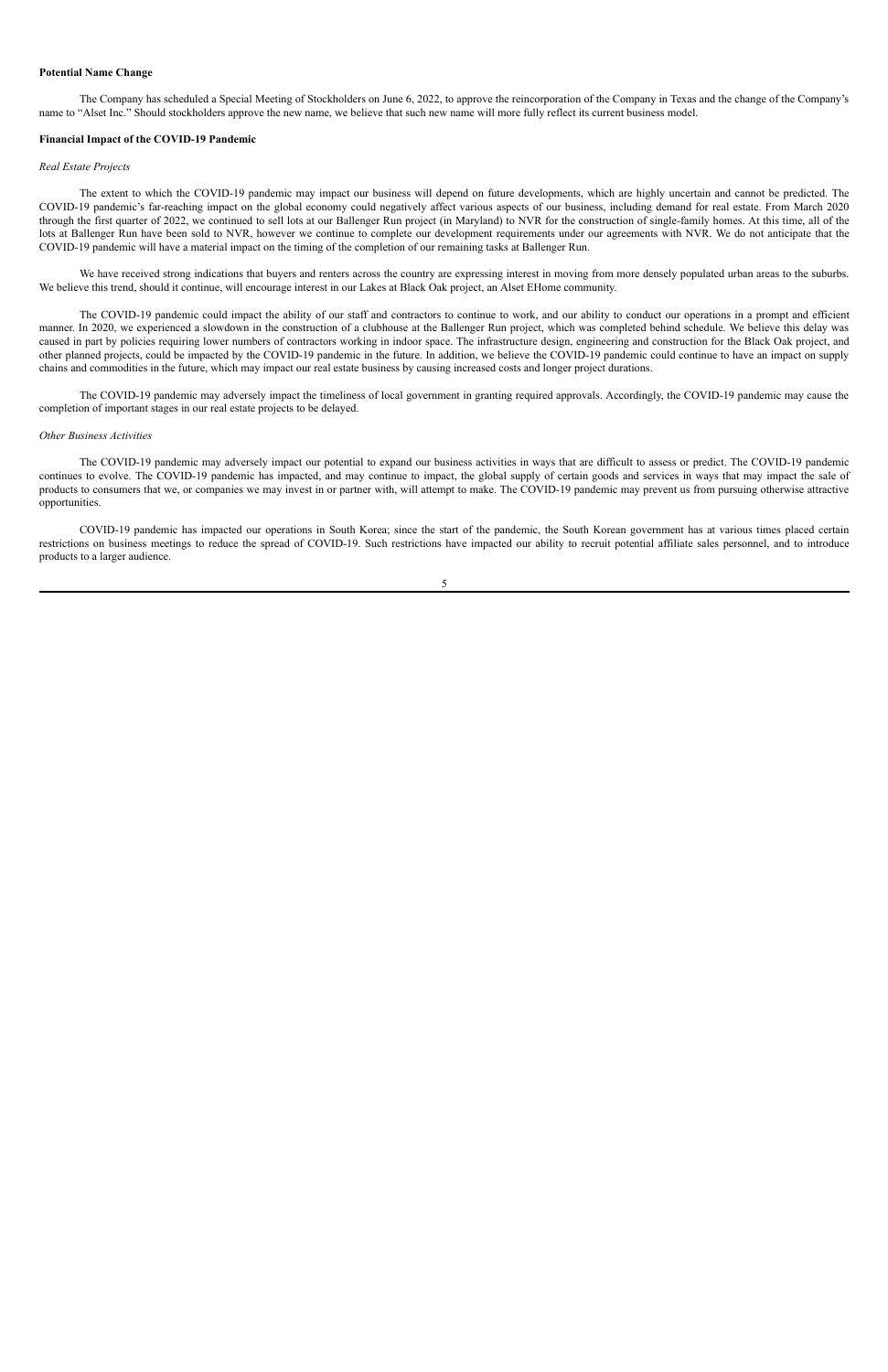#### *Impact on Staf*

## Most of our U.S. staff works out of our Bethesda, Maryland office.

Our U.S. staff has shifted to mostly working from home since March 2020, but this has had a minimal impact on our operations to date. Our staff in Singapore and Hong Kong has been able to work from home when needed with minimal impact on our operations, however our staff's ability to travel between our Hong Kong and Singapore offices has been significantly limited, and our staff's travel between the U.S. and non-U.S. offices has been suspended since March 2020. The COVID-19 pandemic has also impacted the frequency with which our management would otherwise travel to the Black Oaks project; however, we have a contractor in Texas providing supervision of the project. Management continues to regularly supervise the Ballenger Run project. Limitations on the mobility of our management and staff may slow down our ability to enter into new transactions and expand existing projects.

We have not reduced our staff in connection with the COVID-19 pandemic. To date, we did not have to expend significant resources related to employee health and safety matters related to the COVID-19 pandemic. We have a small staff, however, and the inability of any significant number of our staff to work due to illness or the illness of a family member could adversely impact our operations.

## **Matters that May or Are Currently Affecting Our Business**

In addition to the matters described above, the primary challenges and trends that could affect or are affecting our financial results include:

● Our ability to improve our revenue through cross-selling and revenue-sharing arrangements among our diverse group of companies;

● Our ability to identify complementary businesses for acquisition, obtain additional financing for these acquisitions, if and when needed, and profitably integrate them into our existing operation;

- Our ability to attract competent, skilled technical and sales personnel for each of our businesses at acceptable compensation levels to manage our overhead; and
- Our ability to control our operating expenses as we expand each of our businesses and product and service offerings.

## **Results of Operations**

#### **Summary of Statements of Operations for the Three Months Ended March 31, 2022 and 2021**

|                           | <b>Three- Months Ended</b> |  |                   |  |
|---------------------------|----------------------------|--|-------------------|--|
|                           | March 31,<br>2022          |  | March 31,<br>2021 |  |
| Revenue                   | 1,952,237                  |  | 5,606,914         |  |
| <b>Operating Expenses</b> | (3,605,778)                |  | (6,010,359)       |  |
| Other Expense             | (6,054,798)                |  | (8,949,966)       |  |
| Income Tax Expense        | (222, 114)                 |  | (451, 337)        |  |
| Net Loss                  | (7,930,453)                |  | (9,804,748)       |  |

#### **Revenue**

The following tables set forth period-over-period changes in revenue for each of our reporting segments:

|               | <b>Three Months Ended</b> | March 31, |           | Change         |            |
|---------------|---------------------------|-----------|-----------|----------------|------------|
|               | 2022                      |           | 2021      | <b>Dollars</b> | Percentage |
| Real Estate   | 1,274,106                 |           | 3,894,131 | (2,620,025)    | $-67%$     |
| Biohealth     | 617,471                   |           | 1,712,783 | (1,095,312)    | $-64%$     |
| Other         | 60,660                    |           |           | 60,660         | 100%       |
| Total revenue | 1,952,237                 |           | 5,606,914 | (3,654,677)    | $-65%$     |
|               |                           |           |           |                |            |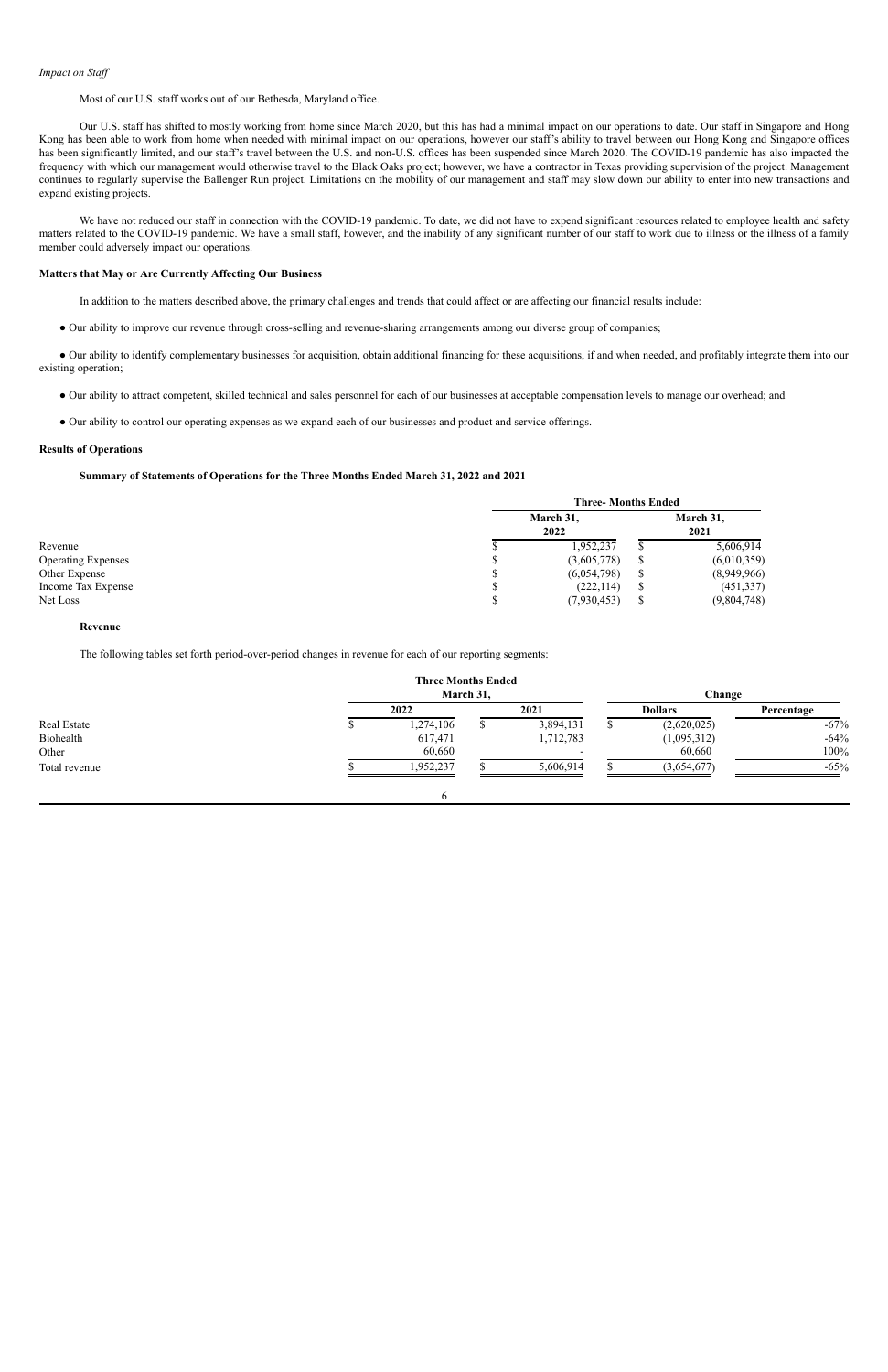Revenue was \$1,952,237 and \$5,606,914 for the three months ended March 31, 2022 and 2021, respectively. The decrease in property sales from the Ballenger Project and direct sales from our indirect subsidiary HWH World in the first quarter of 2022 contributed to lower revenue in those periods. In the first three months of 2022 the last three homes in Ballenger Project were sold. In this project, builders are required to purchase a minimum number of lots based on their applicable sale agreements. We collect revenue from the sale of lots to builders. We are not involved in the construction of homes at the present time.

Income from the sale of Front Foot Benefits ("FFBs"), assessed on Ballenger project lots, decreased from \$107,071 in the three months ended March 31, 2021 to \$77,012 in the three months ended March 31, 2022. The decrease is a result of the decreased sale of properties to homebuyers in 2022.

In the second quarter of 2021, the Company started renting homes to tenants. Revenue from this rental business was \$232,582 in the three months ended March 31, 2022. The Company expects that the revenue from this business will continue to increase as we acquire more rental houses and successfully rent them.

In recent years, the Company expanded its biohealth segment to the Korean market through one of the subsidiaries of Health Wealth Happiness Pte. Ltd., HWH World Inc ("HWH World"). HWH World operates based on a direct sale model of health supplements. HWH World recognized \$617,471 and \$1,712,783 in revenue in three months ended March 31, 2022 and 2021, respectively. The decrease in revenue from HWH World is caused mainly by decreased sales of annual memberships.

Cost of revenues decreased from 3,697,854 in the three months ended March 31, 2021 to \$1,114,550 in the three months ended March 31, 2022, as a result of the decrease in sales in the Ballenger Run project and HWH World sales. Capitalized construction expenses, finance costs and land costs are allocated to sales. We anticipate the total cost of revenues to increase as revenue increases.

The category described as "Other" includes corporate and financial services and new venture businesses. "Other" includes certain costs that are not allocated to the reportable segments, primarily consisting of unallocated corporate overhead costs, including administrative functions not allocated to the reportable segments from global functional expenses.

The financial services and new venture businesses are small and diversified, and accordingly they are not separately addressed as one independent category. In the three months ended March 31, 2022 and 2021, the revenue from other businesses was \$60,660 and \$0, respectively, generated by Singaporean café shop.

## **Operating Expenses**

The following tables sets forth period-over-period changes in cost of revenues for each of our reporting segments:

|                               | <b>Three Months Ended</b> |           |                |            |
|-------------------------------|---------------------------|-----------|----------------|------------|
|                               | March 31,                 |           | Change         |            |
|                               | 2022                      | 2021      | <b>Dollars</b> | Percentage |
| Real Estate                   | ,093,709                  | 3,614,832 | (2,521,123)    | $-70%$     |
| Biohealth                     | 12,038                    | 83,022    | (70, 984)      | $-86%$     |
| Other                         | 8,803                     |           | 8,803          | 100%       |
| <b>Total Cost of Revenues</b> | 1,114,550                 | 3,697,854 | (2,583,304)    | $-70%$     |

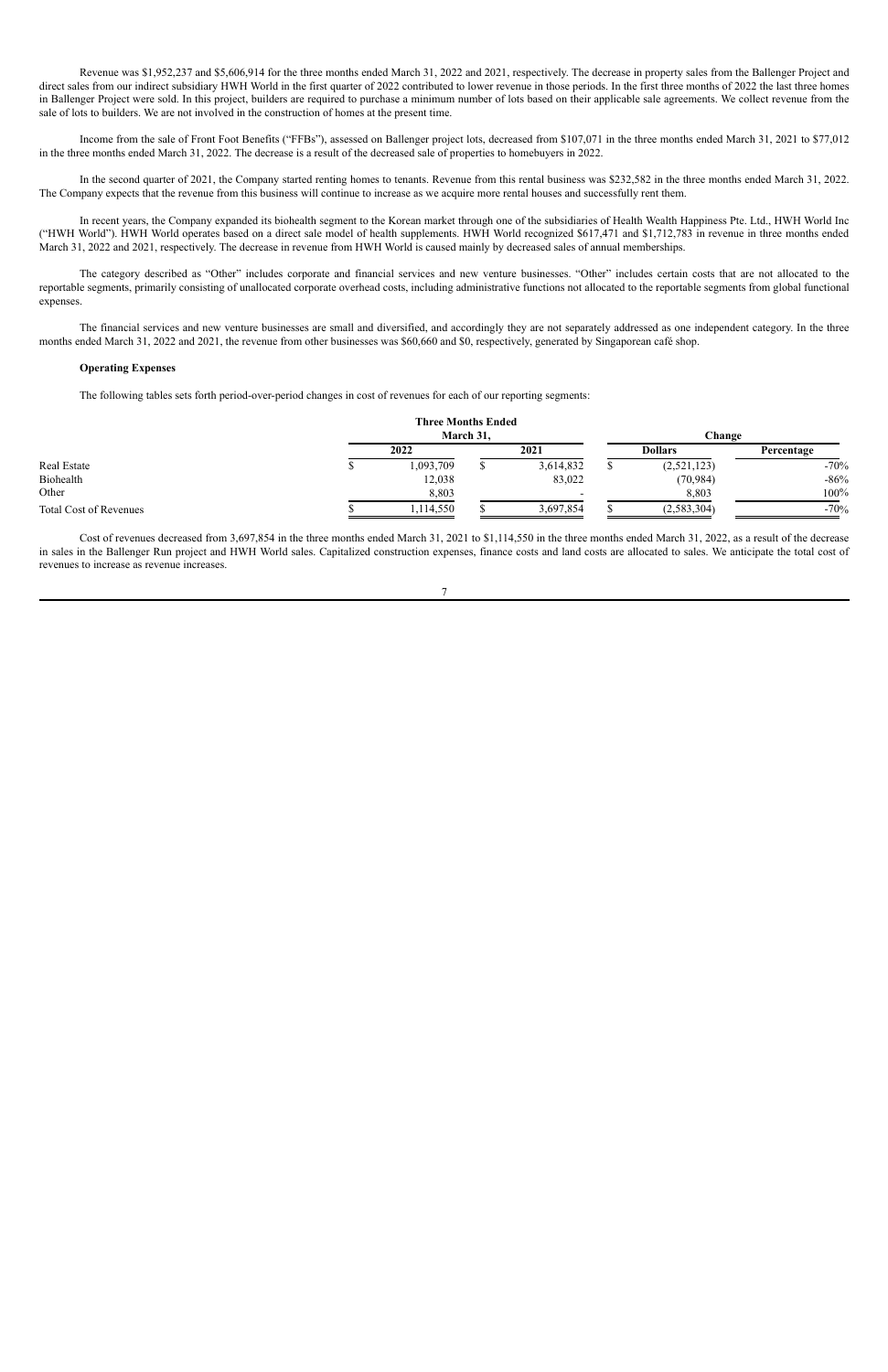The gross margin decreased from \$1,909,060 to \$837,687 in the three months ended March 31, 2021 and 2022, respectively. The decrease of gross margin was caused by the decrease in sales in the Ballenger Run project and HWH World sales.

The following tables sets forth period-over-period changes in operating expenses for each of our reporting segments.

|                                   | <b>Three Months Ended</b> |           |           |                |            |
|-----------------------------------|---------------------------|-----------|-----------|----------------|------------|
|                                   |                           | March 31, |           | Change         |            |
|                                   | 2022                      |           | 2021      | <b>Dollars</b> | Percentage |
| Real Estate                       | 536,765                   |           | 359,489   | 177,276        | 49%        |
| Biohealth                         | 620,342                   |           | 846,480   | (226, 138)     | $-27%$     |
| Digital transformation technology | 114,263                   |           | 30,128    | 84,135         | 279%       |
| Other                             | 1,219,858                 |           | 1,076,408 | 143,450        | 13%        |
| Total operating expenses          | 2,491,228                 |           | 2,312,505 | 178,723        | 8%         |

The increase of operating expenses of real estate in 2022 compared with 2021 was mostly caused by the increase in sales and rental related expenses. Decrease in expenses in our biohealth business is caused by the decreased commission payments to our distributors, which is connected to decreased sales. Additionally, the increase in professional fees and employee salaries and bonuses in our other businesses contributed to increased operating expenses in three months ended March 31, 2022, as compared to the same period in 2021.

## **Other Income (Expense)**

In the three months ended March 31, 2022, the Company had other expense of \$6,054,798 compared to other expenses of \$8,949,966 in the three months ended March 31, 2021. The change in realized and unrealized loss on securities investments are the primary reasons for the volatility in these two periods. Unrealized loss on securities investment was \$3,899,015 in the three months ended March 31, 2022, compared to \$9,535,009 loss in the three months ended March 31, 2021. Realized loss on security investment was \$3,436,783 the three months ended March 31, 2022, compared to a loss of \$258,245 in the three months ended March 31, 2021.

#### **Net Loss**

In the three months ended March 31, 2022 the Company had net loss of \$7,930,453 compared to net loss of \$9,804,748 in the three months ended March 31, 2021.

## **Liquidity and Capital Resources**

Our real estate assets have increased to \$40,851,806 as of March 31, 2022 from \$40,515,380 as of December 31, 2021. This increase primarily reflects the additional rental properties we purchased in first quarter of 2022. In the three months ended March 31, 2022, we purchased 3 homes, which will be used in the Company's rental business. Our rental properties assets were \$25,402,436 as of March 31, 2022. In February of 2022, one of the Company's subsidiaries sold one of the two plots of land it owns in Australia (which had been planned to be part of the SeD Perth project).

Our cash has decreased from \$56,061,309 as of December 31, 2021 to \$51,520,971 as of March 31, 2022. Our liabilities decreased from \$13,920,357 at December 31, 2021 to \$4,336,506 at March 31, 2022. Our total assets have increased to \$192,830,587 as of March 31, 2022 from \$184,210,143 as of December 31, 2021 mainly due to the increase in investments in securities.

The management believes that the available cash in bank accounts and favorable cash revenue from real estate projects are sufficient to fund our operations for at least the next 12 months.

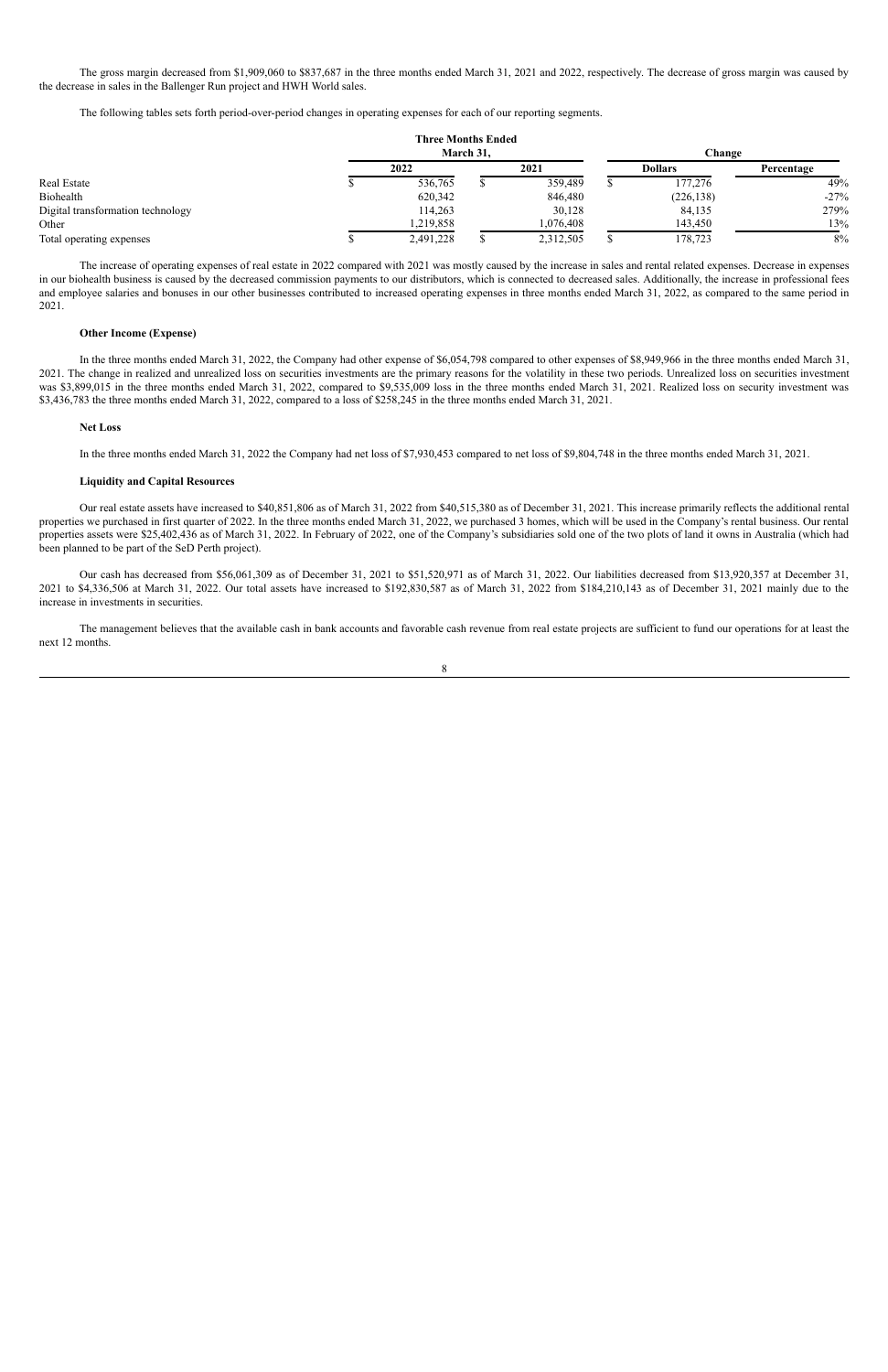#### **Summary of Cash Flows for the Three Months Ended March 31, 2022 and 2021**

|                                                     | <b>Three Months Ended March 31</b> |  |             |  |
|-----------------------------------------------------|------------------------------------|--|-------------|--|
|                                                     | 2022                               |  | 2021        |  |
| Net cash used in operating activities               | (5,293,582)                        |  | (3,304,857) |  |
| Net cash (used in) provided by investing activities | (7,311,776)                        |  | 2,352,536   |  |
| Net cash provided by (used in) financing activities | 6.044.640                          |  | (956, 264)  |  |

Net cash used in operating activities was \$5,293,582 in the first three months of 2022, as compared to net cash used in operating activities of \$3,304,857 in the same period of 2021. The payment of accrued \$4,800,000 contributed to the decrease of cash in operating activities in the first three months of 2022.

#### **Cash Flows from Operating Activities**

#### **Cash Flows from Investing Activities**

Net cash used in investing activities was \$7,311,776 in the first three months of 2022, as compared to net cash provided by investing activities of \$2,352,536 in the same period of 2021. In the three months ended March 31, 2022 we invested \$6,585,294 in marketable securities, \$722,817 to purchase real estate properties and \$3,665 in office equipment. In the three months ended March 31, 2021 we invested \$108,208 in marketable securities and we received approximately \$2.5 million from the sale of Vivacitas Oncology to a related party.

Net cash provided by financing activities was \$6,044,640 in the three months ended March 31, 2022, compared to net cash used of \$956,264 the three months ended March 31, 2021. The increase in cash provided by financing activities in the first three months of 2022 is primarily caused by the proceeds from stock issuance of \$6,213,000. Additionally, the Company repaid \$168,360 to loan payable. During the three months ended March 31, 2021, we received cash proceeds of \$7,484 from exercise of subsidiary warrants, \$250,000 from the sale of our GigWorld shares to individual investors and \$68,502 from a loan. The Company also distributed \$82,250 to one minority interest investor and repaid \$1,200,000 of promissory note held by related parties.

We do not have any off-balance sheet arrangements that are reasonably likely to have a current or future effect on our financial condition, revenues, results of operations, liquidity or capital expenditures.

#### **Cash Flows from Financing Activities**

We believe that inflation has not had a material impact on our results of operations for the three months ended March 31, 2022 or the year ended December 31, 2021. Our current and anticipated costs in our real estate and other business lines have increased due to recent inflation, including projected costs of materials and salaries, and such increases may be significant as we engage in additional operations. We cannot assure you that future inflation will not have an adverse impact on our operating results and financial condition.

## **Off-Balance Sheet Arrangements**

#### **Impact of Inflation**

#### **Impact of Foreign Exchange Rates**

The effect of foreign exchange rate changes on the intercompany loans (under ASC 830), which mostly consist of loans from Singapore to the United States and which were approximately \$42 million and \$43 million on March 31, 2022 and December 31, 2021, respectively, are the reason for the significant fluctuation of foreign currency transaction Gain or Loss on the Condensed Consolidated Statements of Operations and Other Comprehensive Loss. Because the intercompany loan balances between Singapore and United States will remain at approximately \$42 million over the next year, we expect this fluctuation of foreign exchange rates to still significantly impact the results of operations in 2022, especially given that the foreign exchange rate may and is expected to be volatile. If the amount of intercompany loan is lowered in the future, the effect will also be reduced. However, at this moment, we do not expect to repay the intercompany loans in the short term.

#### 9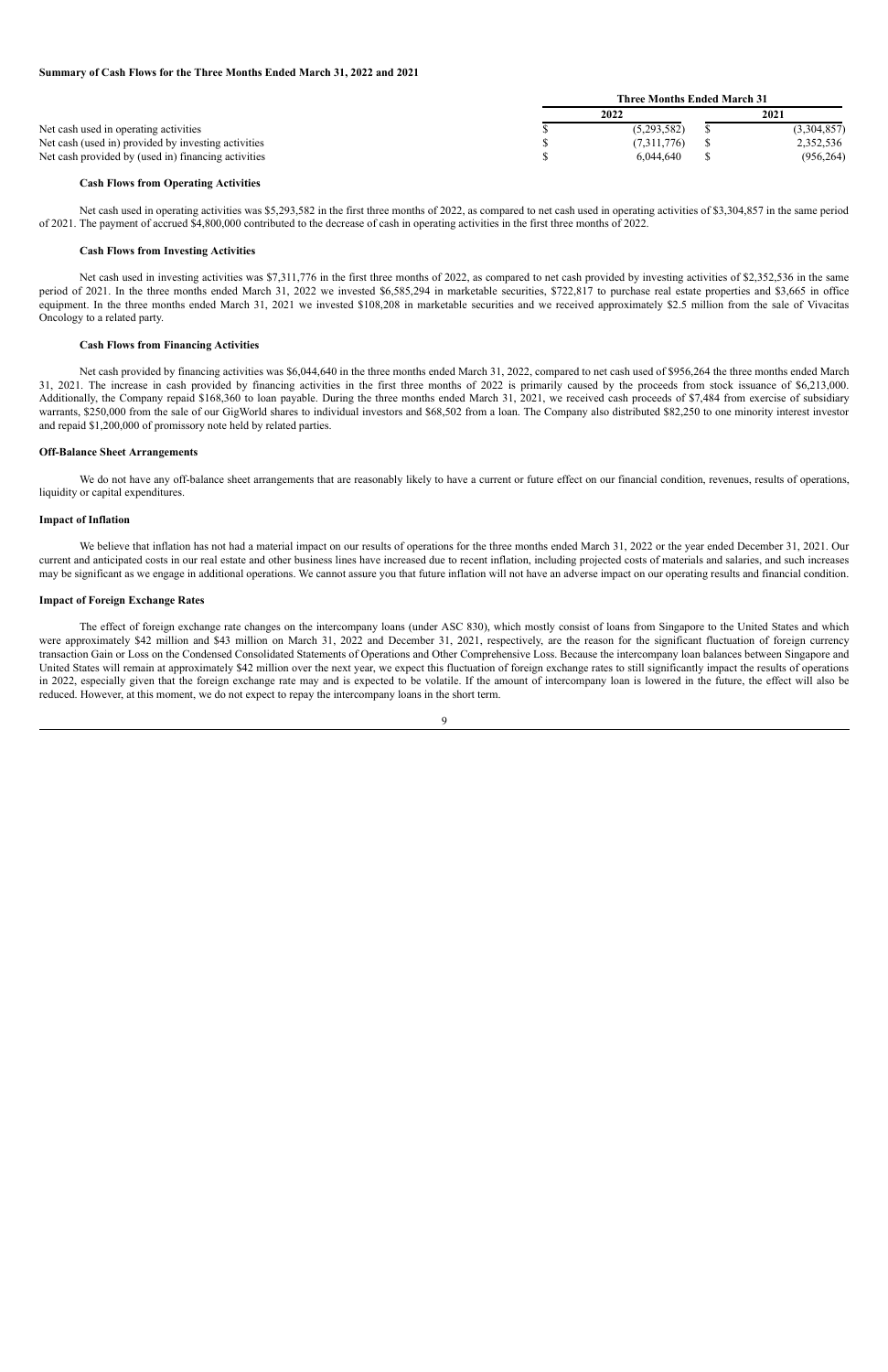#### **Emerging Growth Company Status**

We are an "emerging growth company," as defined in the JOBS Act, and we may take advantage of certain exemptions from various reporting requirements that are applicable to other public companies that are not "emerging growth companies." Section 107 of the JOBS Act provides that an "emerging growth company" can take advantage of the extended transition period provided in Section 7(a)(2)(B) of the Securities Act for complying with new or revised accounting standards. In other words, an "emerging growth company" can delay the adoption of certain accounting standards until those standards would otherwise apply to private companies. We have elected to take advantage of these exemptions until we are no longer an emerging growth company or until we affirmatively and irrevocably opt out of this exemption.

#### **Seasonality**

The real estate business is subject to seasonal shifts in costs as certain work is more likely to be performed at certain times of year. This may impact the expenses of Alset EHome Inc. from time to time. In addition, should we commence building homes, we are likely to experience periodic spikes in sales as we commence the sales process at a particular location.

### <span id="page-42-0"></span>**Item 3. Quantitative and Qualitative Disclosures about Market Risk**

As a "smaller reporting company" as defined by Item 10(f)(1) of Regulation S-K, the Company is not required to provide the information required by this Item.

#### <span id="page-42-1"></span>**Item 4. Controls and Procedures**

#### *(a) Evaluation of Disclosure Controls and Procedures*

As of the end of the period covered by this report, an evaluation was performed under the supervision and with the participation of our management, including our Chief Executive Officers and Chief Financial Officers, of the effectiveness of the design and operation of our disclosure controls and procedures (as defined in Rules 13a-15(e) and 15d-15(e) under the Securities Exchange Act of 1934, as amended (the "Exchange Act")). Based on that evaluation, our management, including our Chief Executive Officers and Chief Financial Officers, concluded that our disclosure controls and procedures are not effective as of March 31, 2022 to ensure that information required to be disclosed by us in reports that we file or submit under the Exchange Act is recorded, processed, summarized and reported within the time periods specified in the Securities and Exchange Commission's rules and forms and to ensure that information required to be disclosed by us in the reports that we file or submit under the Exchange Act is accumulated and communicated to our management, including our Chief Executive Officers and Chief Financial Officers, as appropriate to allow timely decisions regarding required disclosure.

#### *(b) Changes in the Company's Internal Controls Over Financial Reporting*

There was no change in our internal control over financial reporting (as defined in Rules 13a-15(f) and 15(d)-15(f) under the Exchange Act) that occurred during the quarterly period ended March 31, 2022 that has materially affected, or is reasonably likely to materially affect, our internal control over financial reporting.

#### <span id="page-42-2"></span>**Part II. Other Information**

#### <span id="page-42-3"></span>**Item 1. Legal Proceeding**

On September 27, 2019, iGalen International Inc., which was at that time one of our majority-owned subsidiaries, and iGalen Inc., its wholly-owned subsidiary, filed a complaint in the Superior Court of the State of California, County of San Diego, Central Division, against Gara Group, Inc., a Delaware corporation, and certain affiliated or related entities, including the Chief Executive Officer of the Gara Group (collectively these entities are referred to herein as the "Gara Group"). The complaint, as amended on October 24, 2019, enumerated causes of action for breach of contract, breach of covenant of good faith and fair dealing and intentional interference with economic relations.

On October 10, 2019, Gara Group filed a complaint in the Superior Court of the State of California, County of San Diego, Central Division against iGalen International Inc., iGalen Inc., Alset International Limited, Chan Heng Fai, Dr. Rajen Manicka and David Price, an executive of iGalen Inc. Gara Group filed an amended complaint filed on March 13, 2020.

iGalen International Inc. was sold by one of the Company's subsidiaries on December 30, 2020.

On April 13, 2022, the parties to these lawsuits entered into a settlement agreement, resolving these matters.

#### <span id="page-42-4"></span>**Item 1A. Risk Factors**

Not applicable to smaller reporting companies.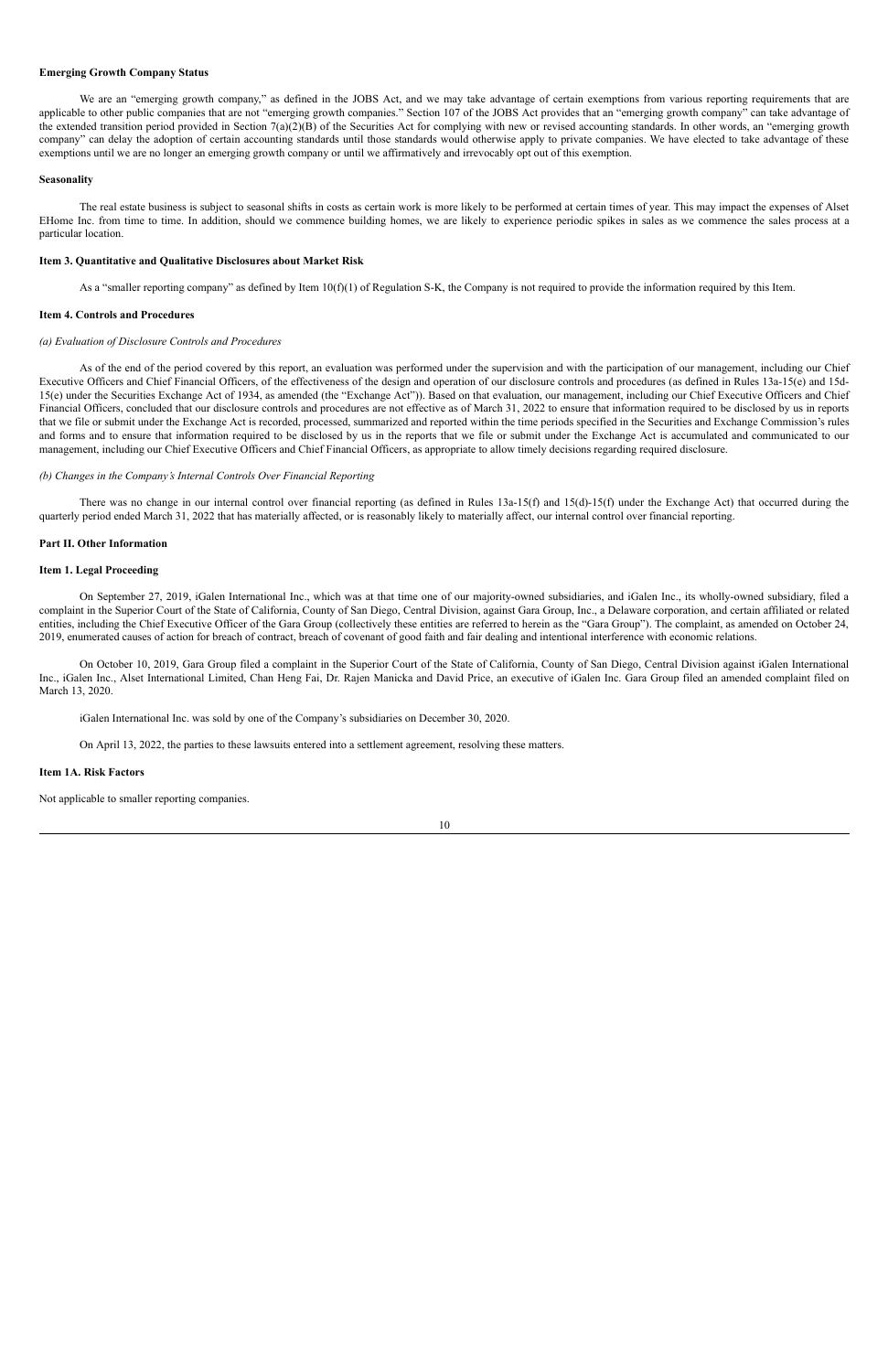#### <span id="page-43-0"></span>**Item 2. Unregistered Sales of Equity Securities and Use of Proceeds**

The Company has not sold any unregistered shares during the period covered by this report or through May 13, 2022, however on January 27, 2022 the Company issued 10,000,000 shares to Chan Heng Fai. On December 13, 2021, the Company entered into a Securities Purchase Agreement with Chan Heng Fai for the issuance and sale of a convertible promissory note in favor of Chan Heng Fai, in the principal amount of \$6,250,000. The note could be converted in part or whole into common shares of the Company at the conversion price of \$0.625 or into cash. The loan closed on January 26, 2022 after all closing conditions were met. Chan Heng Fai opted to convert all of the amount of such note into 10,000,000 shares of the Company's common stock. Such restricted shares were issued pursuant to the exemption provided by Regulation D promulgated under the Securities Act of 1933, as amended.

On January 17, 2022 the Company entered into securities purchase agreement with Chan Heng Fai, pursuant to which the Company agreed to purchase from Chan Heng Fai 293,428,200 ordinary shares of Alset International for a purchase price \$29,468,977 newly issued shares of the Company's common stock. On February 28, 2022, the Company and Chan Heng Fai entered into an amendment to this securities purchase agreement pursuant to which the Company shall purchase these 293,428,200 ordinary shares of Alset International for a purchase price of \$35,319,290 newly issued shares of the Company's common stock. The closing of this transaction with Chan Heng Fai is subject to approval of the Nasdaq and the Company's stockholders. These 293,428,200 ordinary shares of Alset International represent approximately 8.4% of the 3,492,713,362 total issued and outstanding shares of Alset International.

On January 24, 2022 the Company entered into stock purchase agreement with Chan Heng Fai, pursuant to which the Company agreed to issue to Chan Heng Fai 35,012,120 shares of the Company's common stock for a purchase price of \$0.3713 per share (for an aggregate purchase price of \$13,000,000). On February 28, 2022 the Company entered into an agreement with Chan Heng Fai to terminate this stock purchase agreement.

#### <span id="page-43-1"></span>**Item 3. Defaults Upon Senior Securities**

None.

## <span id="page-43-2"></span>**Item 4. Mine Safety Disclosures**

Not Applicable.

## <span id="page-43-3"></span>**Item 5. Other Information**

None.

## <span id="page-43-4"></span>**Item 6. Exhibits**

The following documents are filed as a part of this report:

- 10.1 Securities Purchase Agreement with Heng Fai Ambrose Chan, dated as of January 17, 2022, [incorporated](https://www.sec.gov/Archives/edgar/data/1750106/000149315222001666/ex10-1.htm) by reference to Exhibit 10.1 on Form 8-K filed with the SEC on January 20, 2022.
- 10.2 Stock Purchase Agreement with DSS, Inc. (sale of AI shares), dated as of January 18, 2022, [incorporated](https://www.sec.gov/Archives/edgar/data/1750106/000149315222001666/ex10-2.htm) by reference to Exhibit 10.2 on Form 8-K filed with the SEC on January 20, 2022.
- 10.3 Stock Purchase Agreement with DSS, Inc. (sale of TP), dated as of January 18, 2022, [incorporated](https://www.sec.gov/Archives/edgar/data/1750106/000149315222001666/ex10-3.htm) by reference to Exhibit 10.3 on Form 8-K filed with the SEC on January 20, 2022.
- 10.4 Stock Purchase Agreement with Heng Fai Ambrose Chan, dated January 24, 2022, incorporated by reference to Exhibit 10.1 to the Company's Current Report on Form 8-K filed with the Securities and Exchange [Commission](https://www.sec.gov/Archives/edgar/data/1750106/000149315222002174/ex10-1.htm) on January 25, 2022.
- 10.5 Stock Purchase Agreement with DSS, Inc., dated January 25, 2022, incorporated by reference to Exhibit 10.1 to the Company's Current Report on Form 8-K filed with the Securities and Exchange [Commission](https://www.sec.gov/Archives/edgar/data/1750106/000149315222002185/ex10-1.htm) on January 25, 2022.
- 10.6 Amendment to Executive Employment Agreement, by and between Alset EHome International Inc., Alset Business Development Pte. Ltd. (formerly known as Hengfai Business [Development](https://www.sec.gov/Archives/edgar/data/1750106/000149315222002873/ex10-1.htm) Pte. Ltd.) and Chan Heng Fai, dated as of January 26, 2022, incorporated by reference to Exhibit 10.1 to the Company's Current Report on Form 8-K filed with the Securities and Exchange Commission on February 1, 2022.
- 10.7 Assignment and Assumption Agreement, dated as of February 25, 2022, by and between Alset [International](https://www.sec.gov/Archives/edgar/data/1750106/000149315222005518/ex10-1.htm) Limited and DSS, Inc., incorporated by reference to Exhibit 10.1 to the Company's Current Report on Form 8-K filed with the Securities and Exchange Commission on February 25, 2022.
- 10.8 Convertible Promissory Note, dated as of October 29, 2021, issued by American Medical REIT Inc. to Alset [International](https://www.sec.gov/Archives/edgar/data/1750106/000149315222005518/ex10-2.htm) Limited, incorporated by reference to Exhibit 10.2 to the Company's Current Report on Form 8-K filed with the Securities and Exchange Commission on February 25, 2022.
- 10.9 Amendment of Stock Purchase Agreement, between Alset EHome [International](https://www.sec.gov/Archives/edgar/data/1750106/000149315222005689/ex10-1.htm) Inc. and DSS, Inc., dated February 28, 2022, incorporated by reference to Exhibit 10.1 to the Company's Current Report on Form 8-K filed with the Securities and Exchange Commission on March 1, 2022.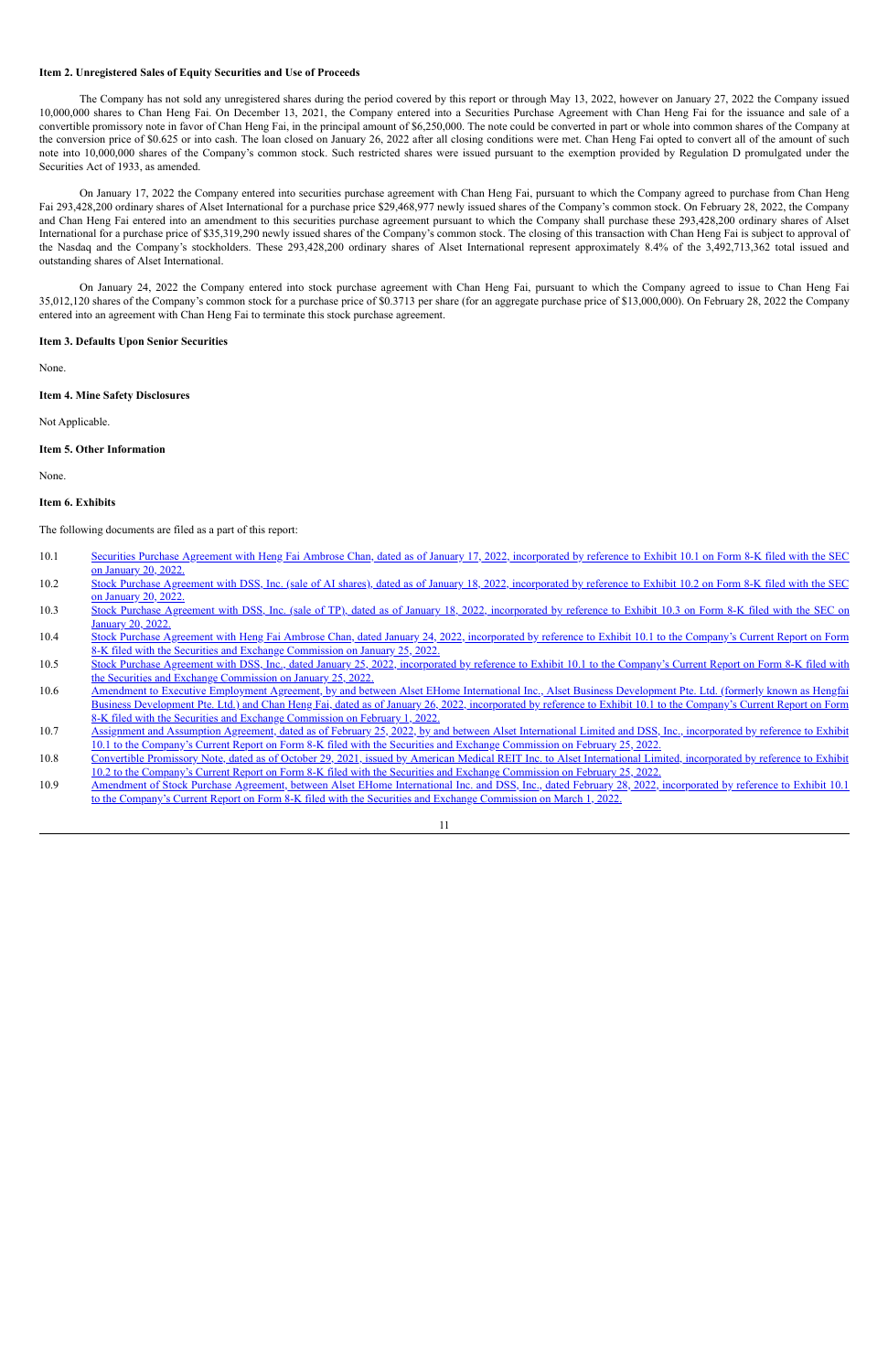- 10.10 Amendment to the Securities Purchase Agreement, between Alset EHome [International](https://www.sec.gov/Archives/edgar/data/1750106/000149315222005689/ex10-2.htm) Inc. and Chan Heng Fai, dated February 28, 2022, incorporated by reference to Exhibit 10.2 to the Company's Current Report on Form 8-K filed with the Securities and Exchange Commission on March 1, 2022.
- 10.11 True Partner Stock Purchase Agreement, between Alset EHome [International](https://www.sec.gov/Archives/edgar/data/1750106/000149315222005689/ex10-3.htm) Inc. and DSS, Inc., dated February 28, 2022, incorporated by reference to Exhibit 10.3 to the Company's Current Report on Form 8-K filed with the Securities and Exchange Commission on March 1, 2022.
- 10.12 True Partner Termination Agreement, between Alset EHome [International](https://www.sec.gov/Archives/edgar/data/1750106/000149315222005689/ex10-4.htm) Inc. and DSS, Inc., dated as of February 28, 2022, incorporated by reference to Exhibit 10.4 to the Company's Current Report on Form 8-K filed with the Securities and Exchange Commission on March 1, 2022.
- 10.13 Chan Termination Agreement, between Alset EHome [International](https://www.sec.gov/Archives/edgar/data/1750106/000149315222005689/ex10-5.htm) Inc. and Chan Heng Fai, dated February 28, 2022, incorporated by reference to Exhibit 10.5 to the Company's Current Report on Form 8-K filed with the Securities and Exchange Commission on March 1, 2022.
- 10.14 DSS Termination Agreement, between Alset EHome [International](https://www.sec.gov/Archives/edgar/data/1750106/000149315222005689/ex10-6.htm) Inc. and DSS, Inc., dated February 28, 2022, incorporated by reference to Exhibit 10.6 to the Company's Current Report on Form 8-K filed with the Securities and Exchange Commission on March 1, 2022.
- 10.15\* Consulting Agreement between Alset EHome [International](https://www.sec.gov/Archives/edgar/data/1750106/000149315222013337/ex10-15.htm) Inc. and CA Global Consulting Inc., dated as of April 8, 2021.
- 31.1a\* Certification of Chief Executive Officer pursuant to Section 302 of the [Sarbanes-Oxley](https://www.sec.gov/Archives/edgar/data/1750106/000149315222013337/ex31-1a.htm) Act of 2002.
- 31.1b\* Certification of Co-Chief Executive Officer pursuant to Section 302 of the [Sarbanes-Oxley](https://www.sec.gov/Archives/edgar/data/1750106/000149315222013337/ex31-1b.htm) Act of 2002.
- 31.2a\* Certification of Co-Chief Financial Officer pursuant to Section 302 of the [Sarbanes-Oxley](https://www.sec.gov/Archives/edgar/data/1750106/000149315222013337/ex31-2a.htm) Act of 2002.
- 
- 31.2b\* Certification of Co-Chief Financial Officer pursuant to Section 302 of the [Sarbanes-Oxley](https://www.sec.gov/Archives/edgar/data/1750106/000149315222013337/ex31-2b.htm) Act of 2002. Certifications of the Chief Executive Officer and Chief Financial Officers pursuant to Section 906 of the [Sarbanes-Oxley](https://www.sec.gov/Archives/edgar/data/1750106/000149315222013337/ex32-1.htm) Act of 2002.
- 101.INS Inline XBRL Instance Document
- 101.SCH Inline XBRL Taxonomy Extension Schema Document
- 101.CAL Inline XBRL Taxonomy Extension Calculation Linkbase Document
- 101.DEF Inline XBRL Taxonomy Extension Definition Linkbase Document
- 101.LAB Inline XBRL Taxonomy Extension Label Linkbase Document
- 101.PRE Inline XBRL Taxonomy Extension Presentation Linkbase Document
- 104 Cover Page Interactive Data File (embedded within the Inline XBRL document)
- \* Filed herewith.
- \*\* Furnished herewith.

## 12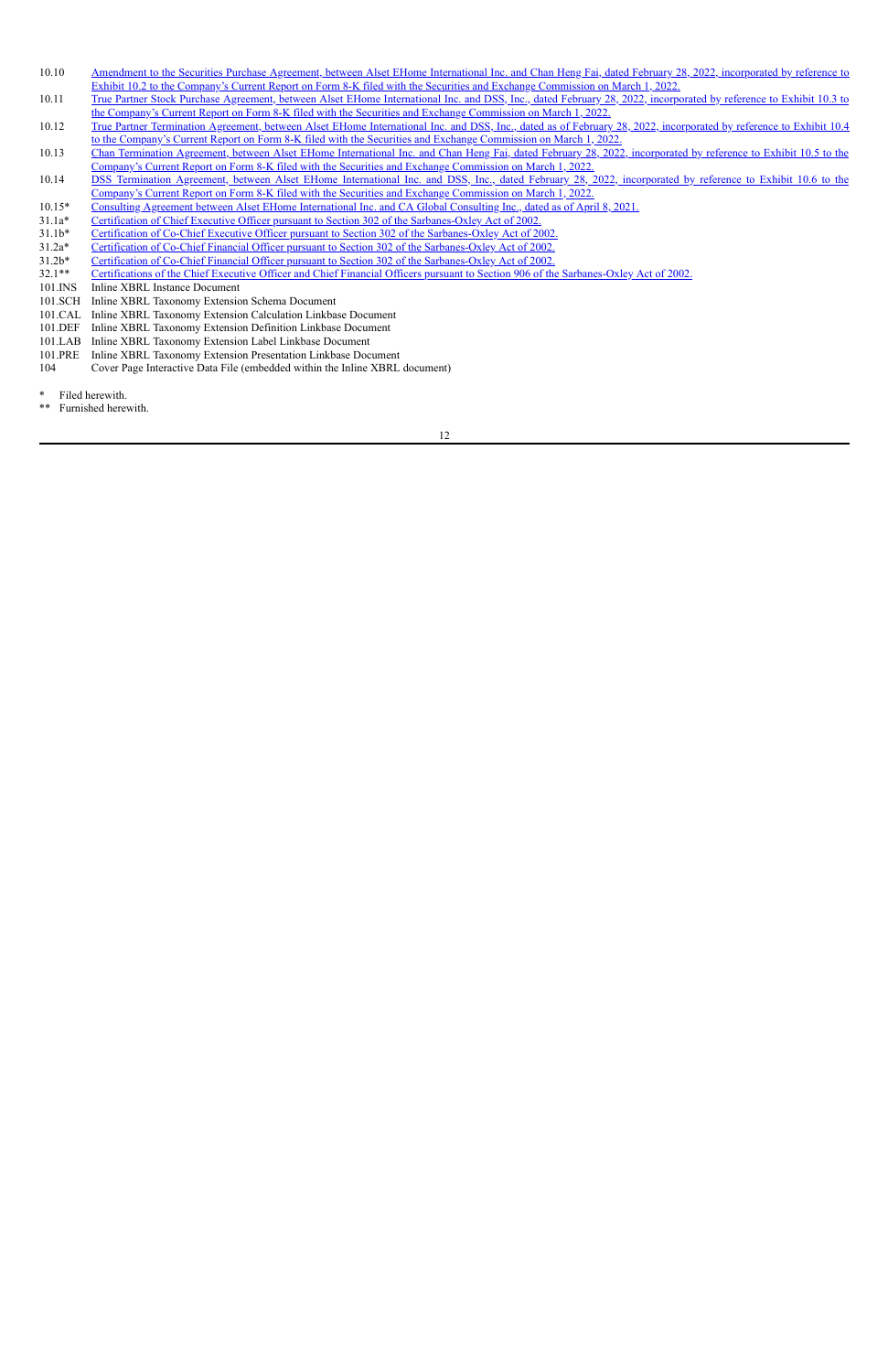# **SIGNATURES**

<span id="page-45-0"></span>Pursuant to the requirements of the Securities Exchange Act of 1934, the registrant has duly caused this report to be signed on its behalf by the undersigned, thereunto duly authorized.

|              | ALSET EHOME INTERNATIONAL INC.                                                                                                  |
|--------------|---------------------------------------------------------------------------------------------------------------------------------|
| May 13, 2022 | By: /s/ Chan Heng Fai<br>Chan Heng Fai<br>Chairman of the Board and<br>Chief Executive Officer<br>(Principal Executive Officer) |
| May 13, 2022 | By: /s/ Chan Tung Moe<br>Chan Tung Moe<br>Co-Chief Executive Officer<br>(Principal Executive Officer)                           |
| May 13, 2022 | By: /s/ Rongguo Wei<br>Rongguo Wei<br>Co-Chief Financial Officer<br>(Principal Financial and Accounting Officer)                |
| May 13, 2022 | By: /s/ Lui Wai Leung Alan<br>Lui Wai Leung Alan<br>Co-Chief Financial Officer<br>(Principal Financial and Accounting Officer)  |
|              | 13                                                                                                                              |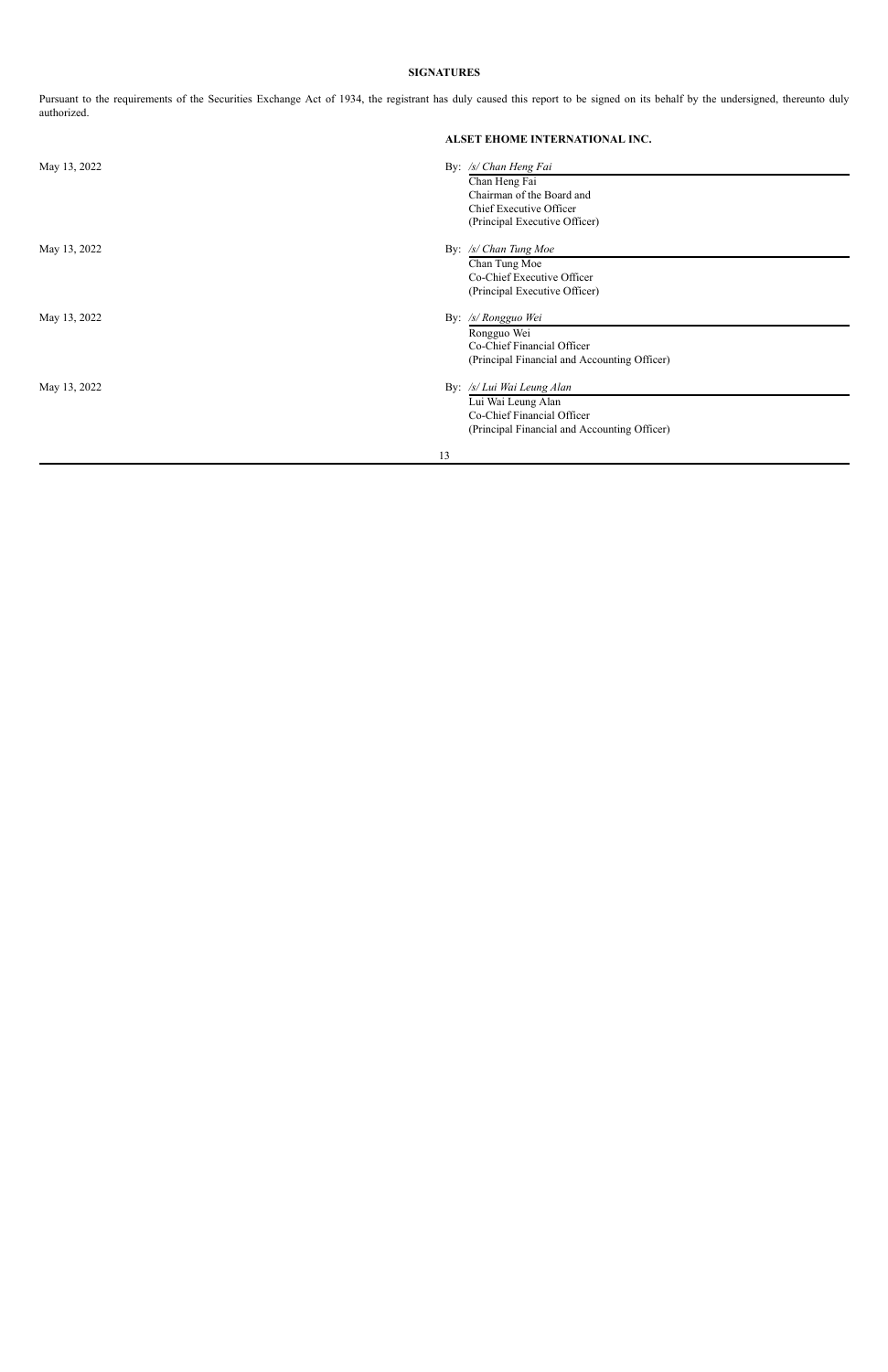## **CONSULTING AGREEMENT**

This Consulting Agreement (the "Agreement") is made as of **April 8, 2021** (the "Effective Date") by and between **Alset EHome International Inc**., a Delaware corporation (the "Company"), and **CA Global Consulting Inc.**, a New York company (the "Consultant").

In consideration of the services to be rendered, the mutual covenants set forth herein and for other valuable consideration, receipt and adequacy of which is acknowledged, the Company and the Consultant agree to the following terms:

1. Term. This Agreement shall commence as of the Effective Date and shall remain in force until it is being terminated by the Company or the Consultant. Either the Company or the Consultant may terminate this Agreement, with or without cause, upon fifteen days' advance written notice to the other, unless otherwise mutually agreed upon.

2. Consulting Services. The Consultant, through Mr. Anthony S Chan, CPA, will provide certain CFO advisory services as directed and prioritized by the Company; and Mr. Chan will report directly to the Company's Chairman and CEO (Mr. Chan Heng Fai) or his designee. Based on instructions provided by the Company, the Consultant will liaise with the Company's Chairman and CEO, senior management, legal counsel, the Company's auditor and coordinate with relevant Company's personnel or professionals during the term of this Agreement. The scope of the Consulting Services will be directed by the Company, and it may include: (a) the enhancement of the Company's compliance, risk management, finance and SEC reporting functions; (b) the completion of the Company's 2020 year-end audit; (c) the filing of the Company's 2020 annual report on Form 10-K; (d) the development of relevant internal control policies and procedures; and (e) the refinement of the Company's corporate presentation as well as its investor relations strategy.

3. Independent Contractor. It is the express intention of the parties that the Consultant is an independent contractor and not an employee, agent, joint venture partner or representative of the Company. Nothing in this Agreement shall be interpreted or construed as creating or establishing the relationship of employer and employee. Both parties acknowledge that Consultant is not an employee for state or federal tax purposes.

4. Method of Performing Services. The Company and Consultant will determine the method, details, and means of performing the above-described services. Consultant agrees that services to be performed will be conducted in a professional and competent manner in conformity with this Agreement and the Code of Ethics issued by the Company. In providing the services hereunder, the Consultant will comply with all applicable laws, rules, regulations and standards of any public authority having jurisdiction.

5. Consulting Fees. The Company agrees to pay Consultant a monthly fee of \$12,000 which amount must be paid within three business days upon receipt of the Consultant's monthly invoice.

## 6. Ownership of Work Products; Representations and Indemnification.

6.1. The Consultant agrees that it will not incorporate into any work performed for the Company any trade secrets, confidential information, or other information that could violate any third party's rights, and represents that it will not employ any persons to assist or work on the Company's products.

6.2. The Consultant certifies that the Consultant has no outstanding agreements or obligations that would conflict with any of the provisions of this Agreement, or that would preclude Consultant from complying with the provisions of this Agreement.

CA Global Consulting Inc. Page 1 of 5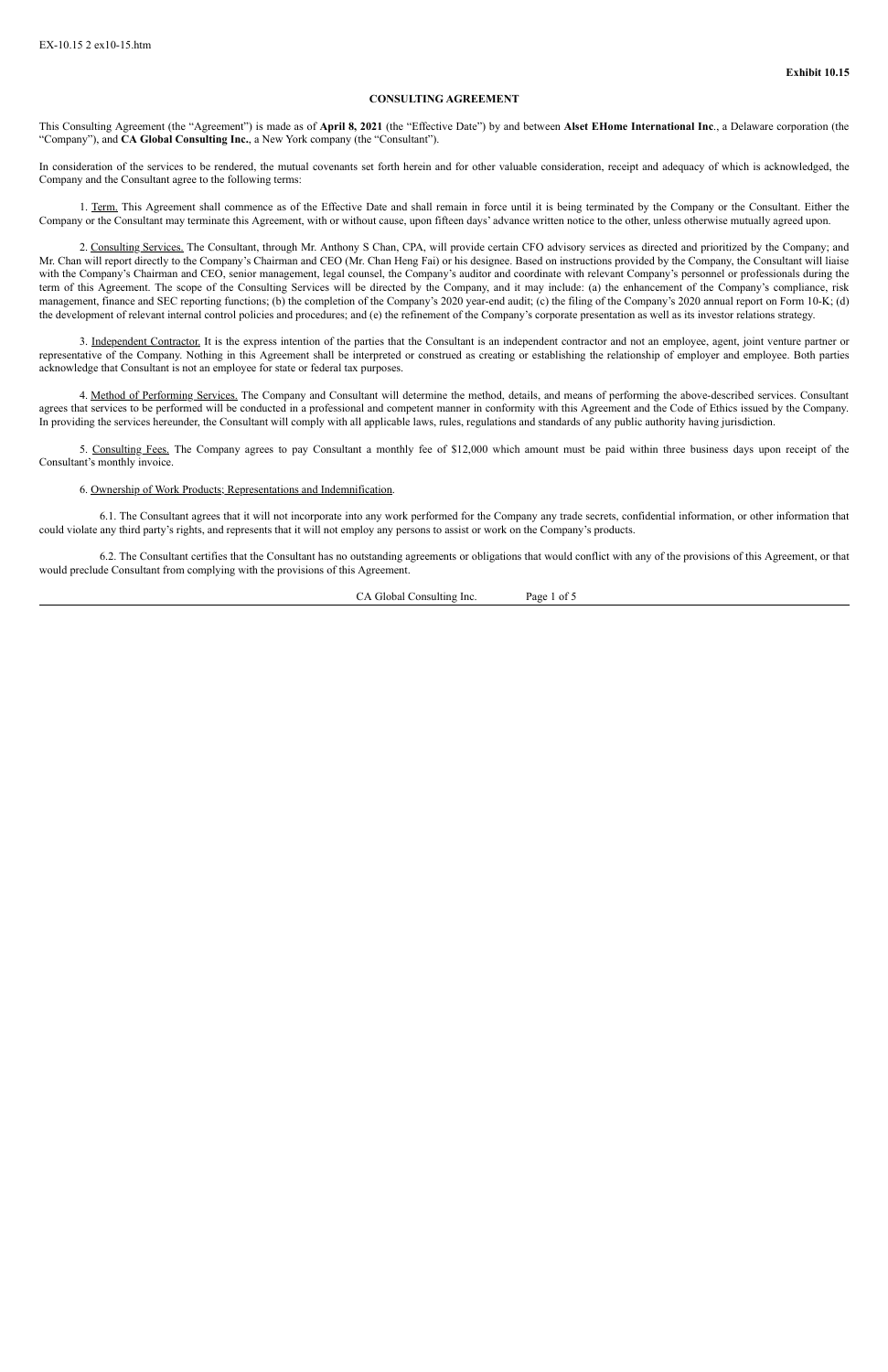6.3. The Company agrees that all work products (including, but not limited to notes, schedules, analyses, presentations, records, drawings, designs, inventions, improvements, developments, discoveries, trade secrets, copyrightable material, as well as all derivatives and modifications thereof and thereto (collectively, the "Consultant Inventions") conceived of, made or discovered by the Consultant, solely or in collaboration with others, which are created prior to the consulting services to be performed by the Consultant pursuant to this Agreement, as well as any and all intellectual property rights therein and thereto, are the sole property of the Consultant. The Company agrees to pay the Consultant at a consideration agreed by parties for the Company be authorized to use the Consultant Inventions and any intellectual property rights relating thereto.

7. Taxes. The Consultant is responsible for paying all required taxes applicable to its jurisdiction. In particular, the Company will not make unemployment insurance contributions, withhold income taxes, make disability insurance contributions or obtain workers' compensation insurance on behalf of Consultant or any of Consultant's employees or subcontractors.

8. No Privileges for Consultant. The Consultant understands and agrees that the Consultant shall not be entitled to any of the rights and privileges of the Company's employees, including, but not limited to retirement benefits, medical insurance coverage, life insurance coverage, disability insurance coverage, severance pay benefits, paid vacation and sick pay or overtime pay.

9. Payment of Expenses. In addition to the Consulting Fees to be paid to the Consultant pursuant to Section 5 above, the Company shall pay Consultant its actual out-ofpocket expenses reasonably incurred by the Consultant in furtherance of its performance hereunder including, without limitation, amounts incurred for travel and anything required to meet his deliverables under this Agreement. The Consultant shall submit supporting receipts for reimbursement, per the Company's expense reimbursement procedure and guideline.

10. Time Devoted to Company. The Consultant agrees to devote a reasonable amount of time necessary to perform the services under this Agreement. As agreed by the Company, the Consultant may perform services for, and be employed by such additional persons or companies as an independent contractor or employee, so long as such services do not materially interfere with the Consulting Services to be rendered by Consultant pursuant to this Agreement.

11. Hours During Which Services May Be Performed. The Consultant shall perform the Consulting Services under this Agreement at any suitable time and location that the Consultant sees fit, provided that Consultant will also attend status update or planning calls or meetings or other conference calls as may be reasonably requested by the Company.

12. Assignment of Consultant's Duties. This Agreement may not be assigned by this Consultant without the prior written consent of the Company.

13. Restrictions on Insider Trading. The Consultant acknowledges that the United States securities laws prohibit any person who has material, non-public information concerning the Company from purchasing or selling securities of the Company or from communicating such information to any other person under circumstances in which it is reasonably foreseeable that such person is likely to purchase or sell such securities. The Consultant agrees that it will not violate any provisions of this paragraph or the United States securities laws or the analogous laws of any state or foreign government, until such time as this Agreement has terminated and Consultant has ceased having access to any confidential information.

CA Global Consulting Inc. Page 2 of 5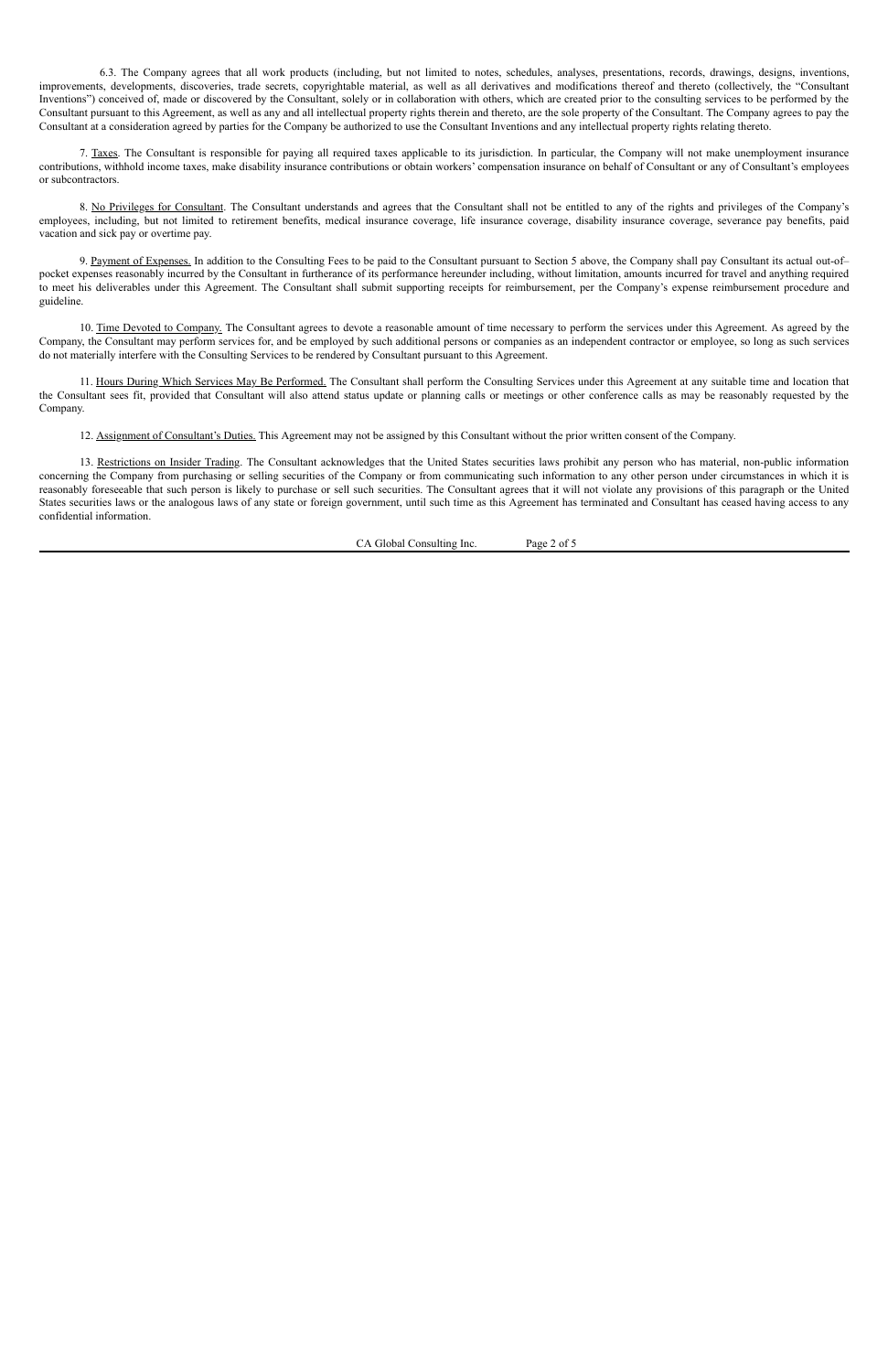14. Confidentiality and Non-Disclosure. The Consultant understands that the Consultant's consulting engagement by the Company creates a relationship of confidence and trust with respect to any information of a confidential or secret nature that may be disclosed to the Consultant by the Company or a third party that relates to the business of the Company or to the business of any parent, subsidiary, affiliate, customer or supplier of the Company or any other party with whom the Company agrees to hold information of such party in confidence (the "Proprietary Information"). Such Proprietary Information includes, but is not limited to, assigned inventions, marketing plans, product plans, business strategies, financial information, forecasts, personnel information, customer lists and data, and domain names. At all times, both during the term of this Agreement and for two years after its termination, the Consultant will keep and hold all such Proprietary Information in strict confidence and trust. The Consultant will not use or disclose any Proprietary Information without the prior written consent of the Company, except as may be required by laws. Upon termination of this Agreement, the Consultant will promptly deliver to the Company all documents and materials of any nature pertaining to the Consultant's work with the Company and, upon the Company's request, will execute a document confirming the Consultant's agreement to honor the Consultant's responsibilities contained in this Agreement. The Consultant will not retain any documents or materials or copies thereof containing any Proprietary Information.

15. Expiration of Agreement. Unless otherwise terminated or extended as provided herein, this Agreement shall commence as of the Effective Date above and it shall terminate upon written notice as described in Section 1 or occurrence of certain events as described in Section 16 of this Agreement.

16. Termination. Notwithstanding any other term contained herein, this Agreement shall be terminated immediately by either party upon a breach by the other party of any of the terms in this Agreement.

16.2. Termination without Cause. Notwithstanding anything to the contrary in this Agreement, either party may terminate this Agreement at any time upon fifteen days written notice to the other party for any reason, without cause.

16.3. Effect of Termination. Notwithstanding anything else contained in this Agreement, termination of this Agreement shall not affect the Company's obligation to pay the Consultant for Consulting Services rendered and expenses incurred by the Consultant through the date of termination.

CA Global Consulting Inc. Page 3 of 5

16.1. Termination on the Occurrence of Stated Events. This Agreement shall terminate automatically on the occurrence of any of the following events:

- (i) Bankruptcy or insolvency of either party; or
- (ii) Dissolution of either party.
- (iii) Upon thirty days written notice by the Company or by the Consultant.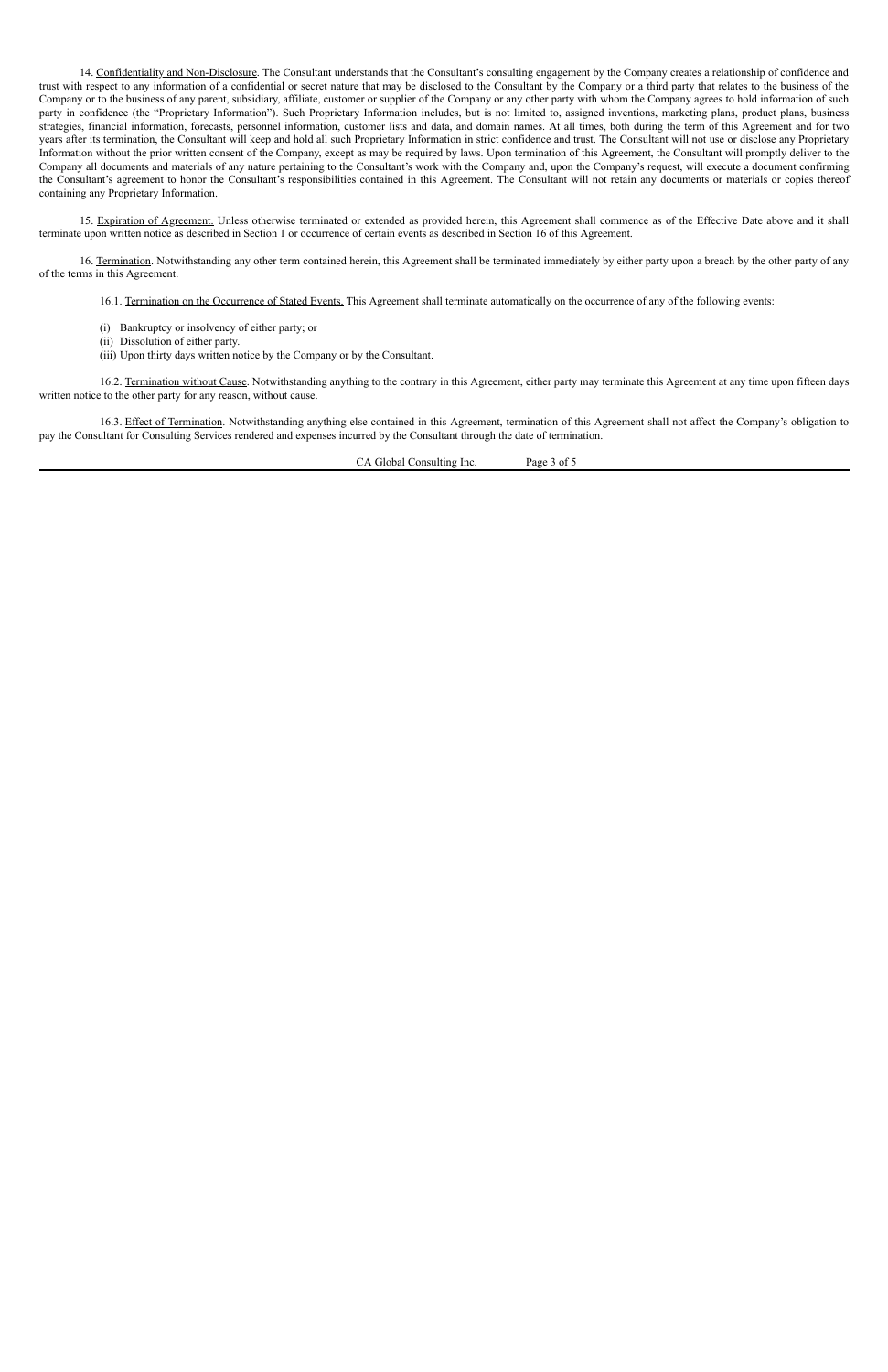17. Notices. All notices or other communications required or permitted hereunder shall be in writing (except as otherwise provided herein) and shall be deemed duly given when received by delivery in person, by email or by an overnight courier service:

| If to the Company:    | Alset EHome International Inc.<br>4800 Montgomery Lane, Suite 210<br>Bethesda, Maryland 20814 |
|-----------------------|-----------------------------------------------------------------------------------------------|
| If to the Consultant: | <b>CA Global Consulting Inc.</b>                                                              |

or to such other addresses as a party may designate by five days' prior written notice to the other party.

18. Entire Agreement; Modification. This Agreement supersedes any and all agreements, either oral or written, between the parties hereto with respect to the rendering of services by the Consultant for the Company and contains all of the covenants and agreements between the parties with respect to the rendering of such services in any manner whatsoever. Each party to this Agreement acknowledges that no representations, inducements, promises, or agreements, orally or otherwise, have been made by any party, or anyone acting on behalf of any party, which are not embodied herein, and that no other agreement, statement, or promise not contained in this Agreement shall be valid or binding. Any modification, amendment or waiver of this Agreement will be effective only if it is in writing signed by the party to be charged.

19. Partial Invalidity. If any provision in this Agreement is held by a court of competent jurisdiction to be invalid, void, or unenforceable, the remaining provisions will nevertheless continue in full force without being impaired or invalidated in any way.

20. Arbitration. Disputes arising under this Agreement shall be settled by one arbitrator pursuant to the rules of the American Arbitration Association (the "AAA") for Commercial Arbitration (the "Rules"). Such arbitration shall be held in the State of New York, or at such other location as mutually agreed to by the parties to the dispute. Any award of the arbitrator shall be accompanied by a written opinion giving the reasons for the award. The determination of the arbitrator pursuant to this Section 20 shall be final and binding on the parties and may be entered for enforcement before any court of competent jurisdiction.

21. Attorneys' Fees; Prejudgment Interest. If the services of an attorney are required by any party to secure the performance hereof or otherwise upon the breach or default of another party to this Agreement, or if any judicial remedy or arbitration is necessary to enforce or interpret any provision of this Agreement or the rights and duties of any person in relation thereto, the prevailing party shall be entitled to reasonable attorneys' fees, costs and other expenses, in addition to any other relief to which such party may be entitled. Any award of damages following judicial remedy or arbitration as a result of the breach of this Agreement or any of its provisions shall include an award of prejudgment interest from the date of the breach at the maximum amount of interest allowed by law.

22. Authority. Each undersigned party to this Agreement represents and warrants that it is fully authorized and empowered to enter into this Agreement and that the performance of its obligations under this Agreement will not violate any agreement between such party and any other person, firm or organization.

23. Governing Law. This Agreement will be governed by and construed in accordance with the laws of the State of New York, without regard to its conflict of laws principles.

CA Global Consulting Inc. Page 4 of 5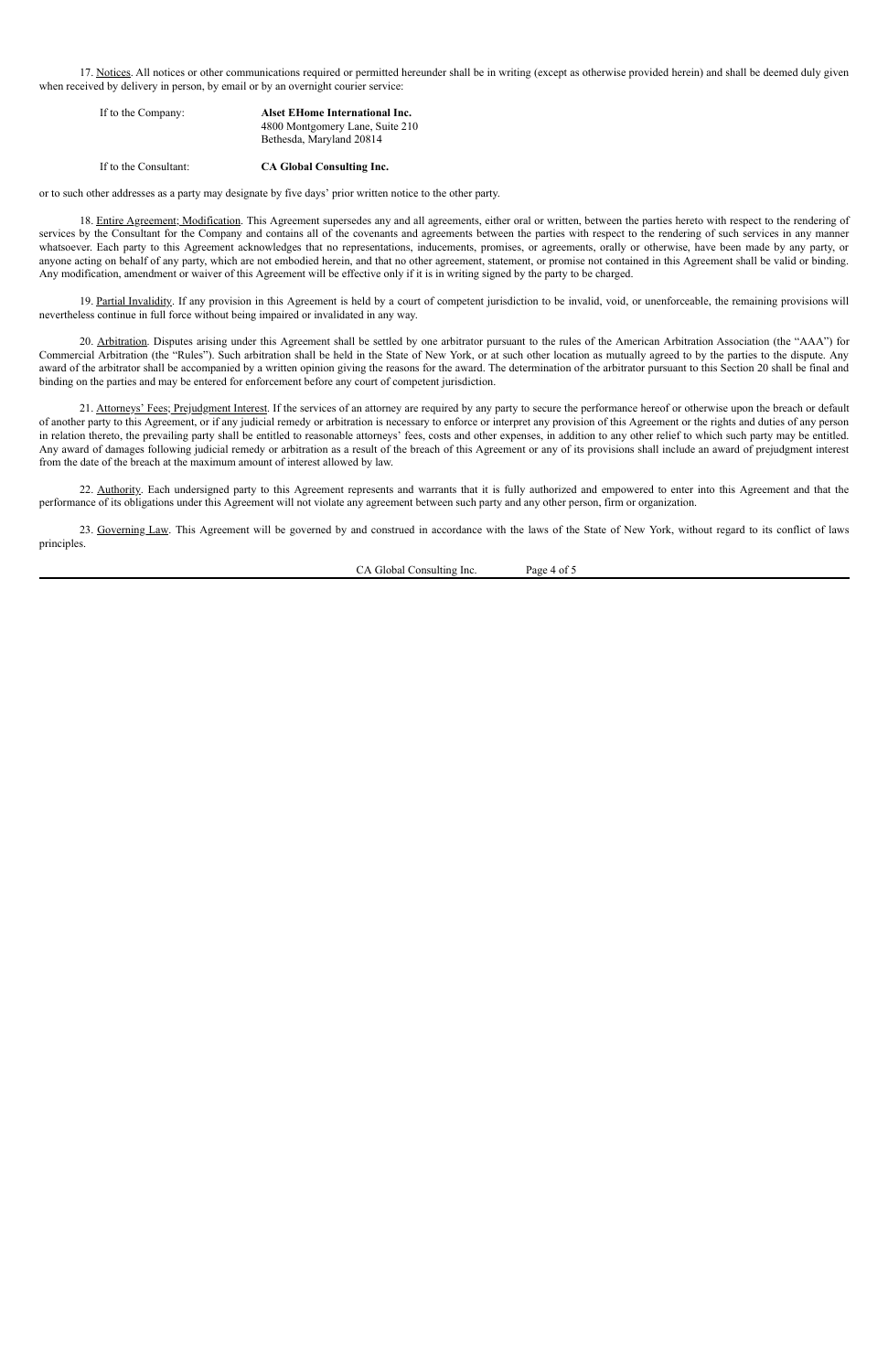24. Counterparts. This Agreement may be executed in one or more counterparts, each of which, shall be deemed to be an original, but all of which together shall constitute one and the same instrument. For the purpose of proving the authenticity of this Agreement, facsimile signature shall be treated the same as original signatures.

**WITNESS WHEREOF**, the parties have caused this Agreement to be executed by their duly authorized agents.

## **COMPANY**

## **Alset EHome International Inc.**

*/s/ Chan Heng Fai*

Chan Heng Fai, Chairman and CEO

# **CONSULTANT**

**CA Global Consulting Inc.**

*/s/ Anthony S. Chan* Anthony S Chan, CPA, President

CA Global Consulting Inc. Page 5 of 5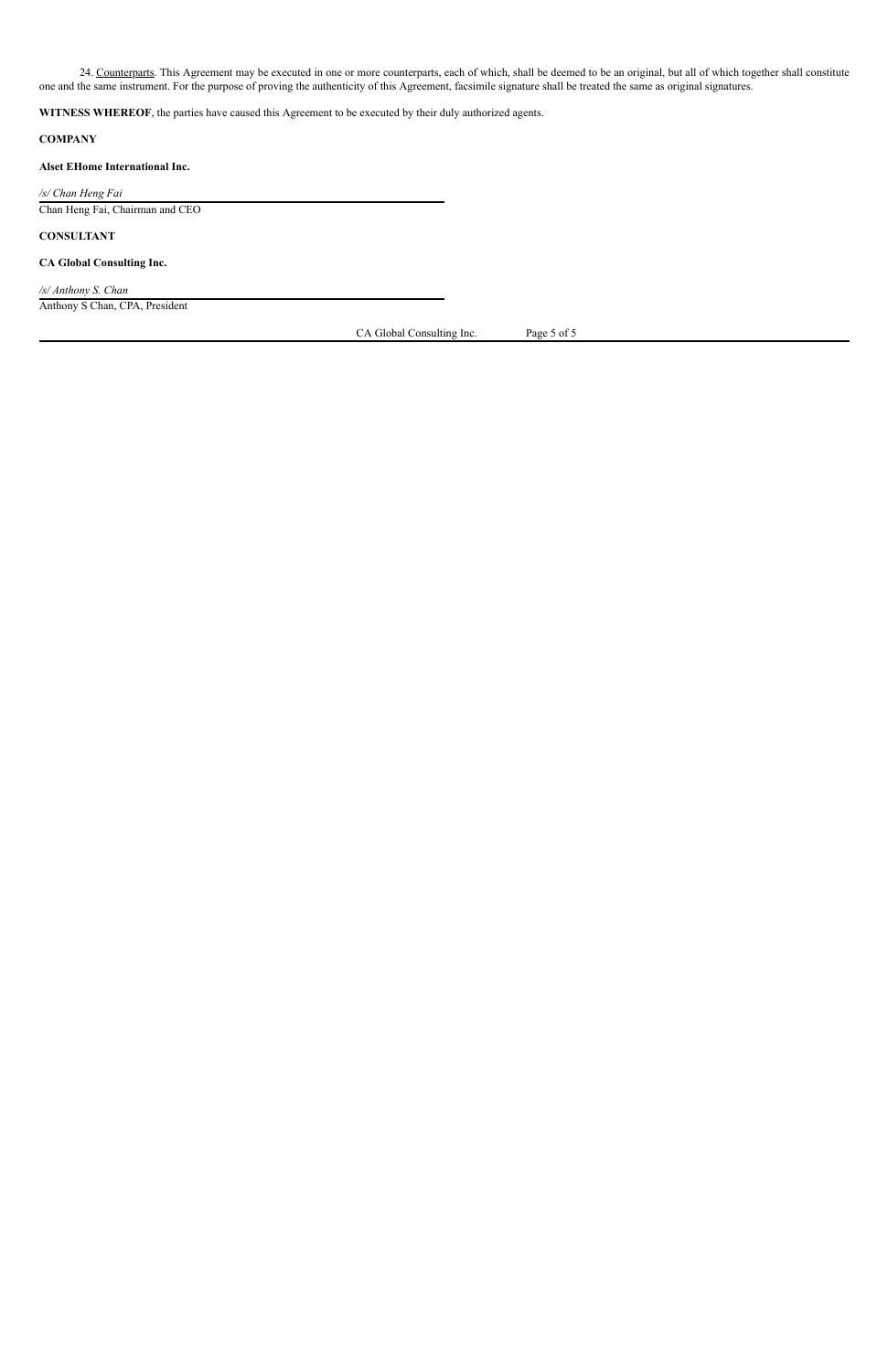## **Certification of Chief Executive Officer Pursuant to Rules 13a-14(a) and 15d-14(a) under the Securities Exchange Act of 1934 as Adopted Pursuant to Section 302 of the Sarbanes-Oxley Act of 2002**

I, Chan Heng Fai, certify that:

- 1. I have reviewed this report on Form 10-Q of Alset EHome International Inc.;
- 2. Based on my knowledge, this report does not contain any untrue statement of a material fact or omit to state a material fact necessary to make the statements made, in light of the circumstances under which such statements were made, not misleading with respect to the period covered by this report;
- 3. Based on my knowledge, the financial statements, and other financial information included in this report, fairly present in all material respects the financial condition, results of operations and cash flows of the registrant as of, and for, the periods presented in this report;
- 4. The registrant's other certifying officer and I are responsible for establishing and maintaining disclosure controls and procedures (as defined in Exchange Act Rules 13a-15(e) and 15d-15(e)) and internal control over financial reporting (as defined in Exchange Act Rules 13a-15(f) and 15d-15(f) for the registrant and have:
	- (a) Designed such disclosure controls and procedures, or caused such disclosure controls and procedures to be designed under our supervision, to ensure that material information relating to the registrant, including its consolidated subsidiaries, is made known to us by others within those entities, particularly during the period in which this report is being prepared;
	- (b) Designed such internal control over financial reporting, or caused such internal control over financial reporting to be designed under our supervision, to provide reasonable assurance regarding the reliability of financial reporting and the preparation of financial statements for external purposes in accordance with generally accepted accounting principles;
	- (c) Evaluated the effectiveness of the registrant's disclosure controls and procedures and presented in this report our conclusions about the effectiveness of the disclosure controls and procedures, as of the end of the period covered by this report based on such evaluation; and
	- (d) Disclosed in this report any change in the registrant's internal control over financial reporting that occurred during the registrant's most recent fiscal quarter (the registrant's fourth fiscal quarter in the case of an annual report) that has materially affected, or is reasonably likely to materially affect, the registrant's internal control over financial reporting; and
- 5. The registrant's other certifying officer and I have disclosed, based on our most recent evaluation of internal control over financial reporting, to the registrant's auditors and the audit committee of the registrant's board of directors (or persons performing the equivalent functions):
	- (a) All significant deficiencies and material weaknesses in the design or operation of internal controls over financial reporting which are reasonably likely to adversely affect the registrant's ability to record, process, summarize and report financial information; and
	- (b) Any fraud, whether or not material, that involves management or other employees who have a significant role in the registrant's internal control over financial reporting.

May 13, 2022 By: */s/ Chan Heng Fai*

Chan Heng Fai Chief Executive Officer (Principal Executive Officer)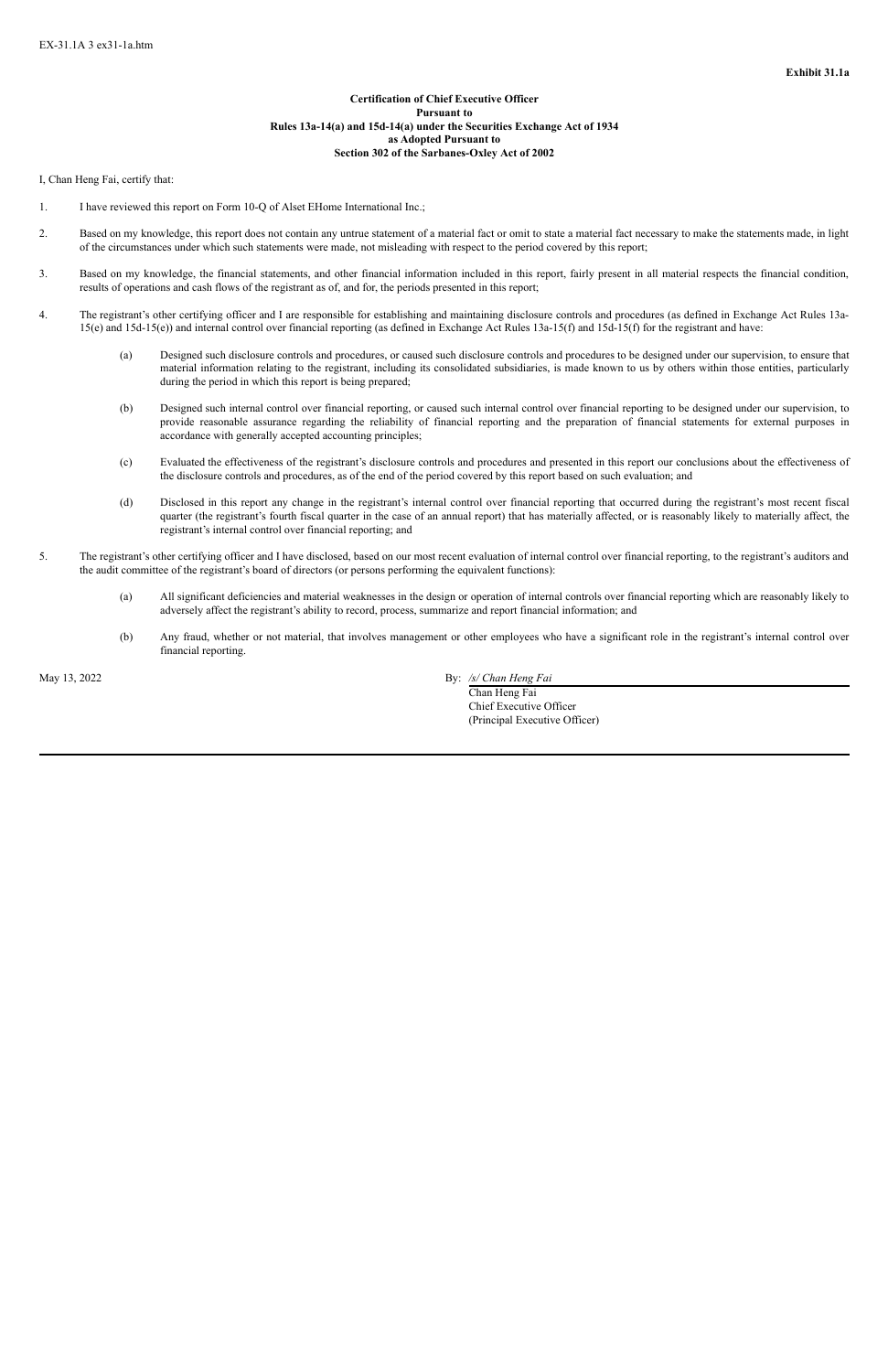## **Certification of Chief Executive Officer Pursuant to Rules 13a-14(a) and 15d-14(a) under the Securities Exchange Act of 1934 as Adopted Pursuant to Section 302 of the Sarbanes-Oxley Act of 2002**

I, Chan Tung Moe, certify that:

- 1. I have reviewed this report on Form 10-Q of Alset EHome International Inc.;
- 2. Based on my knowledge, this report does not contain any untrue statement of a material fact or omit to state a material fact necessary to make the statements made, in light of the circumstances under which such statements were made, not misleading with respect to the period covered by this report;
- 3. Based on my knowledge, the financial statements, and other financial information included in this report, fairly present in all material respects the financial condition, results of operations and cash flows of the registrant as of, and for, the periods presented in this report;
- 4. The registrant's other certifying officer and I are responsible for establishing and maintaining disclosure controls and procedures (as defined in Exchange Act Rules 13a-15(e) and 15d-15(e)) and internal control over financial reporting (as defined in Exchange Act Rules 13a-15(f) and 15d-15(f) for the registrant and have:
	- (a) Designed such disclosure controls and procedures, or caused such disclosure controls and procedures to be designed under our supervision, to ensure that material information relating to the registrant, including its consolidated subsidiaries, is made known to us by others within those entities, particularly during the period in which this report is being prepared;
	- (b) Designed such internal control over financial reporting, or caused such internal control over financial reporting to be designed under our supervision, to provide reasonable assurance regarding the reliability of financial reporting and the preparation of financial statements for external purposes in accordance with generally accepted accounting principles;
	- (c) Evaluated the effectiveness of the registrant's disclosure controls and procedures and presented in this report our conclusions about the effectiveness of the disclosure controls and procedures, as of the end of the period covered by this report based on such evaluation; and
	- (d) Disclosed in this report any change in the registrant's internal control over financial reporting that occurred during the registrant's most recent fiscal quarter (the registrant's fourth fiscal quarter in the case of an annual report) that has materially affected, or is reasonably likely to materially affect, the registrant's internal control over financial reporting; and
- 5. The registrant's other certifying officer and I have disclosed, based on our most recent evaluation of internal control over financial reporting, to the registrant's auditors and the audit committee of the registrant's board of directors (or persons performing the equivalent functions):
	- (a) All significant deficiencies and material weaknesses in the design or operation of internal controls over financial reporting which are reasonably likely to adversely affect the registrant's ability to record, process, summarize and report financial information; and
	- (b) Any fraud, whether or not material, that involves management or other employees who have a significant role in the registrant's internal control over financial reporting.

May 13, 2022 By:*/s/ Chan Tung Moe*

Chan Tung Moe Co-Chief Executive Officer (Principal Executive Officer)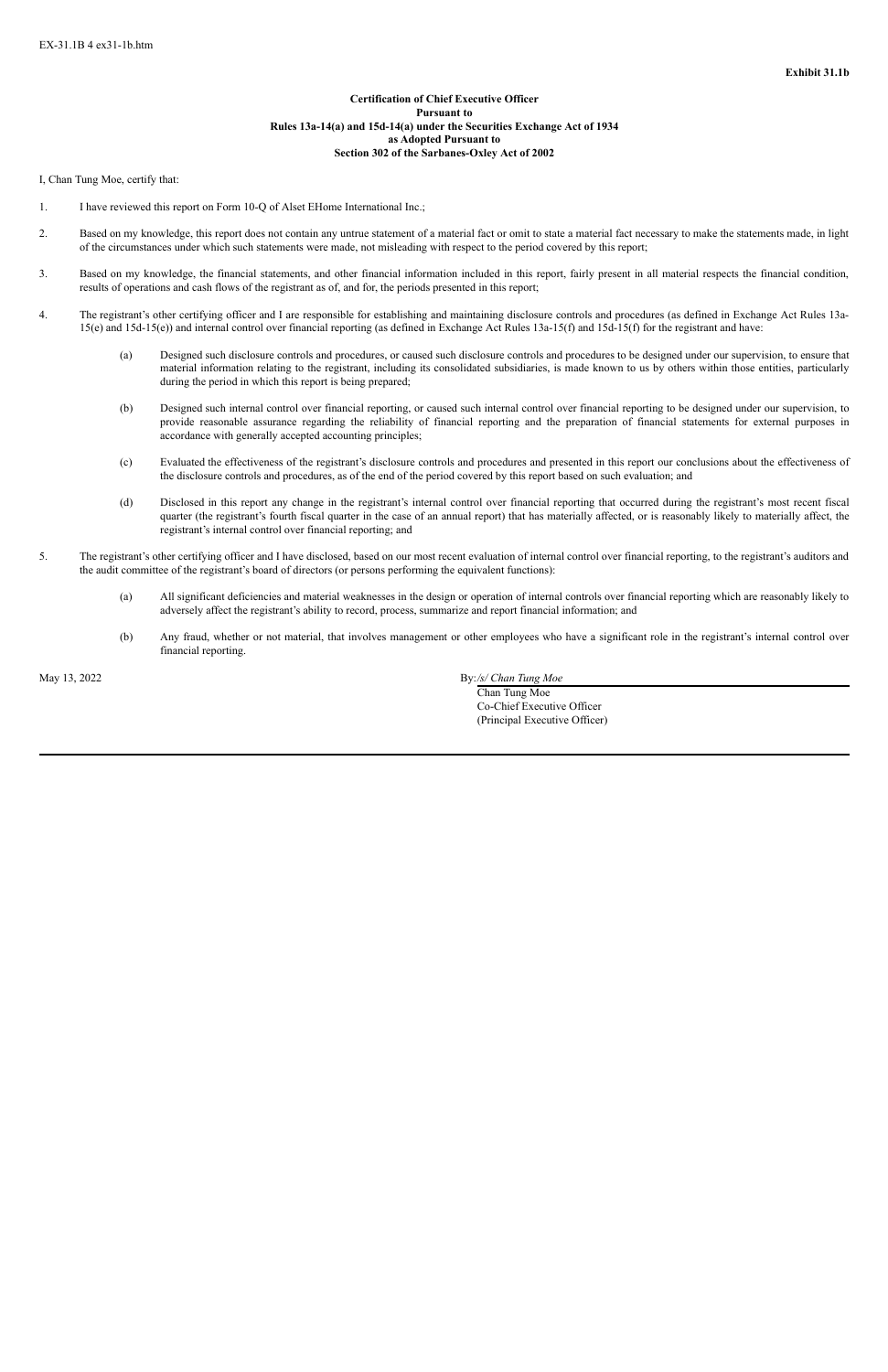## **Certification of Chief Financial Officer Pursuant to Rules 13a-14(a) and 15d-14(a) under the Securities Exchange Act of 1934 as Adopted Pursuant to Section 302 of the Sarbanes-Oxley Act of 2002**

I, Rongguo Wei, certify that:

- 1. I have reviewed this report on Form 10-Q of Alset EHome International Inc.;
- 2. Based on my knowledge, this report does not contain any untrue statement of a material fact or omit to state a material fact necessary to make the statements made, in light of the circumstances under which such statements were made, not misleading with respect to the period covered by this report;
- 3. Based on my knowledge, the financial statements, and other financial information included in this report, fairly present in all material respects the financial condition, results of operations and cash flows of the registrant as of, and for, the periods presented in this report;
- 4. The registrant's other certifying officer and I are responsible for establishing and maintaining disclosure controls and procedures (as defined in Exchange Act Rules 13a-15(e) and 15d-15(e)) and internal control over financial reporting (as defined in Exchange Act Rules 13a-15(f) and 15d-15(f) for the registrant and have:
	- (a) Designed such disclosure controls and procedures, or caused such disclosure controls and procedures to be designed under our supervision, to ensure that material information relating to the registrant, including its consolidated subsidiaries, is made known to us by others within those entities, particularly during the period in which this report is being prepared;
	- (b) Designed such internal control over financial reporting, or caused such internal control over financial reporting to be designed under our supervision, to provide reasonable assurance regarding the reliability of financial reporting and the preparation of financial statements for external purposes in accordance with generally accepted accounting principles;
	- (c) Evaluated the effectiveness of the registrant's disclosure controls and procedures and presented in this report our conclusions about the effectiveness of the disclosure controls and procedures, as of the end of the period covered by this report based on such evaluation; and
	- (d) Disclosed in this report any change in the registrant's internal control over financial reporting that occurred during the registrant's most recent fiscal quarter (the registrant's fourth fiscal quarter in the case of an annual report) that has materially affected, or is reasonably likely to materially affect, the registrant's internal control over financial reporting; and
- 5. The registrant's other certifying officer and I have disclosed, based on our most recent evaluation of internal control over financial reporting, to the registrant's auditors and the audit committee of the registrant's board of directors (or persons performing the equivalent functions):
	- (a) All significant deficiencies and material weaknesses in the design or operation of internal controls over financial reporting which are reasonably likely to adversely affect the registrant's ability to record, process, summarize and report financial information; and
	- (b) Any fraud, whether or not material, that involves management or other employees who have a significant role in the registrant's internal control over financial reporting.

May 13, 2022 By:*/s/ Rongguo Wei*

Rongguo Wei Co-Chief Financial Officer (Principal Financial Officer)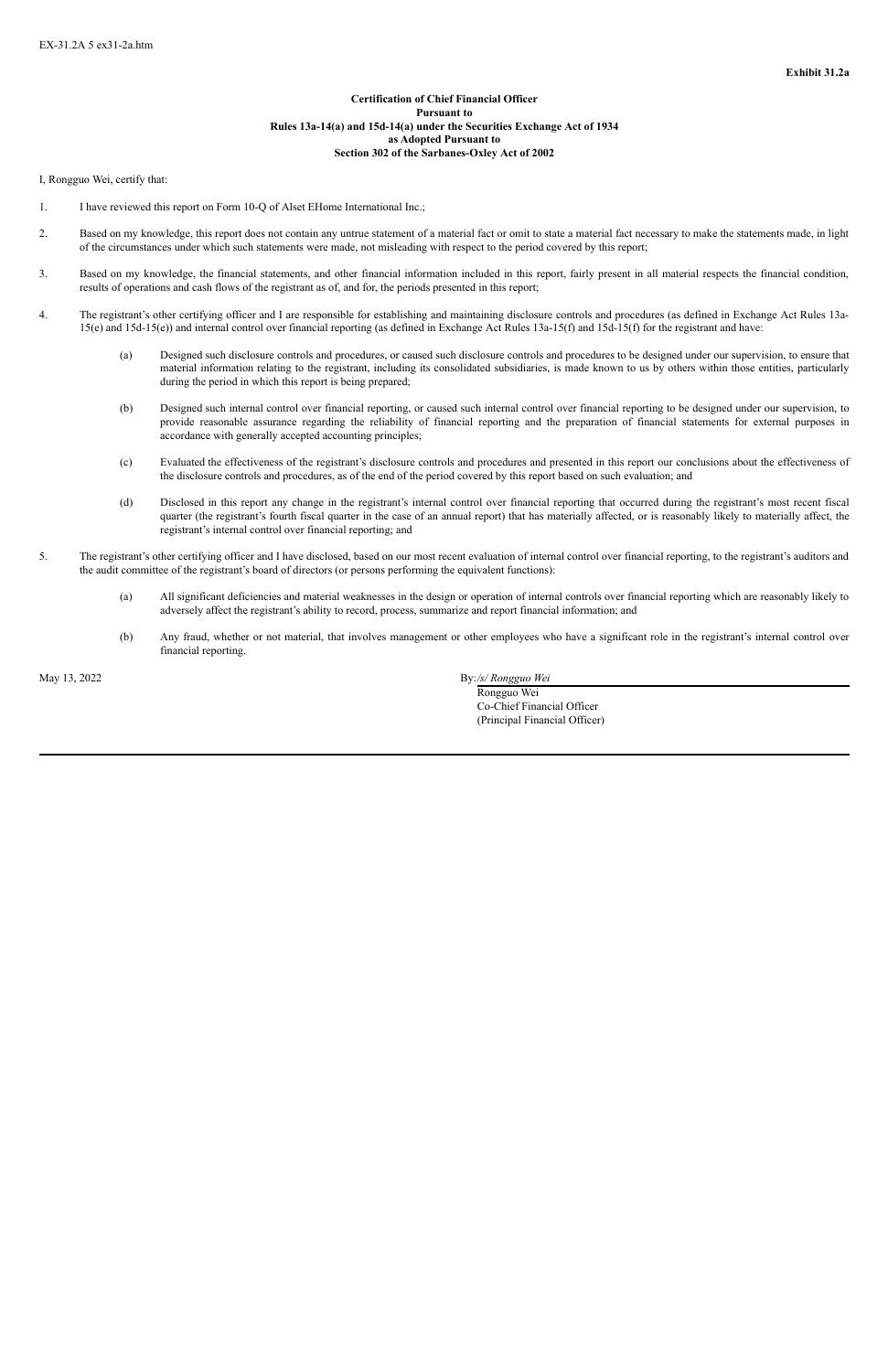## **Certification of Chief Financial Officer Pursuant to Rules 13a-14(a) and 15d-14(a) under the Securities Exchange Act of 1934 as Adopted Pursuant to Section 302 of the Sarbanes-Oxley Act of 2002**

I, Lui Wai Leung Alan, certify that:

- 1. I have reviewed this report on Form 10-Q of Alset EHome International Inc.;
- 2. Based on my knowledge, this report does not contain any untrue statement of a material fact or omit to state a material fact necessary to make the statements made, in light of the circumstances under which such statements were made, not misleading with respect to the period covered by this report;
- 3. Based on my knowledge, the financial statements, and other financial information included in this report, fairly present in all material respects the financial condition, results of operations and cash flows of the registrant as of, and for, the periods presented in this report;
- 4. The registrant's other certifying officer and I are responsible for establishing and maintaining disclosure controls and procedures (as defined in Exchange Act Rules 13a-15(e) and 15d-15(e)) and internal control over financial reporting (as defined in Exchange Act Rules 13a-15(f) and 15d-15(f) for the registrant and have:
	- (a) Designed such disclosure controls and procedures, or caused such disclosure controls and procedures to be designed under our supervision, to ensure that material information relating to the registrant, including its consolidated subsidiaries, is made known to us by others within those entities, particularly during the period in which this report is being prepared;
	- (b) Designed such internal control over financial reporting, or caused such internal control over financial reporting to be designed under our supervision, to provide reasonable assurance regarding the reliability of financial reporting and the preparation of financial statements for external purposes in accordance with generally accepted accounting principles;
	- (c) Evaluated the effectiveness of the registrant's disclosure controls and procedures and presented in this report our conclusions about the effectiveness of the disclosure controls and procedures, as of the end of the period covered by this report based on such evaluation; and
	- (d) Disclosed in this report any change in the registrant's internal control over financial reporting that occurred during the registrant's most recent fiscal quarter (the registrant's fourth fiscal quarter in the case of an annual report) that has materially affected, or is reasonably likely to materially affect, the registrant's internal control over financial reporting; and
- 5. The registrant's other certifying officer and I have disclosed, based on our most recent evaluation of internal control over financial reporting, to the registrant's auditors and the audit committee of the registrant's board of directors (or persons performing the equivalent functions):
	- (a) All significant deficiencies and material weaknesses in the design or operation of internal controls over financial reporting which are reasonably likely to adversely affect the registrant's ability to record, process, summarize and report financial information; and
	- (b) Any fraud, whether or not material, that involves management or other employees who have a significant role in the registrant's internal control over financial reporting.

May 13, 2022 By:*/s/ Lui Wai Leung Alan*

Lui Wai Leung Alan Co-Chief Financial Officer (Principal Financial Officer)